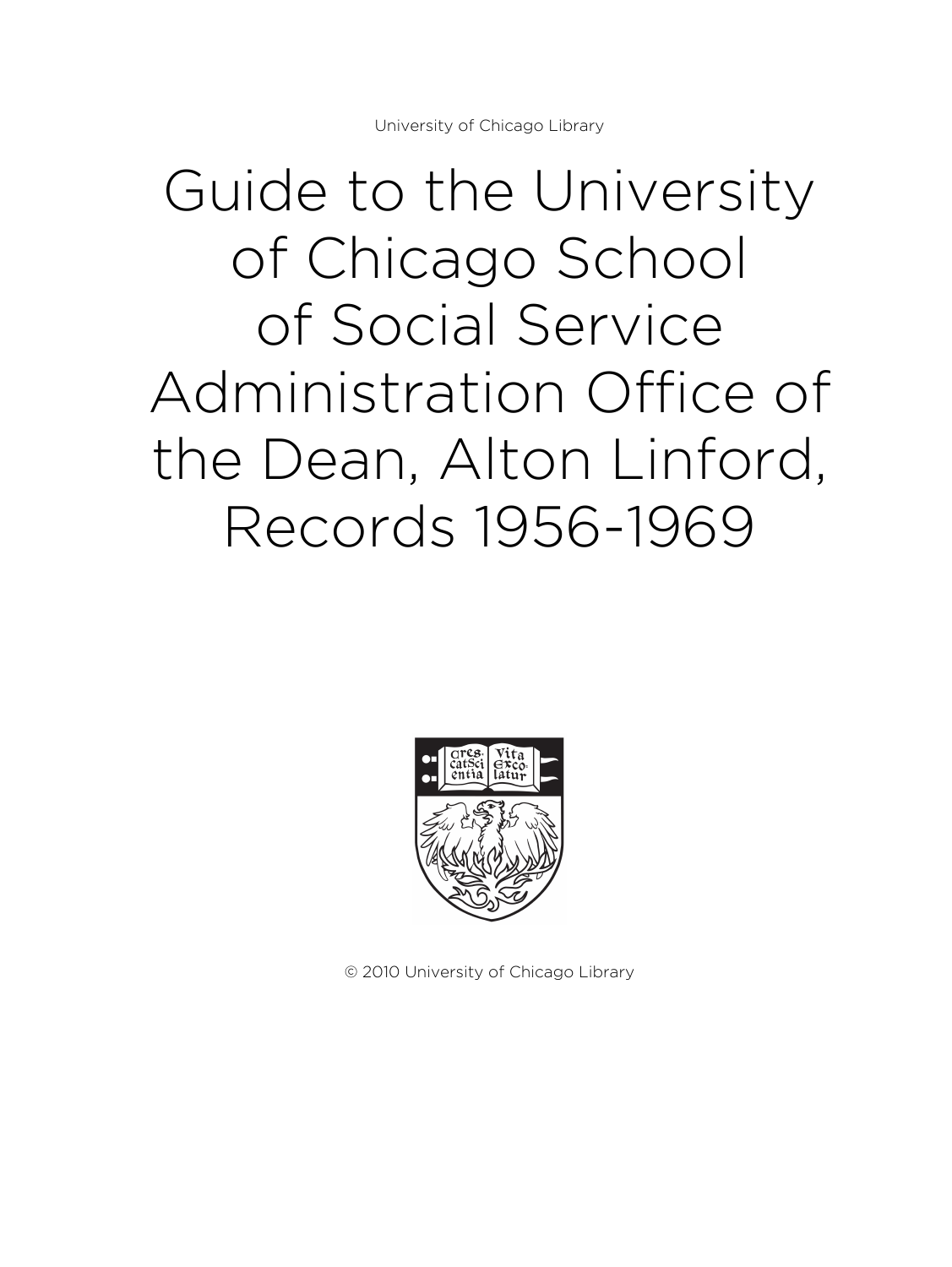# **Table of Contents**

| Descriptive Summary                          | $\mathfrak{Z}$            |
|----------------------------------------------|---------------------------|
| Information on Use                           | $\overline{\mathfrak{Z}}$ |
| Access                                       | $\frac{3}{3}$             |
| Citation                                     |                           |
| <b>Historical Note</b>                       | $\overline{4}$            |
| Scope Note                                   | 4                         |
| <b>Related Resources</b>                     | 6                         |
| Subject Headings                             | 6                         |
| <b>INVENTORY</b>                             | 6                         |
| Series I: Correspondence of the Dean         | 6                         |
| Series II: Financial                         | 17                        |
| Subseries 1: Budgets                         | 17                        |
| Subseries 2: Funding                         | 18                        |
| Subseries 3: General Records                 | 19                        |
| Series III: Faculty, Students and Curriculum | 28                        |
| Subseries 1: Faculty Meetings                | 30                        |
| Subseries 2: Committees                      | 31                        |
| Subseries 3: Field Education                 | 38                        |
| Subseries 4: Case Records                    | 40                        |
| Subseries 5: Course Readings                 | 41                        |
| Subseries 6: Examinations                    | 42                        |
| Subseries 7: Curriculum Development          | 42                        |
| Subseries 8: Statistics and Guides           | 44                        |
| Subseries 9: Faculty Files                   | 45                        |
| Series IV: SSA Building                      | 46                        |
| Series V: Events                             | 50                        |
| Subseries 1: Student Demonstrations          | 51                        |
| Subseries 2: Convocations                    | 51                        |
| Subseries 3: Anniversaries                   | 51                        |
| Subseries 4: Speeches and Lectures           | 53                        |
| Subseries 5: Dinners and Luncheons           | 53                        |
| Series VI: Council on Social Work Education  | 54                        |
| Series VII: Restricted                       | 56                        |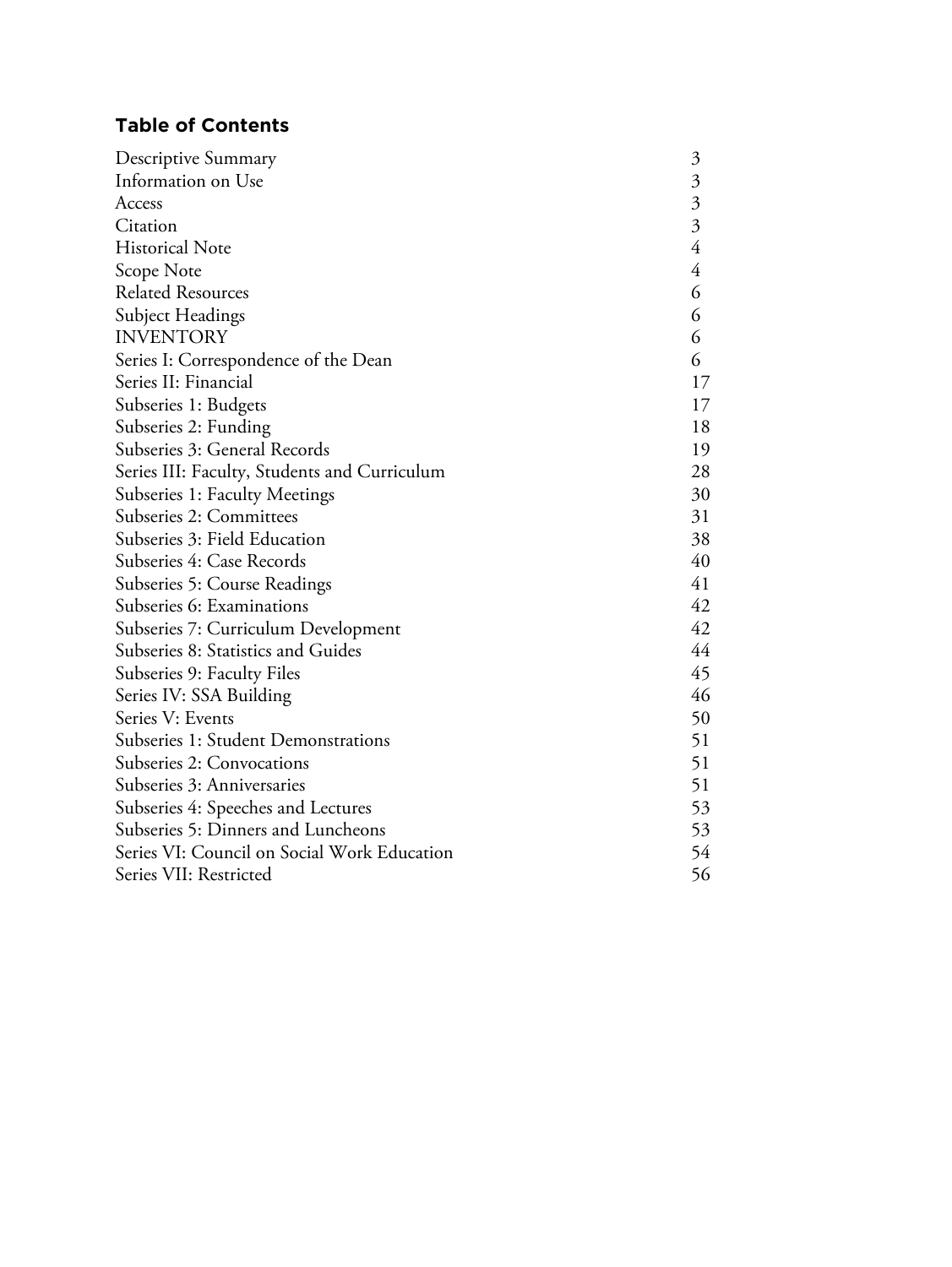# **Descriptive Summary**

| <b>Identifier</b> | ICU.SPCL.SSA2                                                                                                                                                                                                                                                                                                                                                                                                                                                                                                                                                                                                                                                                                                                                                                                                                     |
|-------------------|-----------------------------------------------------------------------------------------------------------------------------------------------------------------------------------------------------------------------------------------------------------------------------------------------------------------------------------------------------------------------------------------------------------------------------------------------------------------------------------------------------------------------------------------------------------------------------------------------------------------------------------------------------------------------------------------------------------------------------------------------------------------------------------------------------------------------------------|
| <b>Title</b>      | University of Chicago. School of Social Service Administration. Office of the<br>Dean. Alton Linford. Records                                                                                                                                                                                                                                                                                                                                                                                                                                                                                                                                                                                                                                                                                                                     |
| Date              | 1923-1969                                                                                                                                                                                                                                                                                                                                                                                                                                                                                                                                                                                                                                                                                                                                                                                                                         |
| Date              | bulk 1956-1969                                                                                                                                                                                                                                                                                                                                                                                                                                                                                                                                                                                                                                                                                                                                                                                                                    |
| <b>Size</b>       | 45.5 linear feet (86 boxes)                                                                                                                                                                                                                                                                                                                                                                                                                                                                                                                                                                                                                                                                                                                                                                                                       |
| <b>Repository</b> | Special Collections Research Center<br>University of Chicago Library<br>1100 East 57th Street<br>Chicago, Illinois 60637 U.S.A.                                                                                                                                                                                                                                                                                                                                                                                                                                                                                                                                                                                                                                                                                                   |
| <b>Abstract</b>   | Founded in 1920, the University of Chicago's School of Social Service<br>Administration prepares students for leadership in fields of social work.<br>As one of the university's professional schools, SSA offers graduate-level<br>coursework leading to master's and doctoral degrees. The collection consists<br>of the records of the University of Chicago's School of Social Service<br>Administration. Records span 1923-1969, but are concentrated in the<br>years 1956-1969, when Alton Linford served as Dean of SSA. Much of the<br>collection consists of administrative materials, including reports, meeting<br>minutes and agendas, correspondence, and financial records. Also included<br>are course materials, student records, curricular material, publications,<br>photographs, and architectural materials. |

# **Information on Use**

# **Access**

Series VII contains student examinations and other evaluative information on individual students. This material is restricted for 80 years.

The remainder of the collection is open for research.

# **Citation**

When quoting material from this collection, the preferred citation is: University of Chicago. School of Social Service Administration. Office of the Dean. Alton Linford. Records, 1956-1969, [Box #, Folder #], Special Collections Research Center, University of Chicago Library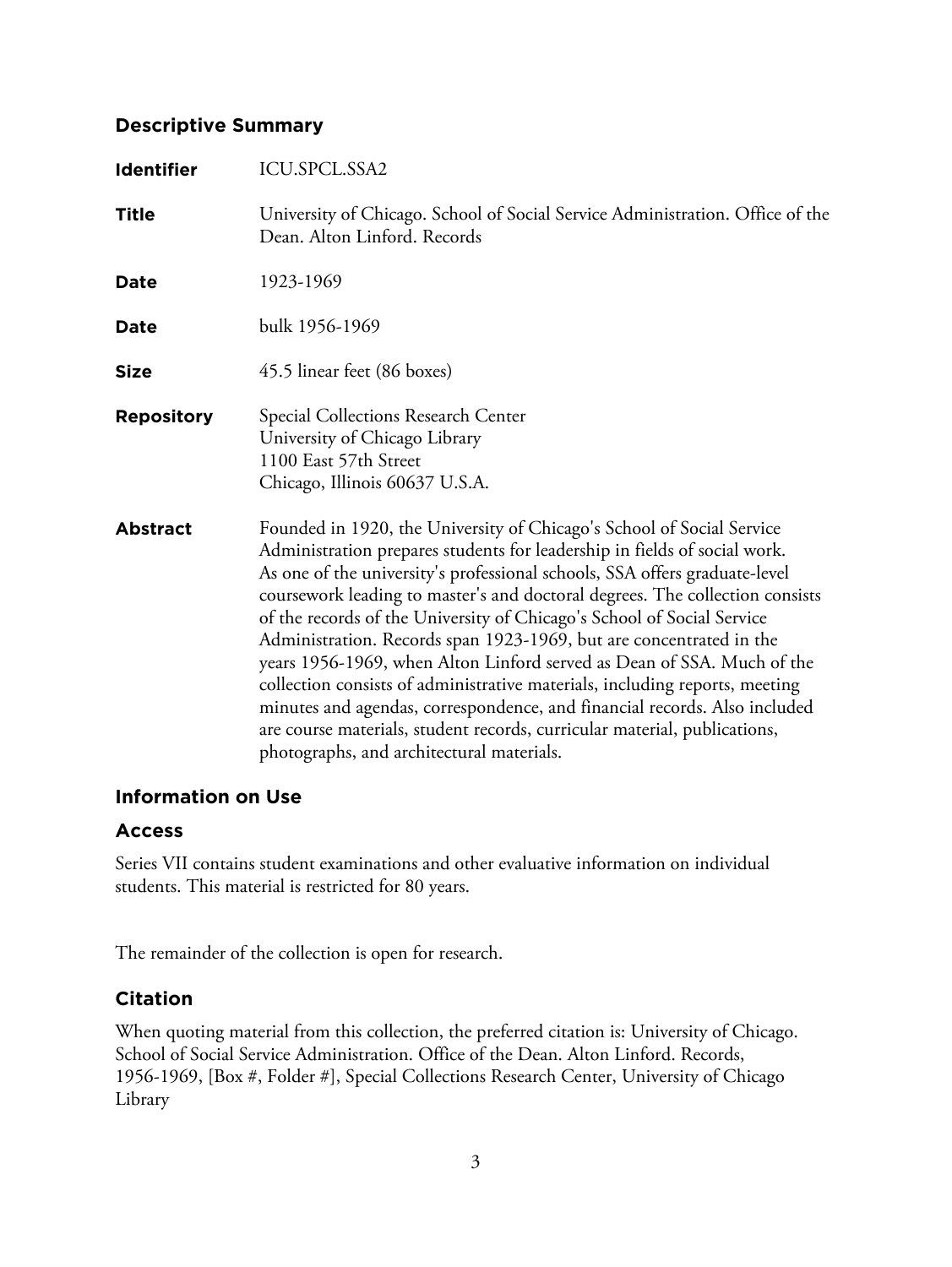## **Historical Note**

Founded in 1920, the University of Chicago's School of Social Service Administration prepares students for leadership in fields of social work. As one of the university's professional schools, SSA offers graduate-level coursework leading to master's and doctoral degrees.

Early deans of SSA led the school from its founding as an experimental program that stressed social research and theoretical studies, into its establishment as a model for innovative social work education and a national influence on social policy. In 1956 Alton Linford, a student of Edith Abbott and a faculty member since 1945, became dean of the school. Under his administration, the school enjoyed a substantial increase in funding. Linford's guidance provided for further curriculum development, increased enrollment, and greater diversity in the faculty and student body. Linford's leadership extended to the journal Social Service Review, where he served as chair of the editorial board. He also played an important role in developing the Council on Social Work Education, a national association of social workers, and an accrediting agency of schools of social work.

The construction of a new SSA Building was a public symbol of the school's renewed vigor and status during this period. Designed by the Modernist master Ludwig Mies van der Rohe, the glass, steel, and brick building was dedicated on November 3, 1965. Standing at 969 E. 60th Street, the building was part of a controversial expansion of the university into neighborhoods south of the Midway.

Alton Linford stepped down as dean of SSA in 1969, and was replaced by Harold Richman, who would serve in the position until 1978.

## **Scope Note**

The collection consists of the records of the University of Chicago's School of Social Service Administration. Records span 1923-1969, but are concentrated in the years 1956-1969, when Alton Linford served as Dean of SSA. Much of the collection consists of administrative materials, including reports, meeting minutes and agendas, correspondence, and financial records. Also included are course materials, student records, curricular material, publications, photographs, and architectural materials.

Series I: Correspondence of the Dean, consists of Alton Linford's incoming and outgoing correspondence with SSA faculty, administrators, students and staff; University of Chicago administrators; and others in the larger social work community. Correspondence includes letters, memoranda, newsletters, announcements, and press releases. Some larger files also include reports and meeting materials. This series is organized alphabetically by correspondent or subject; however, the files are evidently complete only through the letter "M", with a very small number of files afterwards. Correspondence is concentrated in 1956-1969, though some items date as early as 1941.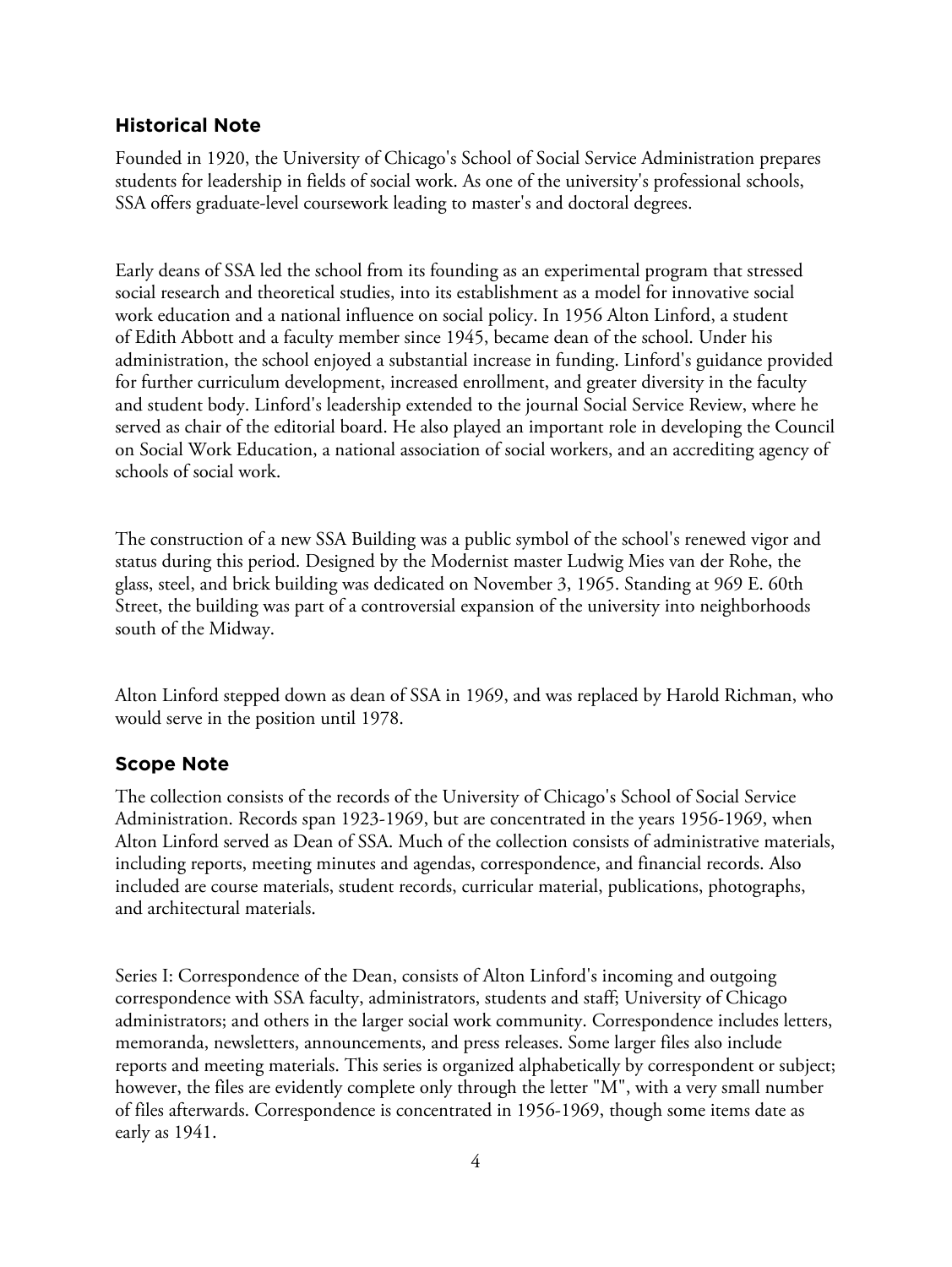Series II: Financial, contains material related to the School of Social Service Administration's work in fundraising, development, and financial management. Most of this material was originally received or generated by the Office of the Dean. It includes files on the funding of faculty research, student financial aid, curriculum development, administration, operations, and training and staff development. Materials include budgets, proposals, reports, applications, ledgers, statements, invoices, vouchers, receipts, transfer requests and related correspondence. Materials span 1923-1969, but are heavily concentrated in the years 1956-1969.

Series III: Faculty, Students and Curriculum, documents academic administration and teaching at SSA. Represented are faculty research and teaching; committee work; courses and curricular programs; and student admissions, enrollment and registration. Materials span 1931-1969 but are heavily concentrated in the years 1956-1969. Included are meeting minutes and agendas, reports, proposals, administrative statements, correspondence, course materials, curricular studies, examinations, statistics, surveys and manuals.

Series IV: SSA Building, contains records documenting the School of Social Service Administration's building at 969 E. 60th Street. This series also contains materials related to SSA's struggles with previous facilities in Cobb Hall, and funding for the Social Service Research Center. Material in this series consists primarily of correspondence between Dean Alton Linford, SSA faculty and administrators, donors, and university administrators. There are also architectural renderings and plans, as well as financial records, publicity materials and photographs. Correspondence, architectural renderings and technical specifications documenting the work of Mies van der Rohe are included with files on design and construction. Materials in this series span 1952-1966.

Series V: Events, consists of administrative records of SSA and university events. This series contains the records of administrative committees charged with handling the aftermath of the 1969 occupation of the university's Administration Building following the dismissal of Professor Marlene Dixon. Also discussed is a demonstration at the Center for Urban Studies. Other events documented in this series include convocations, SSA's fiftieth anniversary, the seventyfifth anniversary of the University of Chicago, and a variety of speeches, lectures, dinners, and luncheons. Materials in this series span 1942-1969 and include programs, degree lists, pamphlets, exhibition materials, correspondence, reports, broadsides, financial records, and drafts of speeches and lectures.

Series VI: Council on Social Work Education, documents SSA's relations with CSWE, a national association of social work educators, professionals, and organizations. Much of the material in this series relates to CSWE's accreditation of SSA and other social work education programs. There are also files on CSWE's annual meetings, its Board of Directors, and SSA annual reporting of statistics to the council. This series spans 1948-1968 and includes correspondence, meeting minutes, reports, programs and publications.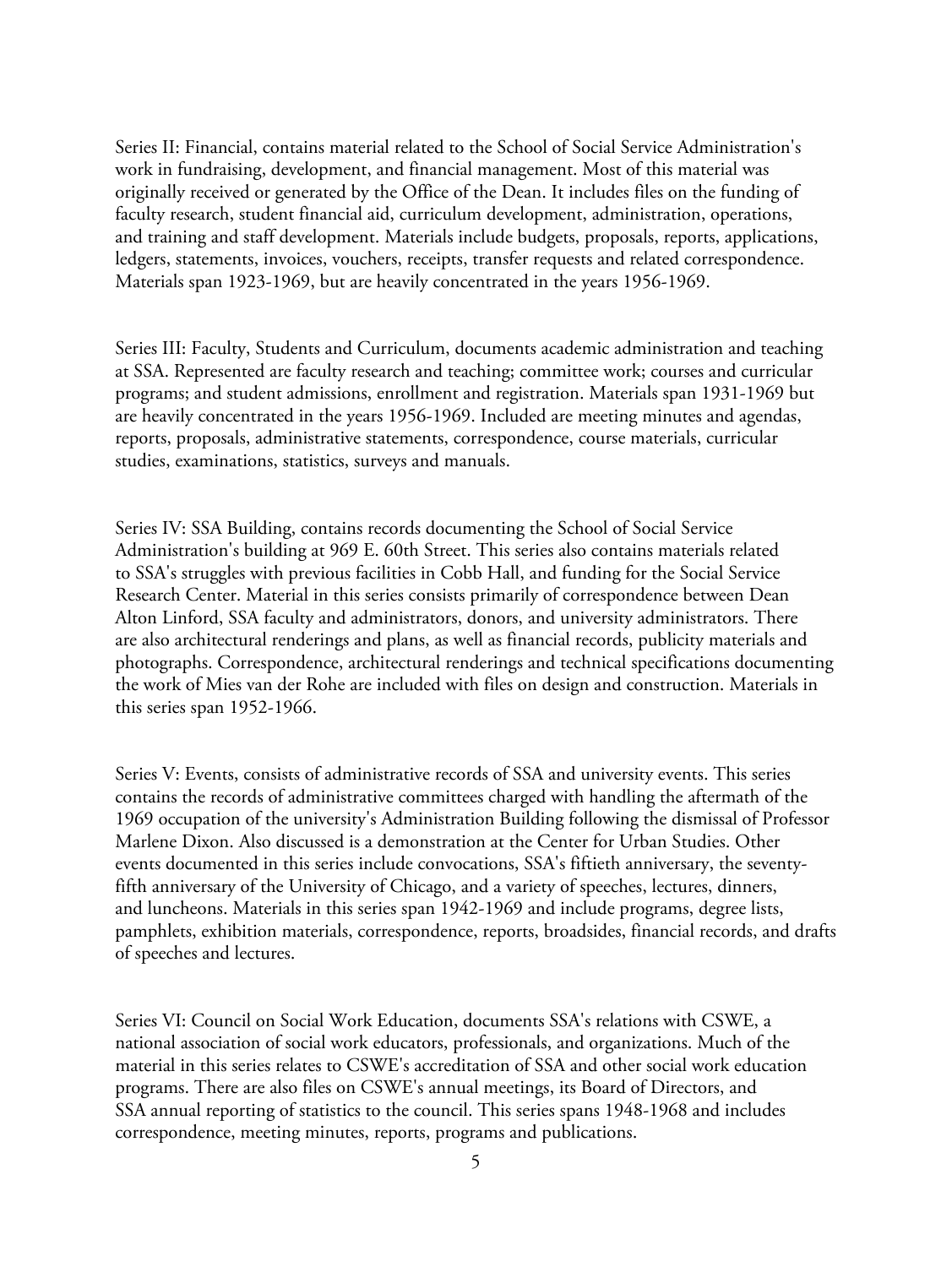Series VII: Restricted, consists of files on examinations, transferred from Series III: Subseries 6. Files include grade reports and other evaluative information on individual students.

# **Related Resources**

The following related resources are located in the Department of Special Collections:

http://www.lib.uchicago.edu/e/spcl/select.html

Linford, Alton. Papers

Perlman, Helen Harris. Papers

Richman, Harold. Papers

Simon, Bernece. Papers

Spergel, Irving. Papers

University of Chicago. School of Social Service Administration. Records 1920-1956

# **Subject Headings**

- Linford, Alton A.
- Mies van der Rohe, Ludwig, 1886-1969
- Council on Social Work Education
- University of Chicago. School of Social Service Administration
- Architecture, Modern
- Social service
- Social work education
- Social workers

# **INVENTORY**

# **Series I: Correspondence of the Dean**

This series consists of Alton Linford's incoming and outgoing correspondence with SSA faculty, administrators, students and staff; University of Chicago administrators; and others in the larger social work community. Correspondence includes letters, memoranda, newsletters, announcements, and press releases. Some larger files also include reports and meeting materials.

This series is organized alphabetically by correspondent or subject; however, the files are evidently complete only through the letter "M", with a very small number of files afterwards. Correspondence is concentrated in 1956-1969, though some items date as early as 1941.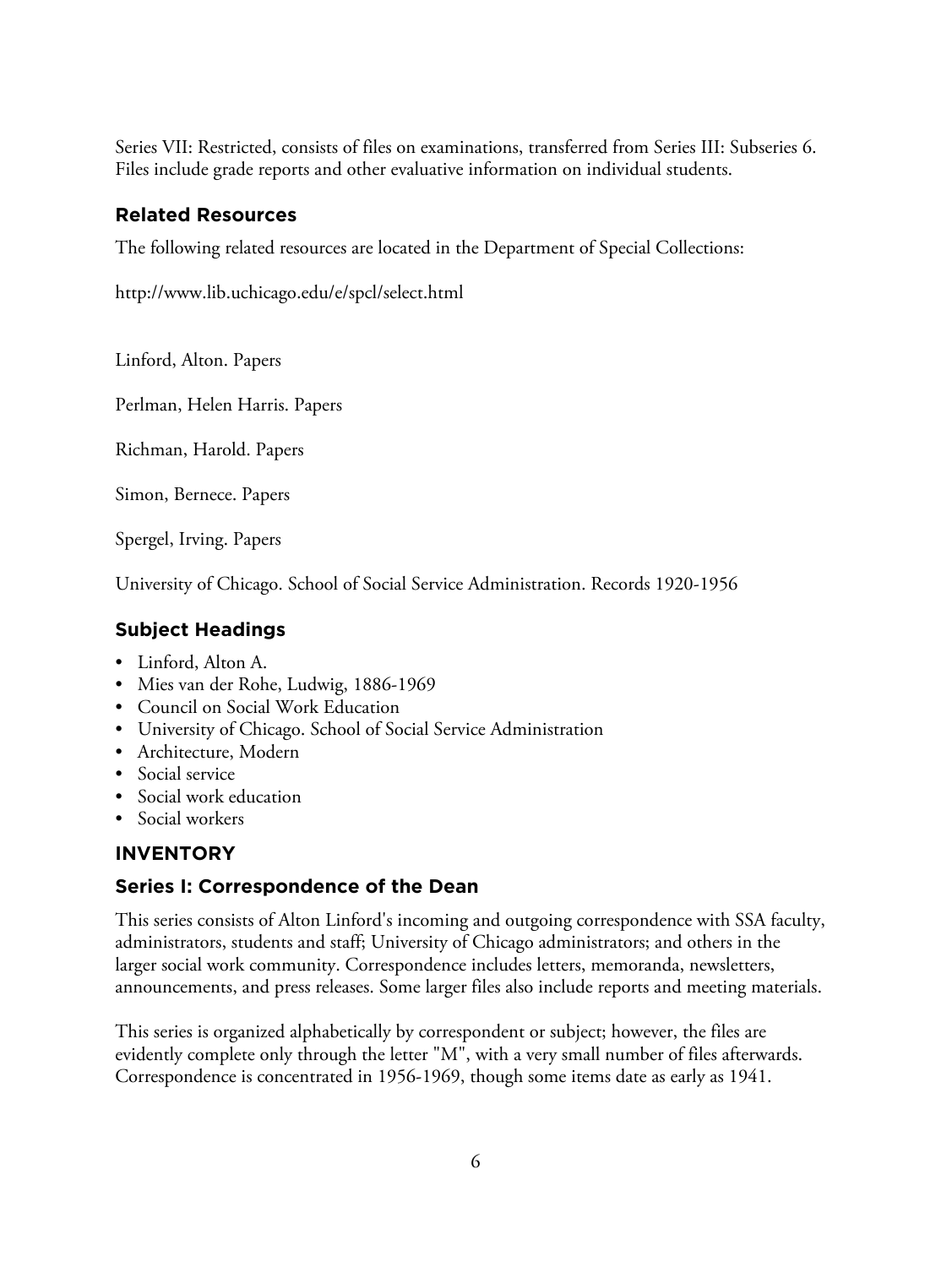Other correspondence of the dean and his staff is found throughout the collection, organized along with other materials in Series II-VI.

**Box 1 Folder 1** Ad Hoc Committee for a Guaranteed Income, 1977 **Box 1 Folder 2** Ad Hoc Committee on Public Welfare, 1961 **Box 1 Folder 3** Alumni Foundation, 1963 **Box 1 Folder 4** American Child Guidance Foundation, 1962 **Box 1 Folder 5-10** American Public Welfare Association, 1960-1964 **Box 1 Folder 11** American Society for Public Administration, 1957 **Box 1 Folder 12** Announcements, 1956-1960 **Box 2 Folder 1** Announcements, 1960-1965 **Box 2 Folder 2** Anthropology Department, 1965 **Box 2 Folder 3** Automobiles and automobile insurance, 1960 **Box 2 Folder 4-5** Boarder Babies Committee, Cook County Hospital, 1964-1966 **Box 2 Folder 6** Brandeis University, undated **Box 2 Folder 7** Bursar's Office, 1963-1964 **Box 2 Folder 8** Center for the Study of Welfare Policy, 1968 **Box 2**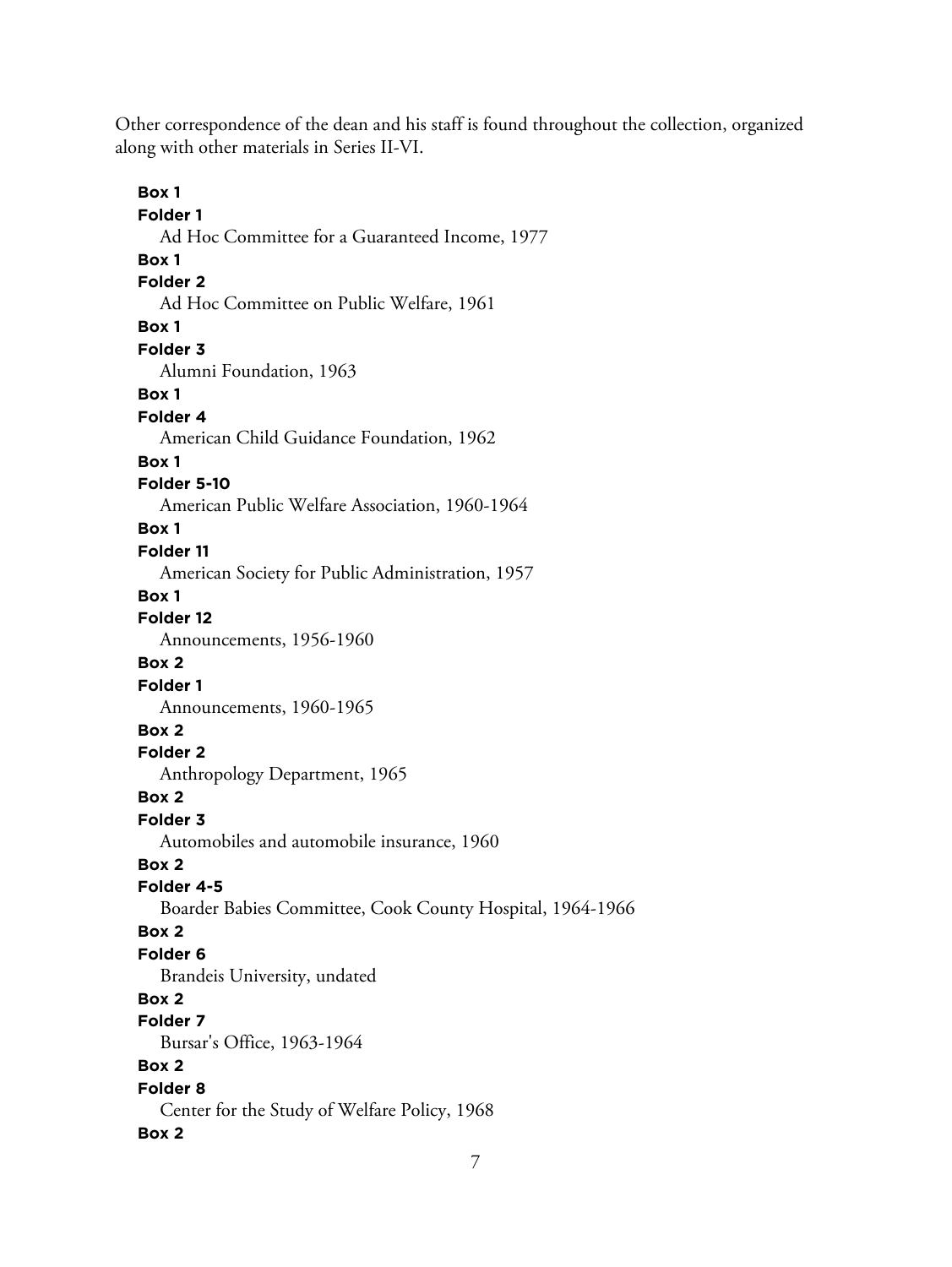8 **Folder 9-10** Center for Urban Studies, 1965-1967 **Box 2 Folder 11** Chicago Association of Community Councils, 1962 **Box 2 Folder 12** Chicago Board of Education, 1964-1965 **Box 3 Folder 1** Chicago, chart of six local governments, 1941 **Box 3 Folder 2** Chicago Community Trust Fund, 1951 **Box 3 Folder 3** Chicago Community Trust and related funds, 1957 **Box 3 Folder 4** Chicago International Program, 1965, 1967 **Box 3 Folder 5** Chicago International Program Advisory Committee, 1963 **Box 3 Folder 6** Chicago International Program Board of Directors, 1965 **Box 3 Folder 7** Chicago International Program Youth Leaders, 1964 **Box 3 Folder 8** Chicago, Mayor's Commission on Senior Citizens, 1959 **Box 3 Folder 9** Chicago Metropolitan Housing and Planning Council, 1963 **Box 3 Folder 10** Chicago Social Agencies, 1957 **Box 3 Folder 11** Chicago Youth Centers, 1962-1964 **Box 3 Folder 12** Child Care Association of Illinois, 1963 **Box 3 Folder 13**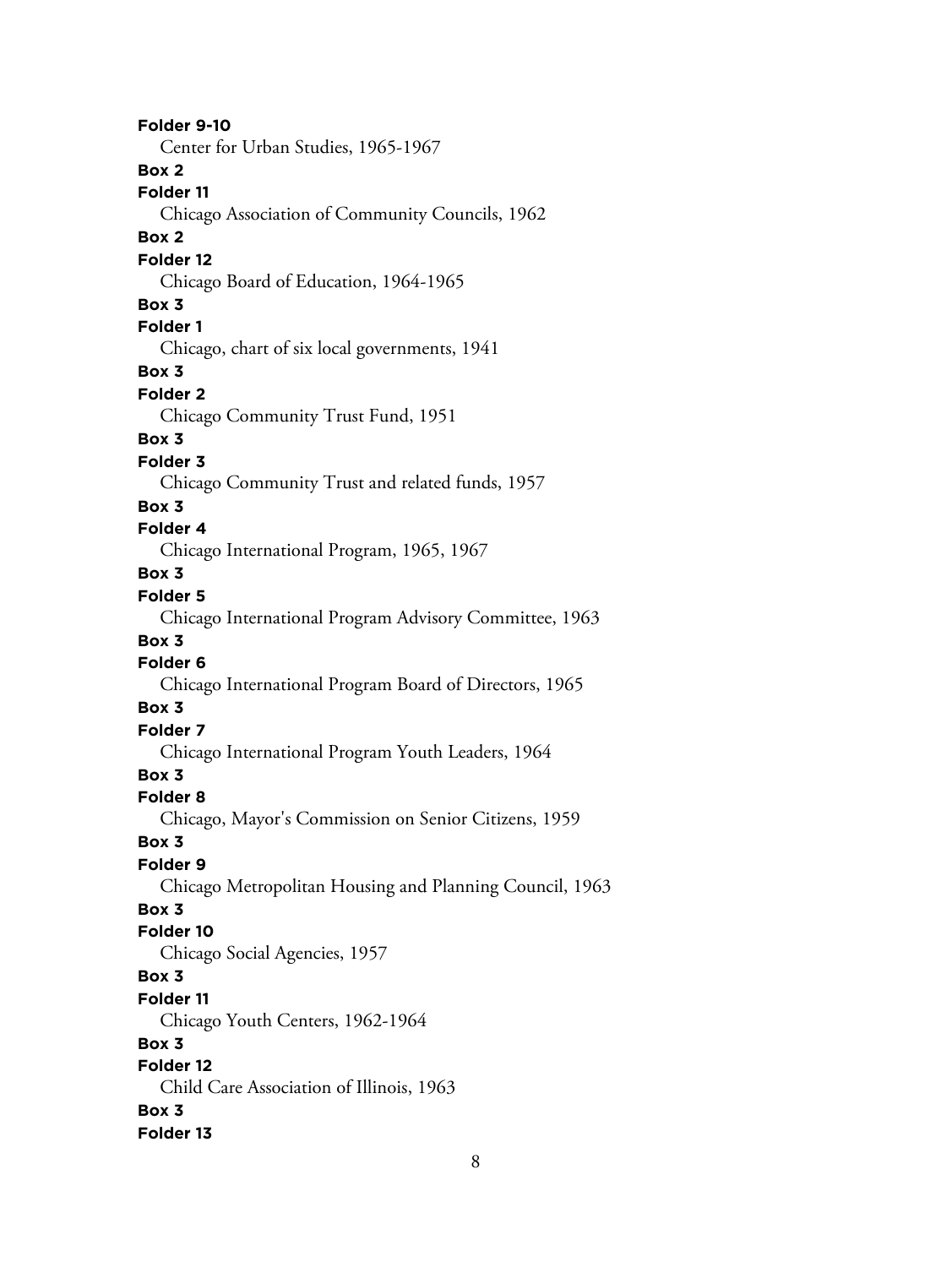9 Child and Family Services, 1966 **Box 3 Folder 14** Child Welfare League of America, 1964 **Box 3 Folder 15** Children's Memorial Hospital, 1964-1965 **Box 4 Folder 1** Citizens' Committee for the Children's Bureau's Fiftieth Birthday, 1962 **Box 4 Folder 2** City Missionary Society Renewal, 1961 **Box 4 Folder 3** College Letter, 7th U.S. Civil Service Region, 1962 **Box 4 Folder 4** Commission for Handicapped Children, 1962 **Box 4 Folder 5-7** Commission on Youth Welfare, 1962-1965 **Box 4 Folder 8** Commission on Youth Welfare, By-law Committee, 1963 **Box 4 Folder 9** Commission on Youth Welfare, Chicago Police Youth Survey, 1963 **Box 5 Folder 1** Commission on Youth Welfare, Community Organization, circa 1963 **Box 5 Folder 2** Commission on Youth Welfare, Division of Adjustment, 1964 **Box 5 Folder 3-4** Commission on Youth Welfare, Evaluation Committee, 1963-1964 **Box 5 Folder 5** Commission on Youth Welfare, Juvenile Delinquency, 1962 **Box 5 Folder 6** Commission on Youth Welfare, minutes, 1963 **Box 5 Folder 7** Committee for Modern Courts, 1961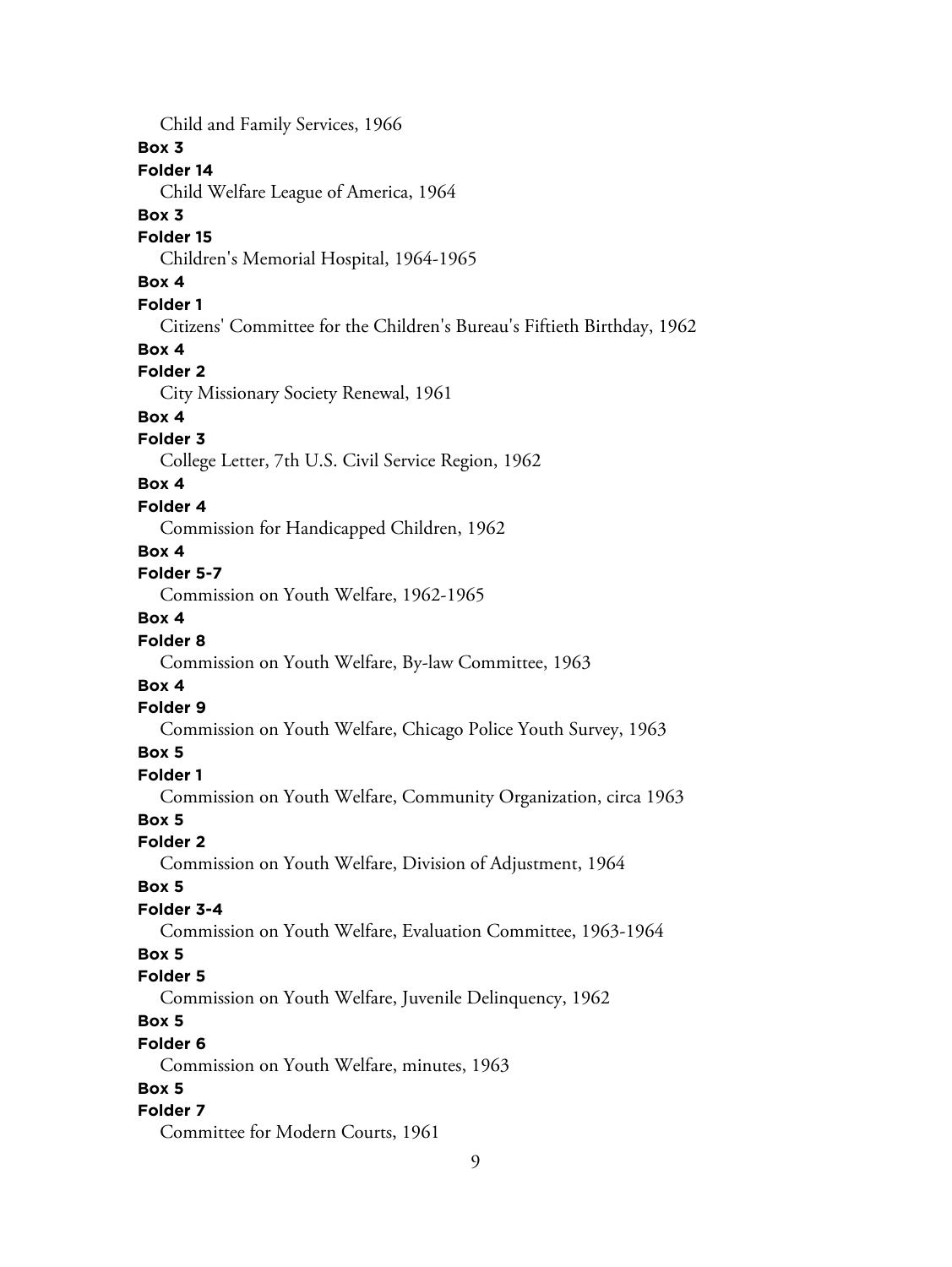**Box 5 Folder 8** Community Fund of Chicago, 1958-1963 **Box 6 Folder 1** Community Research Associates, 1960 **Box 6 Folder 2** Conferences, 1964 **Box 6 Folder 3** Contributions, anonymous, 1961 **Box 6 Folder 4-6** Contributions, Development Fund, 1961 **Box 6 Folder 7** Contributions, Illinois Public Aid, 1962 **Box 6 Folder 8** Cook County Board of Commissioners, 1964 **Box 6 Folder 9** Cook County Citizens Committee on the Family Court, 1959-1964 **Box 7 Folder 1-4** Cook County Citizens Committee on the Family Court, 1959-1965 **Box 7 Folder 5** Cook County Citizens Committee on the Family Court, bibliography, 1962 **Box 7 Folder 6-7** Cook County Department of Public Aid, 1958-1962 **Box 8 Folder 1-6** Cook County Department of Public Aid, 1958-1964 **Box 8 Folder 7-8** Cook County Department of Public Aid, Midway Research and Training Office, 1963 **Box 9 Folder 1-2** Cook County Department of Public Aid, Study Committee, 1958-1960 **Box 9 Folder 3** Cook County Family Court Training, 1964 **Box 9**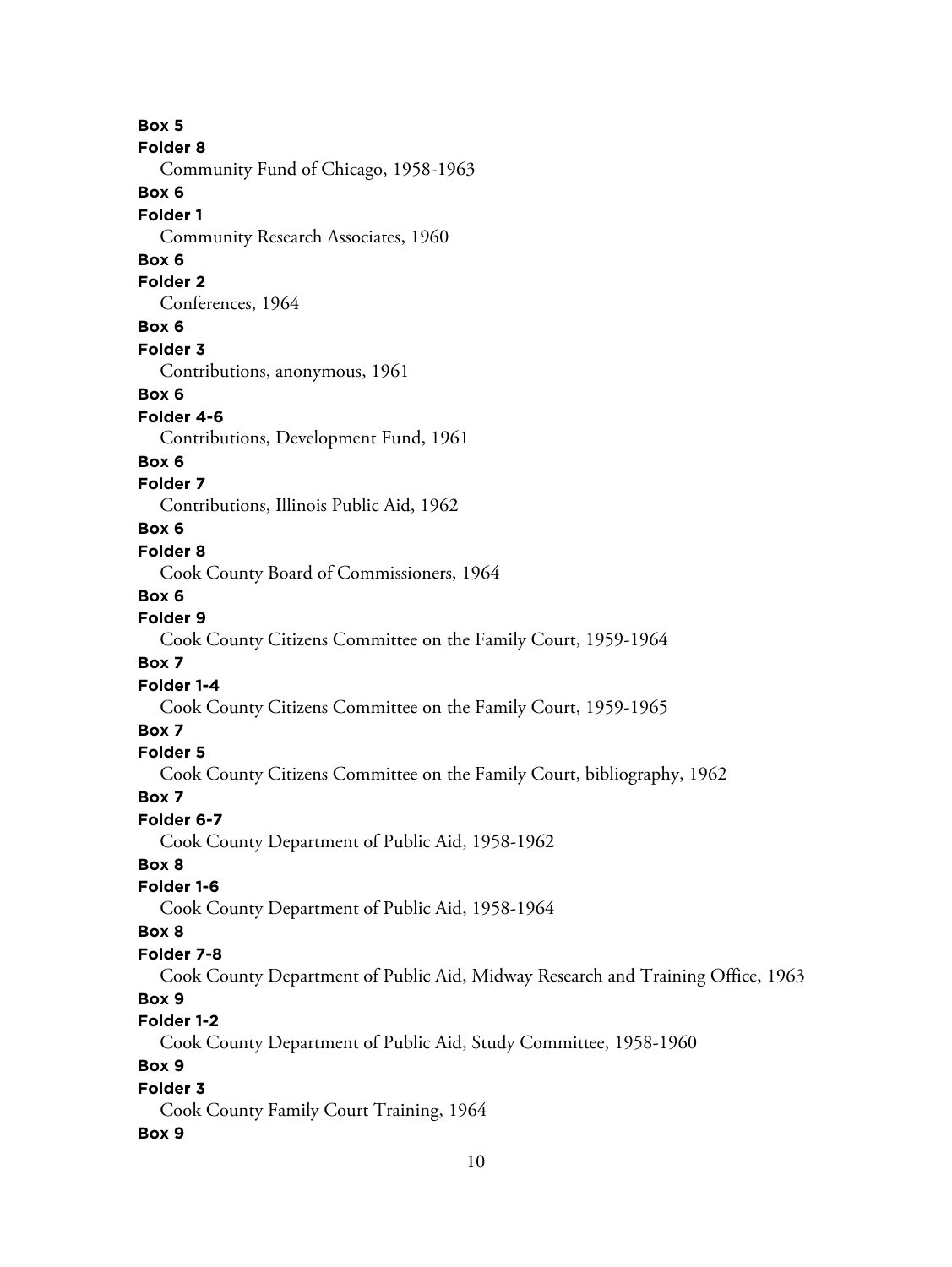**Folder 4** Crittenton Comprehensive Care Center, 1969 **Box 9 Folder 5-6** Crusade of Mercy, 1964-1965 **Box 9 Folder 7** Danforth Foundation, 1963-1964 **Box 9 Folder 8** Davies, William T., 1968 **Box 9 Folder 9** Dedication Committee, Eileen Younghusband, 1965 **Box 9 Folder 10** Delinquency Control Project Training Grant, 1962-1963 **Box 10 Folder 1** Development Fund, 1959 **Box 10 Folder 2** Division of Services for Crippled Children, 1956-1959 **Box 10 Folder 3** Donor reports, 1956 **Box 10 Folder 4** Encyclopedia of the Social Sciences, 1961 **Box 10 Folder 5** Epstein, David Ellis, Memorial Foundation Committee, 1967 **Box 10 Folder 6** "Essay" student publication, 1961 **Box 10 Folder 7** Faculty memorandum, 1958 **Box 10 Folder 8** Faculty news, 1960-1961 **Box 10 Folder 9-10** Faculty publications and extra-curricular activities, 1959 **Box 10 Folder 11**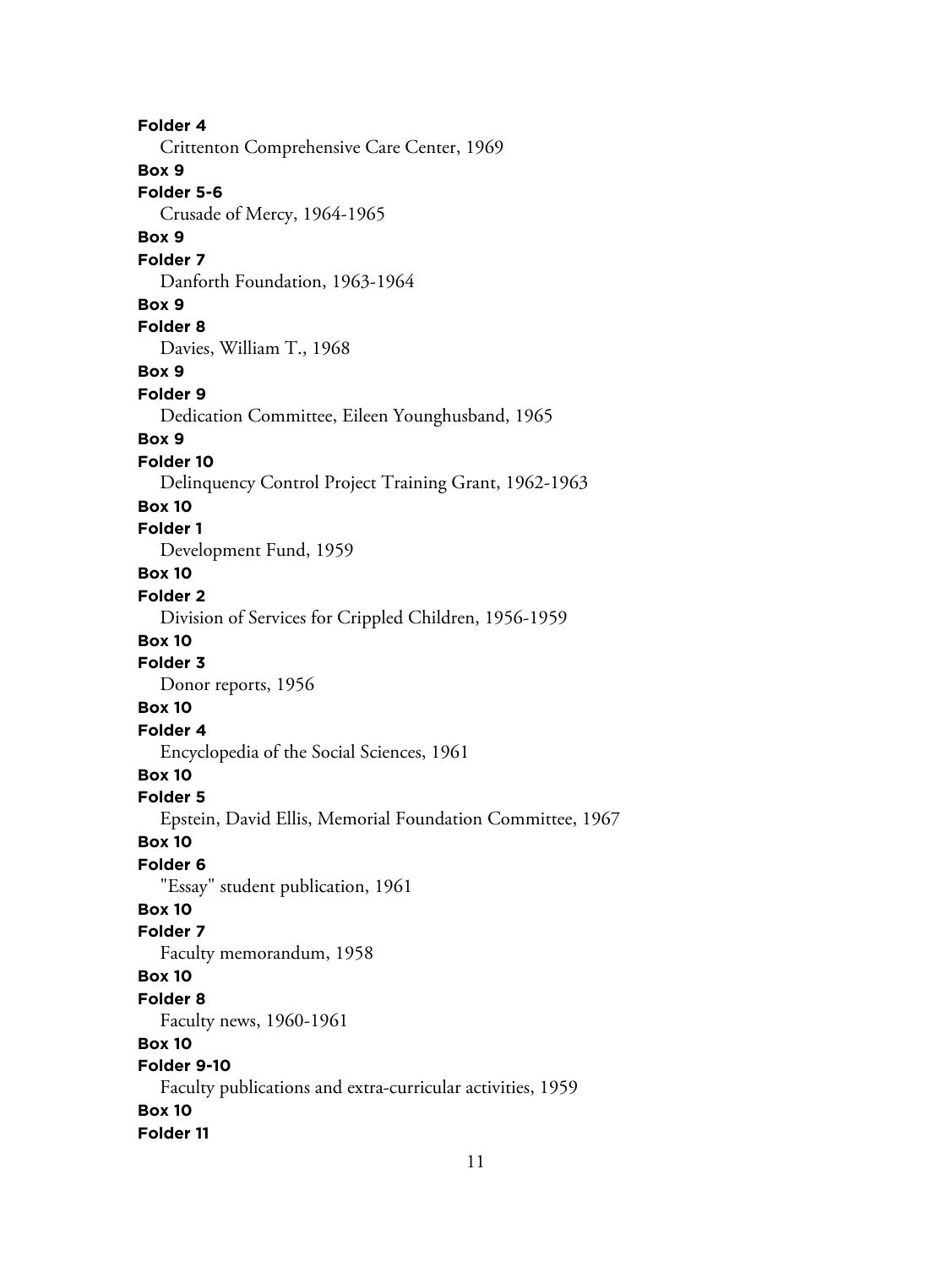Faculty roster, 1964 **Box 10 Folder 12** Faulkner School, 1965 **Box 10 Folder 13** Field Foundation Doctoral Program, 1956 **Box 10 Folder 14** Field work conference, 1959 **Box 10 Folder 15-18** Field work placements, 1959-1964 **Box 10 Folder 19** Ford Foundation, 1962-1965 **Box 10 Folder 20** Ford Foundation Grant, 1952 **Box 10 Folder 21** French-American Atlantique Association, 1964 **Box 10 Folder 22** Fund and Training Council Scholarships (FACTS), 1964 **Box 11 Folder 1** Governor's conference, 1963 **Box 11 Folder 2** Hanks, John W., 1967 **Box 11 Folder 3** Harrington, Michael, 1964 **Box 11 Folder 4** Heyman, Margaret M., 1965 **Box 11 Folder 5** Hill Foundation, 1959 **Box 11 Folder 6** Hill Foundation Delinquency Program, 1960-1963 **Box 11 Folder 7** Illinois Academy of Criminology, 1959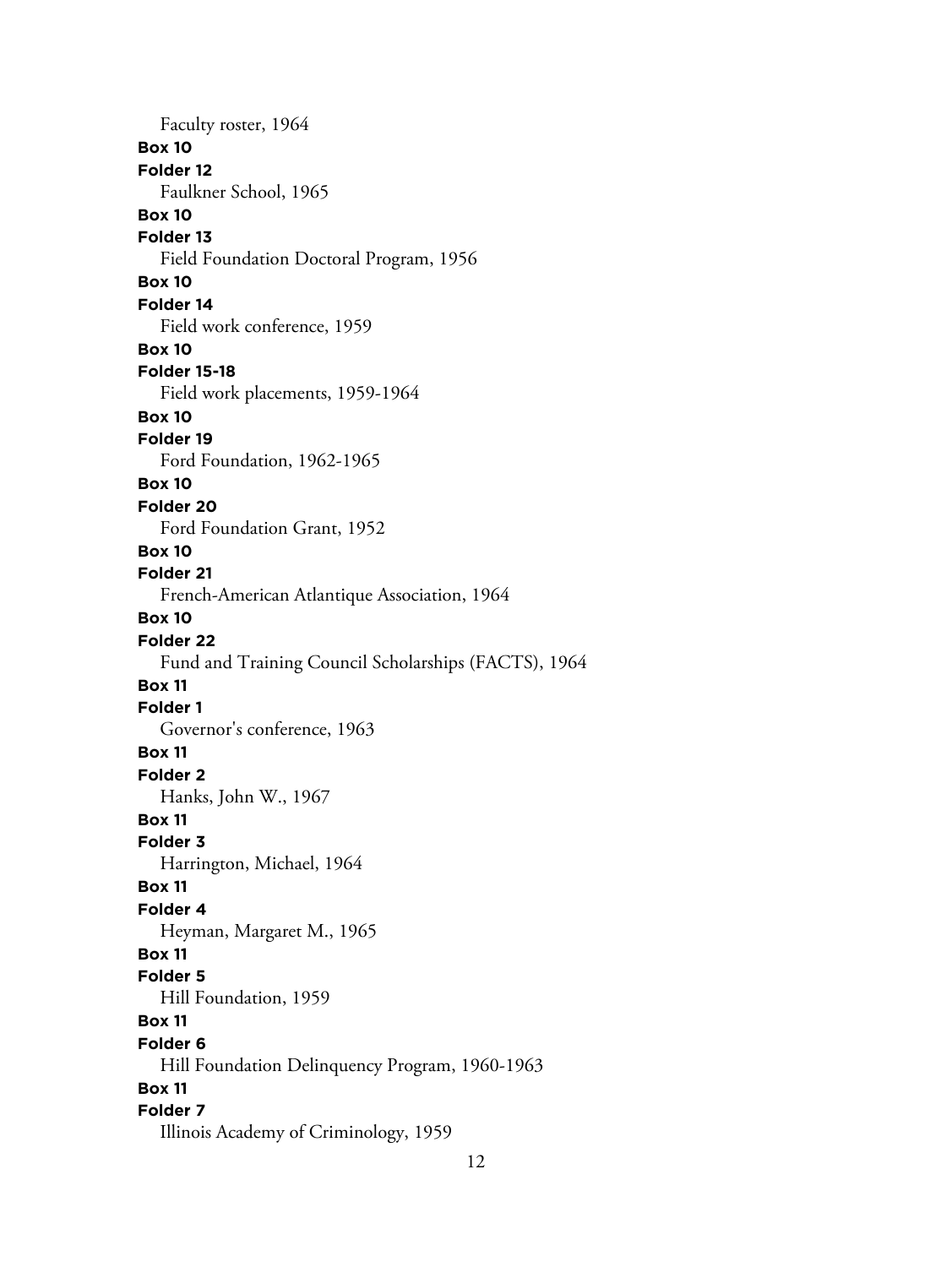**Box 11 Folder 8** Illinois Civic Exchange, 1963 **Box 11 Folder 9** Illinois Commission on Children, 1962 **Box 11 Folder 10** Illinois Commission on Children, newsletter, 1964 **Box 11 Folder 11** Illinois Department of Public Welfare, 1959 **Box 11 Folder 12** Illinois Directory of School Social Workers, 1961-2 **Box 11 Folder 13-14** Illinois Public Aid Commission, 1956-1963 **Box 11 Folder 15** Illinois Public Aid Commission, Advisory Committee, 1962-1964 **Box 12 Folder 1** Illinois Welfare Association, 1960-1962 **Box 12 Folder 2** Illinois Welfare Association, Board of Directors, 1961-1962 **Box 12 Folder 3** Illinois Welfare Association, Speaker's Bureau, 1959 **Box 12 Folder 4** Indian Affairs, 1963-1964 **Box 12 Folder 5** Institute of International Education, 1963 **Box 12 Folder 6** International Association of Schools of Social Work, 1957-1964 **Box 12 Folder 7** International City Managers Association, 1964 **Box 12 Folder 8** Jewish Family and Community Service, 1958-1964 **Box 12**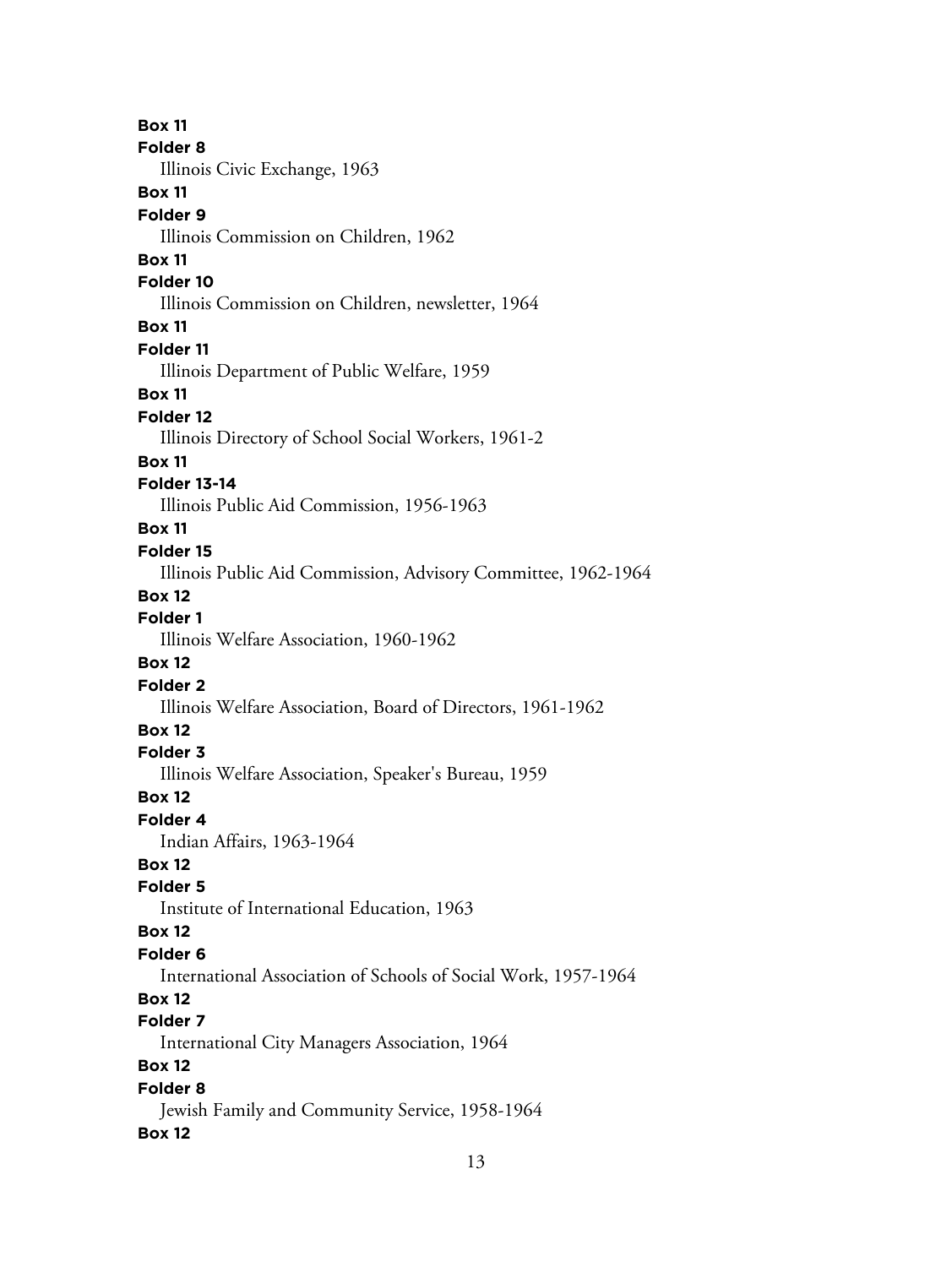**Folder 9** Jewish Guild for the Blind, 1961-1962 **Box 13 Folder 1** Jobs, 1956-1960 **Box 13 Folder 2** John Howard Association, 1959 **Box 13 Folder 3** John Howard Society of Ontario, 1964 **Box 13 Folder 4** Joint Schools Agency Committee, 1963 **Box 13 Folder 5-8** Joint Youth Development Committee, 1963-1964 **Box 14 Folder 1** Joint Youth Development Committee, Director's Report, 1963 **Box 14 Folder 2** Juvenile Protective Association, 1956 **Box 14 Folder 3** Lasker Award Committee, 1959-1963 **Box 14 Folder 4** Lectures, 1964 **Box 14 Folder 5** Lecture announcements, 1962-3 **Box 14 Folder 6** Levi, Edward H., 1967-1968 **Box 14 Folder 7** March, Michael, 1965 **Box 14 Folder 8** Lighthouse for the Blind, 1956 **Box 14 Folder 9** Linford, Alton, 1966-1967 **Box 14 Folder 10**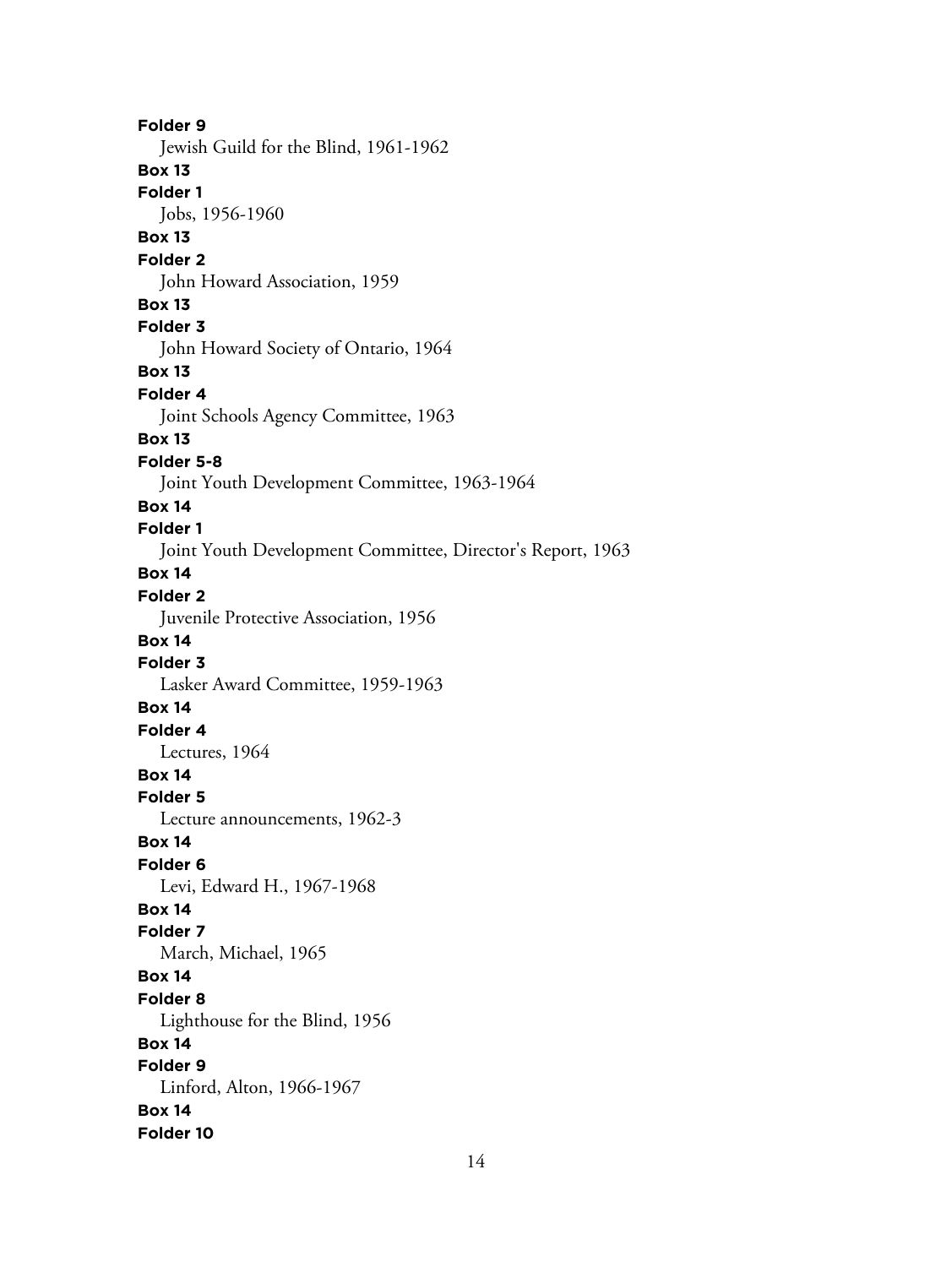Maine Department of Public Health and Welfare, 1960 **Box 14 Folder 11-12** Mary McDowell Settlement, 1961-1963 **Box 15 Folder 1** McCormick Memorial Fund, 1952-1955 **Box 15 Folder 2-8** Memoranda, interdepartmental, 1959-1963 **Box 16 Folder 1-5** Memoranda, interdepartmental, 1964-1967 **Box 16 Folder 6** Mental Health Society of Greater Chicago, 1956-1964 **Box 16 Folder 7** Meoni, Nello, 1966 **Box 16 Folder 8** Metropolitan Housing and Planning Council, 1964 **Box 16 Folder 9** Michael Reese Hospital, 1955-1962 **Box 16 Folder 10** Minnesota Department of Public Welfare, 1963 **Box 16 Folder 11** National Advisory Committee on Civil Disorder, undated **Box 16 Folder 12** Press releases, 1958-1962 **Box 16 Folder 13** Public Welfare Project, undated **Box 16 Folder 14** Research Center publications, 1963 **Box 16 Folder 15** Sanders, Marion K., circa 1956 **Box 17 Folder 1-6** Social Services Center, 1967-1969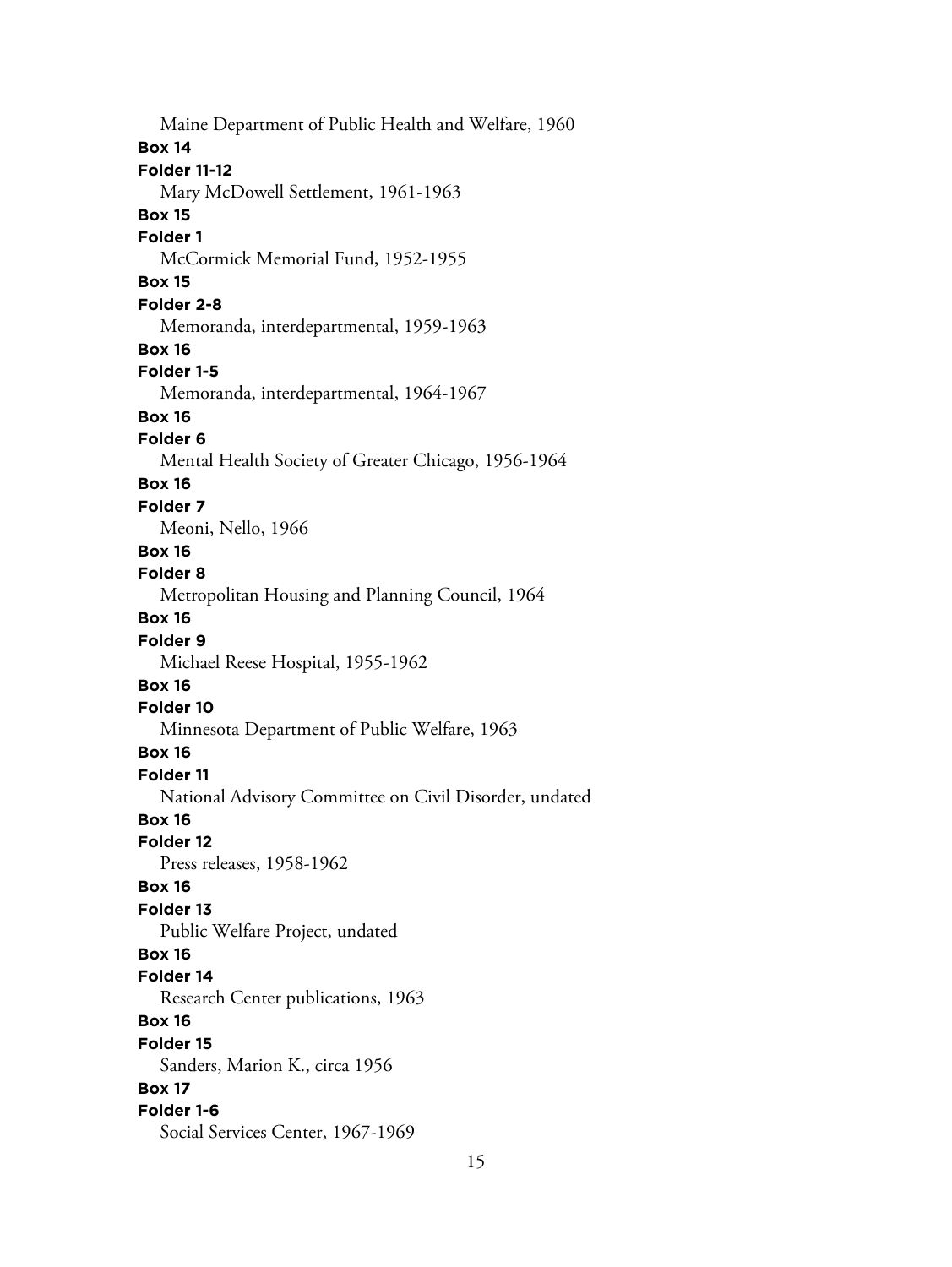**Box 17 Folder 7** Social Services Center, groundbreaking, 1968 **Box 17 Folder 8** Social Services Center, Horwich, Franklin, 1968 **Box 17 Folder 9** Social Services Center, news releases, 1967 **Box 17 Folder 10** Social Services Center, proposals, circa 1967-1968 **Box 17 Folder 11** Social Services Center, student evaluations, 1969 **Box 17 Folder 8** SSA Generic Drama Society, 1965 **Box 17 Folder 9** SSA Newsletter, 1957 **Box 17 Folder 10** University of Chicago Reports newsletter, 1962 **Box 17 Folder 14-16** Visiting Committee, 1951-1968 **Box 17 Folder 17** Visiting Committee Conference on Voluntarism, 1961 **Box 18 Folder 1** Visiting Committee meeting and dinner, 1968 **Box 18 Folder 2** Welfare commissions, 1960-1963 **Box 18 Folder 3** Welfare commissions, 1960-1963 **Box 18 Folder 4** Welfare Council of Metropolitan Chicago, 1961-1969 **Box 18 Folder 5** Young, Whitney M., Jr., 1957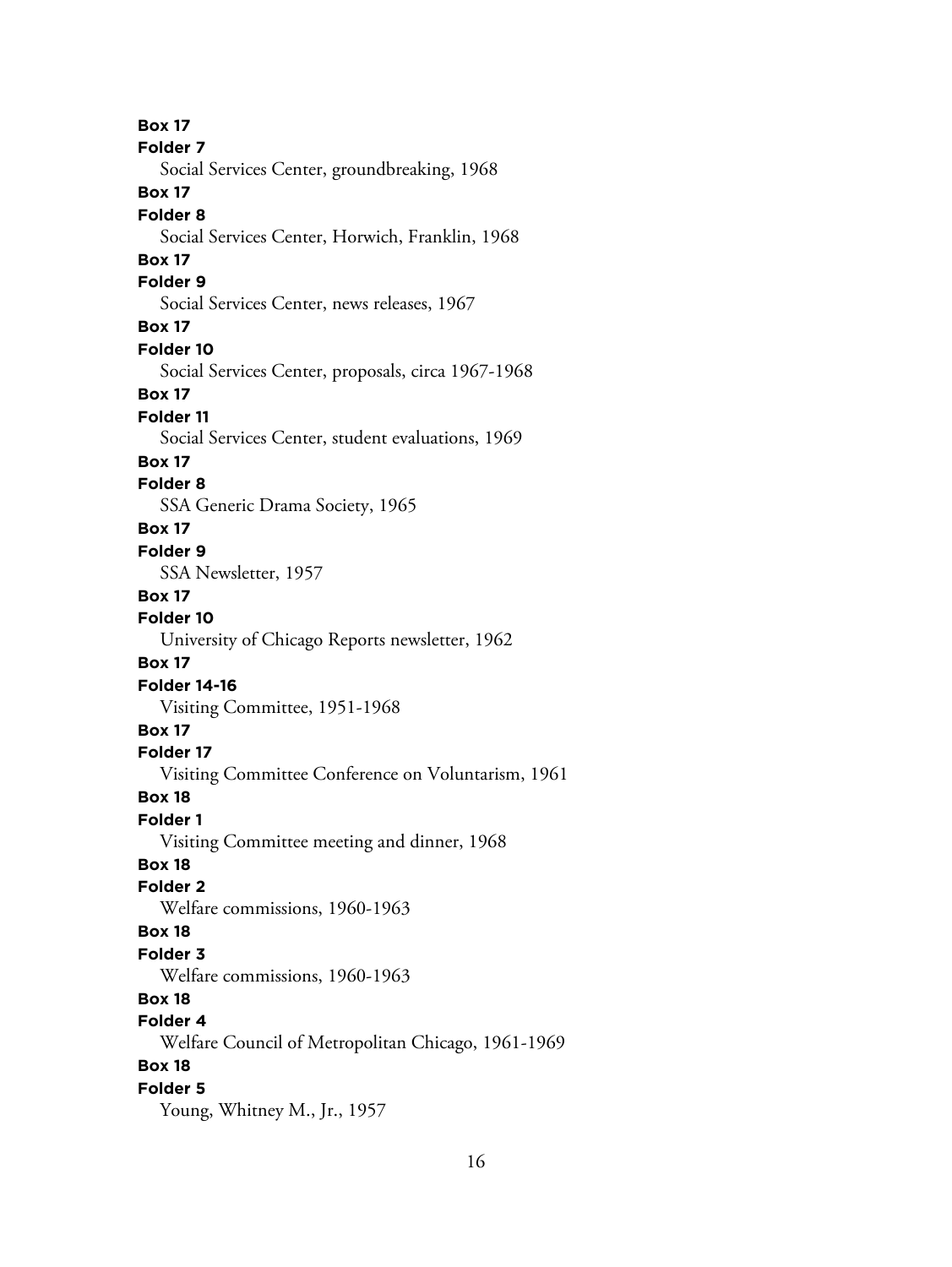## **Series II: Financial**

This series contains material related to the School of Social Service Administration's work in fundraising, development, and financial management. Most of this material was originally received or generated by the Office of the Dean. It includes files on the funding of faculty research, student financial aid, curriculum development, administration, operations, and training and staff development.

This series is divided into three subseries:

Subseries 1: Budgets, 1957-1964, is organized chronologically, and contains annual budget projections, correspondence related to budget planning and modification, and records of expenditures.

Subseries 2: Funding, 1956-1969, documents the school's relations with major sources of public and private funding. Materials include proposals, reports, applications, and correspondence.

Subseries 3: General Records, 1923-1969, contains a wide variety of financial materials. Much of this subseries consists of routine financial documents such as ledgers, statements, invoices, vouchers, receipts, and transfer requests. Also included are grant proposals, reports, budgets, and applications, as well as correspondence with funding agencies and individual donors. While this subseries is heavily concentrated in the years 1954-1969, some files in this subseries date contain documents dating as early as the 1920s-1940s.

## **Subseries 1: Budgets**

**Box 18 Folder 6** Budget, 1957-1958 **Box 18 Folder 7** Budget, 1958-1959 **Box 18 Folder 8** Budget, 1959-1960 **Box 18 Folder 9** Budget, 1960-1961 **Box 18 Folder 10** Budget, 1961-1962 **Box 18 Folder 11** Budget, 1962-1963 **Box 18 Folder 12** Budget, 1963-1964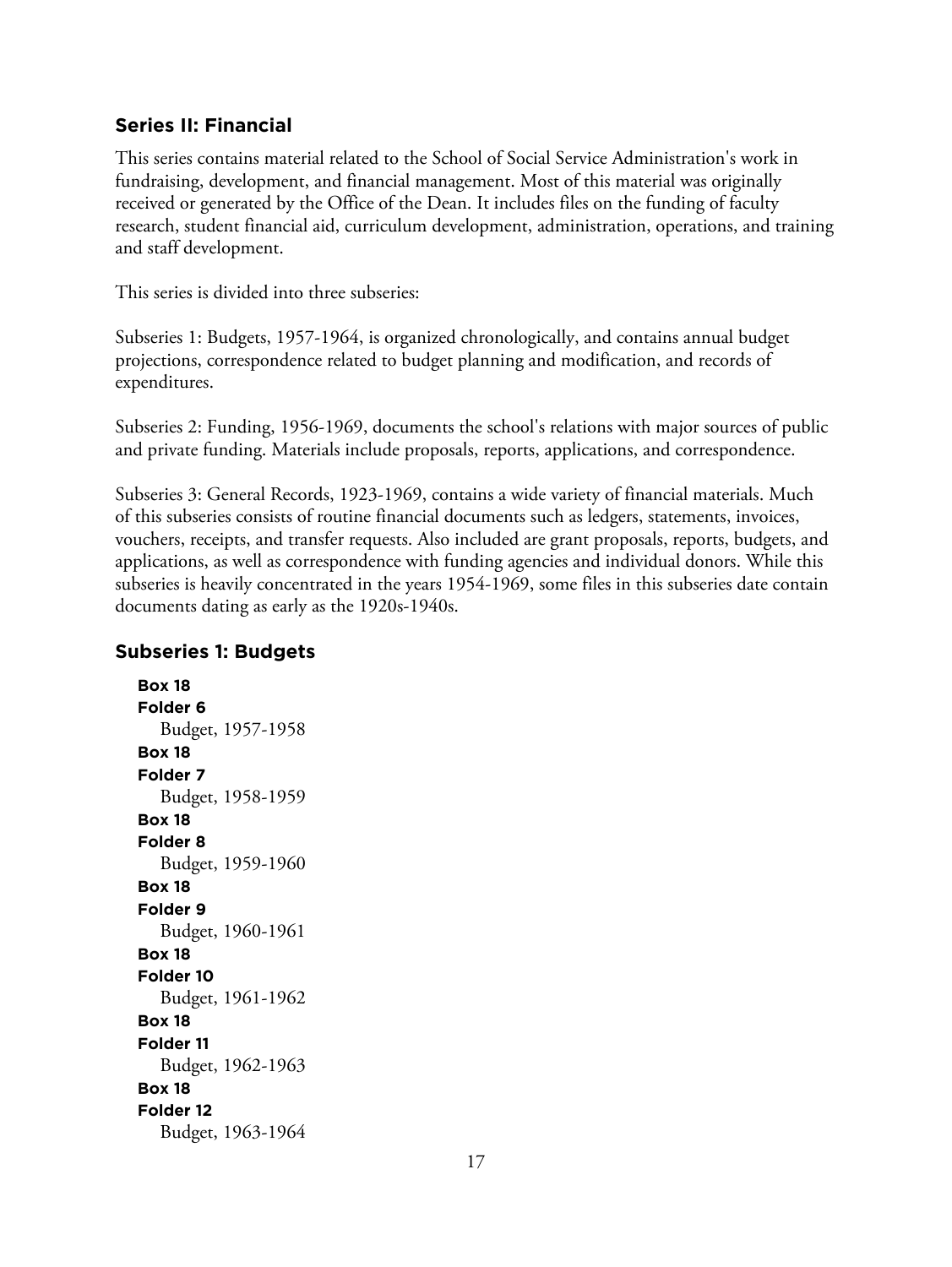## **Subseries 2: Funding**

**Box 19 Folder 1** Field Foundation, 1958-1959 **Box 19 Folder 2** Grant Foundation, 1958 **Box 19 Folder 3** Harris Foundation, 1958-1959 **Box 19 Folder 4** Lilly Endowment, 1959-1960 **Box 19 Folder 5** Lilly Endowment, 1960 **Box 19 Folder 6** New World Foundation, 1958-1959 **Box 19 Folder 7** Schwarzhaupt Foundation, 1960 **Box 19 Folder 8** Volker Fund, 1959-1960 **Box 19 Folder 9** Other foundations, 1958-1962 **Box 19 Folder 10** National Institute of Mental Health, 1956-1957 **Box 19 Folder 11** National Institute of Mental Health, 1957-1958 **Box 19 Folder 12** National Institute of Mental Health, 1958-1959 **Box 19 Folder 13** National Institute of Mental Health, 1959-1960 **Box 19 Folder 14** National Institute of Mental Health, 1960-1961 **Box 19 Folder 15**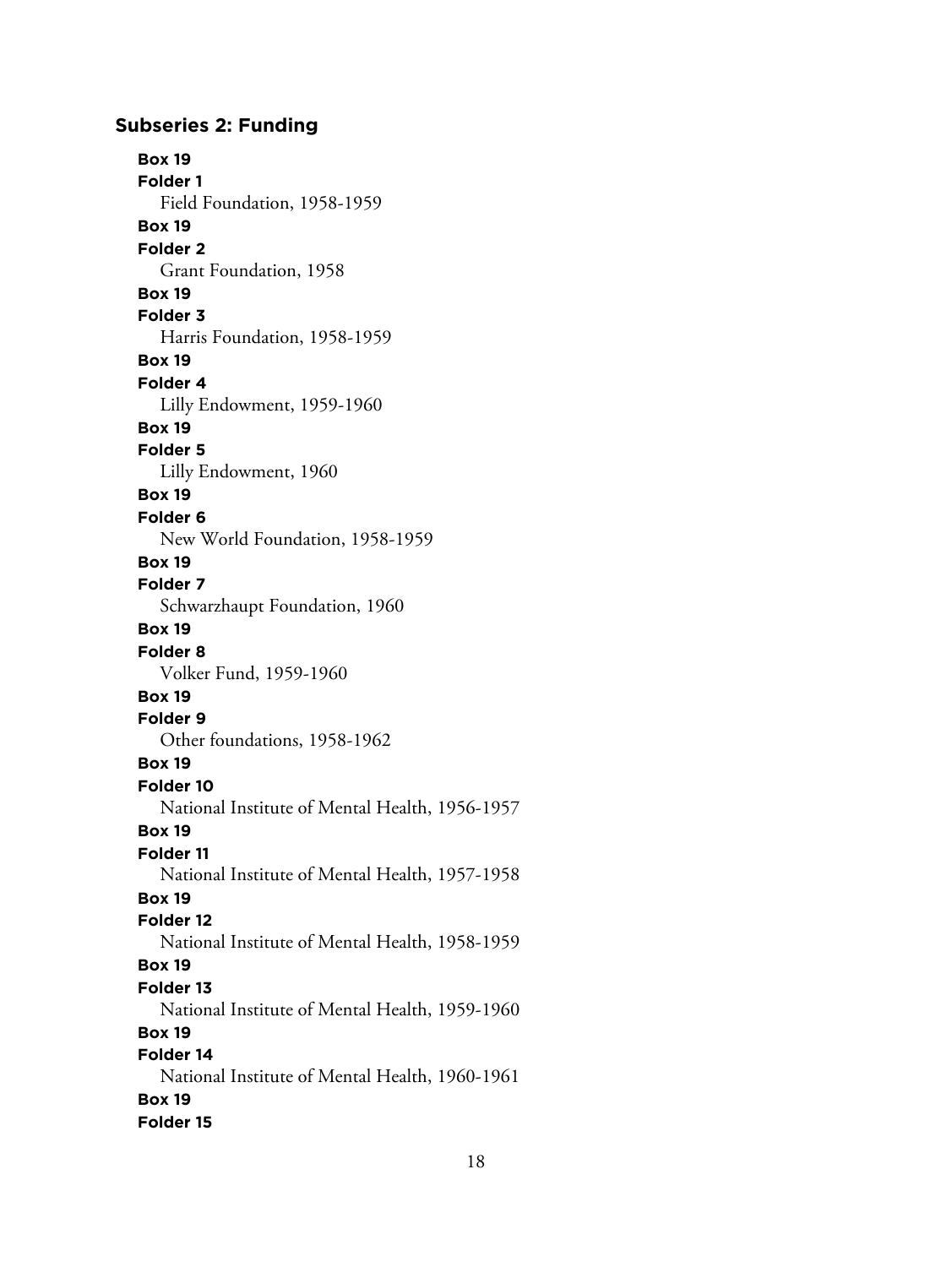Office of Vocational Rehabilitation, 1958-1959 **Box 19 Folder 16** Office of Vocational Rehabilitation, 1959-1960 **Box 19 Folder 17** Office of Vocational Rehabilitation, 1961-1962 **Box 19 Folder 18** Rockefeller Foundation, 1963 **Box 20 Folder 1-9** National Institute of Mental Health, 1959-1969

# **Subseries 3: General Records**

**Box 21**

**Folder 1**

Welfare Administration, 1964

## **Box 21**

#### **Folder 2**

Chicago School of Civics and Philanthropy endowment, 1942-1960

#### **Box 21**

#### **Folder 3**

Dixon, Elizabeth Susan, Honor Award Fund, 1943-1959

#### **Box 21**

#### **Folder 4**

Reinhardt, Elsa, Honor Award Fund, 1946-1982

## **Box 21**

## **Folder 5-6**

SSA Development Fund, contributions and endowments, 1964-1966

#### **Box 21**

## **Folder 7**

National Institute of Mental Health, Career Teacher, Joan Shireman, 1967-1968

### **Box 21**

## **Folder 8**

National Institute of Mental Health, Career Teacher, William A. Burrian, 1968-1969

## **Box 21**

#### **Folder 9**

National Institute of Mental Health, social group work, 1960-1962

## **Box 21**

# **Folder 10**

National Institute of Mental Health, Irving Spergel, group work, 1961

## **Box 21**

#### **Folder 11**

Fund for Adult Education Public Policy Conference Fund, 1961-1962 **Box 21**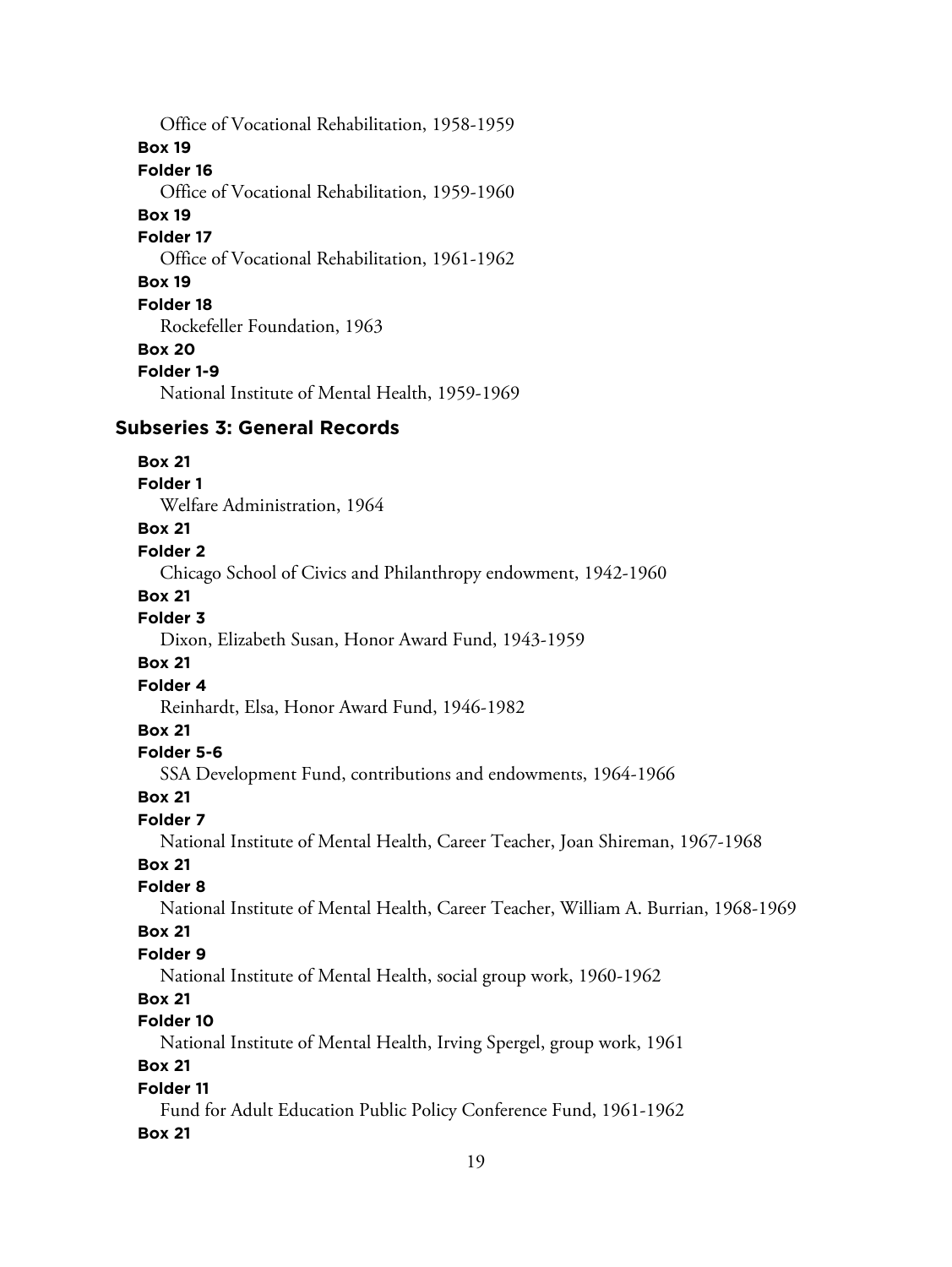**Folder 12** Chicago Community Trust, 1952-1957 **Box 21 Folder 13** Ford Foundation, faculty agency seminar on delinquency, 1952-1963 **Box 21 Folder 14** Keating, Arthur, 1964 **Box 21 Folder 15** Geisman, Estelle, Scholarship, 1957-1958 **Box 22 Folder 1** Russell Sage Foundation, 1963-1964 **Box 22 Folder 2** National Institute of Mental Health, Career Teacher, Samuel Dooha, 1967-1968 **Box 22 Folder 3** Fellowships and scholarships, Quinn, Louise, 1963-1968 **Box 22 Folder 4** Sidney A. and Julia Teller Fund, 1957-1963 **Box 22 Folder 5** Sidney A. Teller, special gifts, 1941-1960 **Box 22 Folder 6** Sidney A. Teller, student loan fund, 1933-1958 **Box 22 Folder 7** Wieboldt Foundation, 1923-1964 **Box 22 Folder 8** Woods Professorship Fund, 1955-1960 **Box 22 Folder 9** Schwab, Charles and Rachel, Foundation, 1956-1963 **Box 23 Folder 1** Contributions, Chicago Community Trust, 1947-1960 **Box 23 Folder 2** Wieboldt Foundation Grant, Justice for the Child, 1932-1961 **Box 23 Folder 3**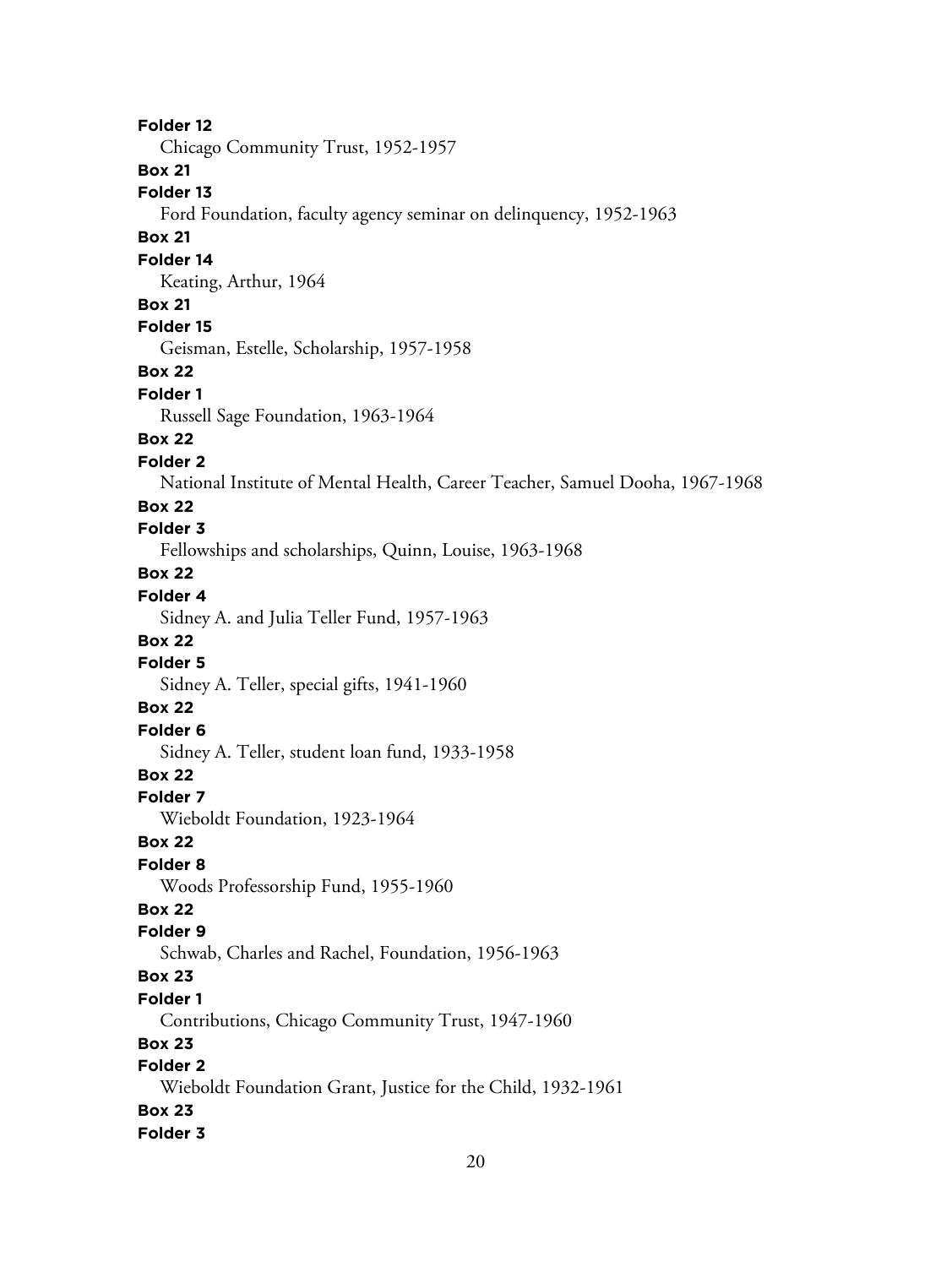Flynn Fund, 1963-1964 **Box 23 Folder 4** William C. Sample Memorial Fund, 1968-1969 **Box 23 Folder 5** Visiting Committee, Development Fund, 1958-1962 **Box 23 Folder 6** Sidney A. Teller, insurance policy proceeds, 1957-1961 **Box 23 Folder 7** Sidney A. and Julia Teller lecture fund, 1944-1961 **Box 23 Folder 8-9** National Institute of Mental Health, psychiatric training grant, 1959-1962 **Box 23 Folder 10** Alumni gifts, 1967-1968 **Box 24 Folder 1** Alumni gifts, 1964-1967 **Box 24 Folder 2-5** Receipts, 1969 **Box 24 Folder 6** Statements, 1965 **Box 24 Folder 7** Appropriation ledger, 1965 **Box 24 Folder 8** Hubert, Conrad, estate, 1929-1957 **Box 25 Folder 1-4** Appropriation ledgers, 1965 **Box 25 Folder 5** Administrative services, 1965-1966 **Box 25 Folder 6** Student accounts, 1966-1967 **Box 25 Folder 7** Payroll, 1966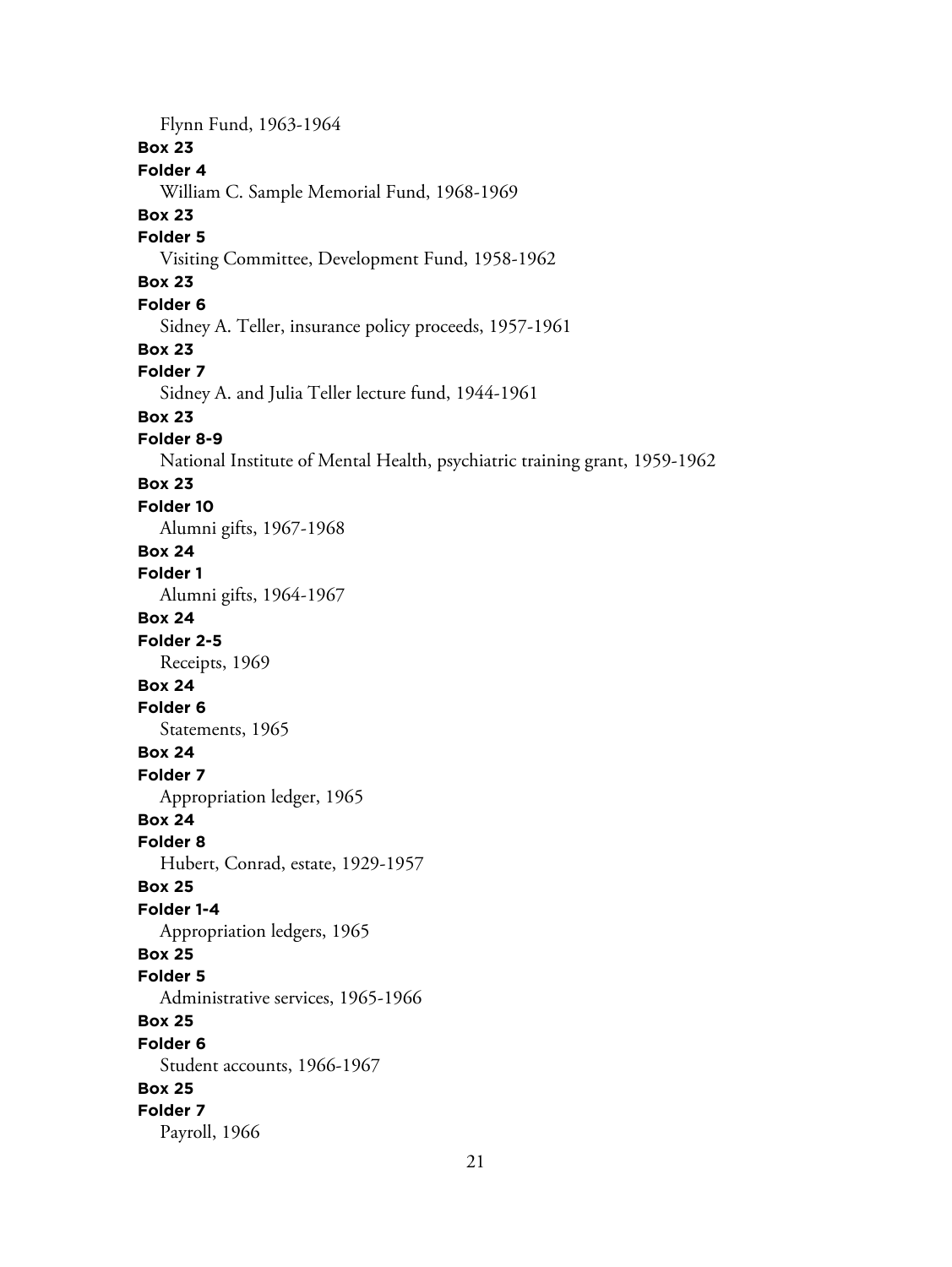**Box 25 Folder 8** Check requests, 1966 **Box 25 Folder 9** Personnel, 1966-1967 **Box 25 Folder 10** Field Foundation, 1951-1960 **Box 26 Folder 1** Purchase orders, 1964 **Box 26 Folder 2** Payroll, 1966-1967 **Box 26 Folder 3-4** Classroom instruction, 1966-1967 **Box 26 Folder 5** Field work instruction, 1966-1967 **Box 26 Folder 6** Monthly distribution registers, 1966-1967 **Box 26 Folder 7** Indirect expenditures, 1966-1967 **Box 26 Folder 8** Salary transfers, 1965-1967 **Box 26 Folder 9** Special research project, 1966-1967 **Box 26 Folder 10** Restricted accounts, 1967 **Box 26 Folder 11** SSA Development Fund, 1966-1967 **Box 26 Folder 12** Computation Center, 1966-1967 **Box 26 Folder 13** Chicago Community Trust, 1967 **Box 26**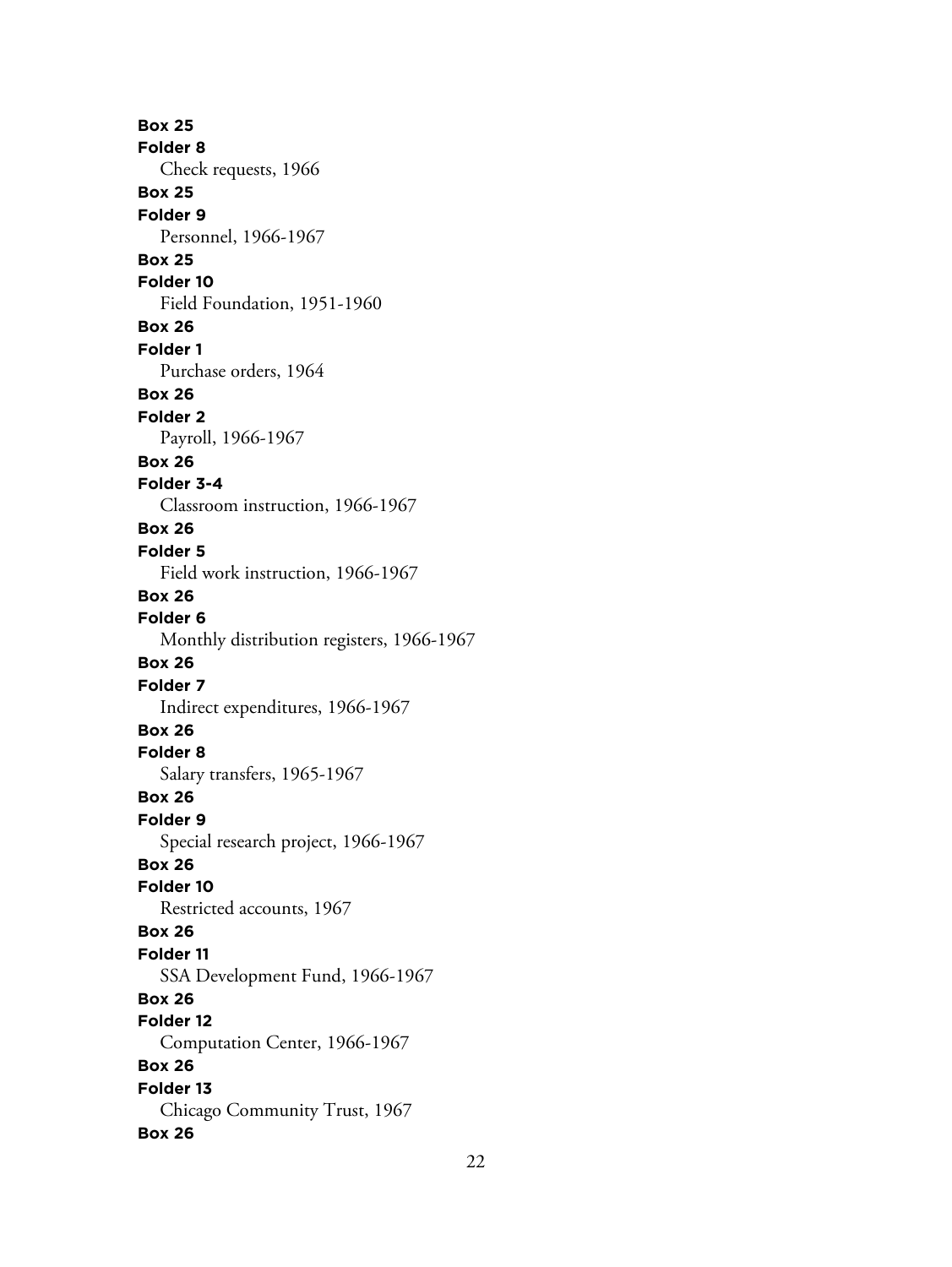**Folder 14** McCormick Memorial Fund Travel Grant, 1966-1967 **Box 26 Folder 15** Sidney and Julia Teller Lecture Fund, 1966-1967 **Box 26 Folder 16** Chicago Community Trust-Wieboldt Foundation Fellowship, 1966-1967 **Box 26 Folder 17** SSA Alumni Fund, 1966-1967 **Box 26 Folder 18** Sidney and Julia Teller Lecture Fund, 1967-1968 **Box 26 Folder 19** Chicago Community Trust-Wieboldt Foundation Fellowship, 1967-1968 **Box 26 Folder 20** Chicago Community Trust, leisure time for the handicapped, 1967-1968 **Box 26 Folder 21** Field Foundation, Illinois public assistance, 1967-1968 **Box 26 Folder 22** SSA Research Center Publication Fund, 1967-1968 **Box 26 Folder 23** SSA Training to Serve the Aged, 1967-1968 **Box 26 Folder 24** Psychiatric training, 1967-1968 **Box 26 Folder 25** Jones, George Herbert, Professorship, 1957-1959 **Box 26 Folder 26** Schwab, Charles and Rachel, Foundation, 1967-1969 **Box 27 Folder 1** Payroll transfers, 1967-1968 **Box 27 Folder 2** Family and child welfare, 1967-1968 **Box 27 Folder 3**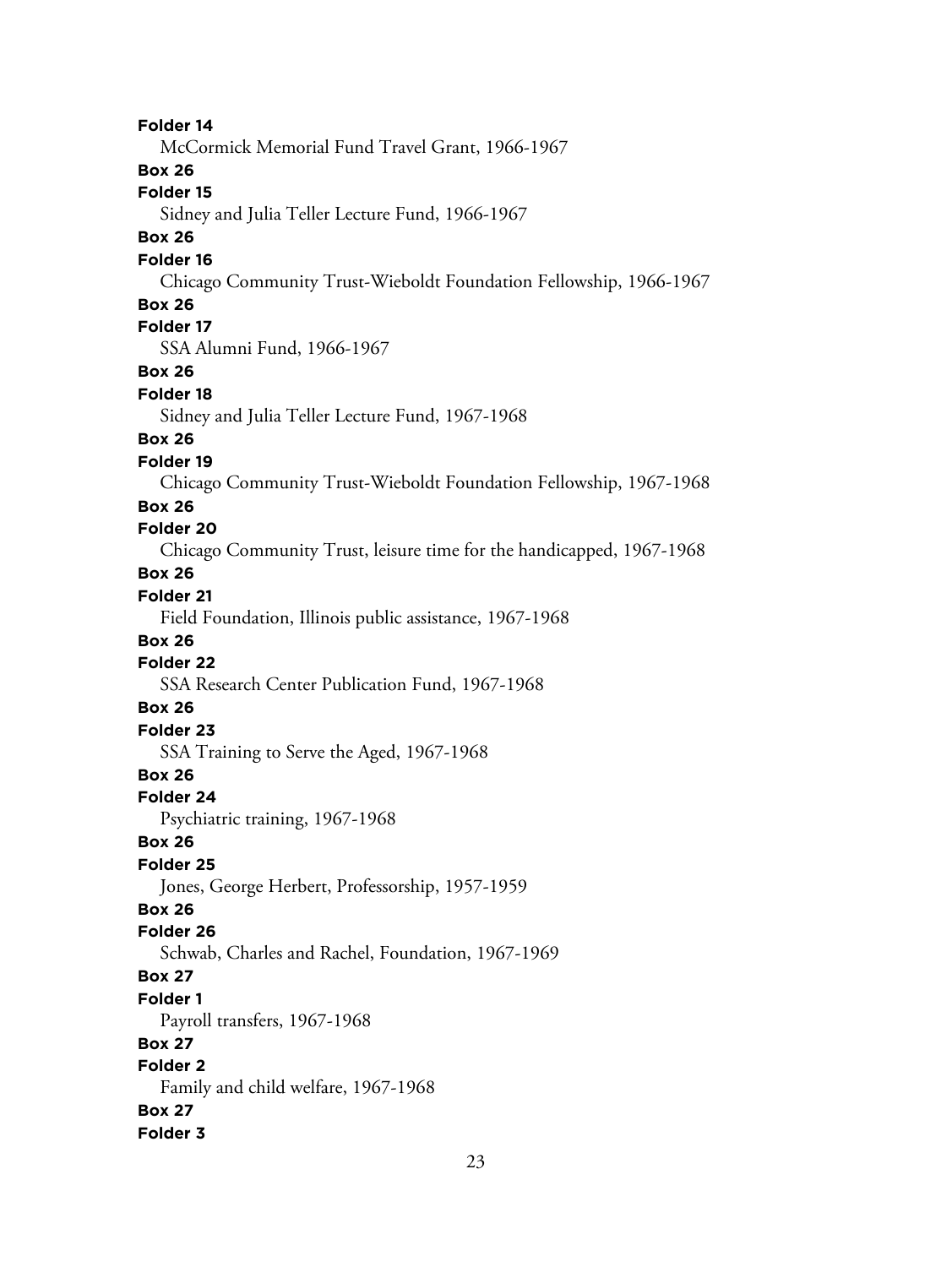Student research stipends, 1967-1968 **Box 27 Folder 4** Juvenile delinquency, 1967-1968 **Box 27 Folder 5** Community organization, 1967-1968 **Box 27 Folder 6** Group work, 1967-1968 **Box 27 Folder 7** Social Services Center, 1967-1968 **Box 27 Folder 8** Travel, 1967-1968 **Box 27 Folder 9** National Institute of Mental Health, Sallie R. Churchill, 1967-1968 **Box 27 Folder 10** Salary transfers, 1967-1968 **Box 27 Folder 11** Field work instruction, 1967-1968 **Box 27 Folder 12-13** Payroll, 1967-1968 **Box 27 Folder 14** SSA Development Fund, 1967-1968 **Box 27 Folder 15** Payroll, 1967 **Box 27 Folder 16** Gordon, Eckka, Memorial Fund, 1956-1959 **Box 27 Folder 17** Ford Foundation, 1961-1962 **Box 28 Folder 1** Government account reports, 1968-1969 **Box 28 Folder 2** Ledger statements, 1968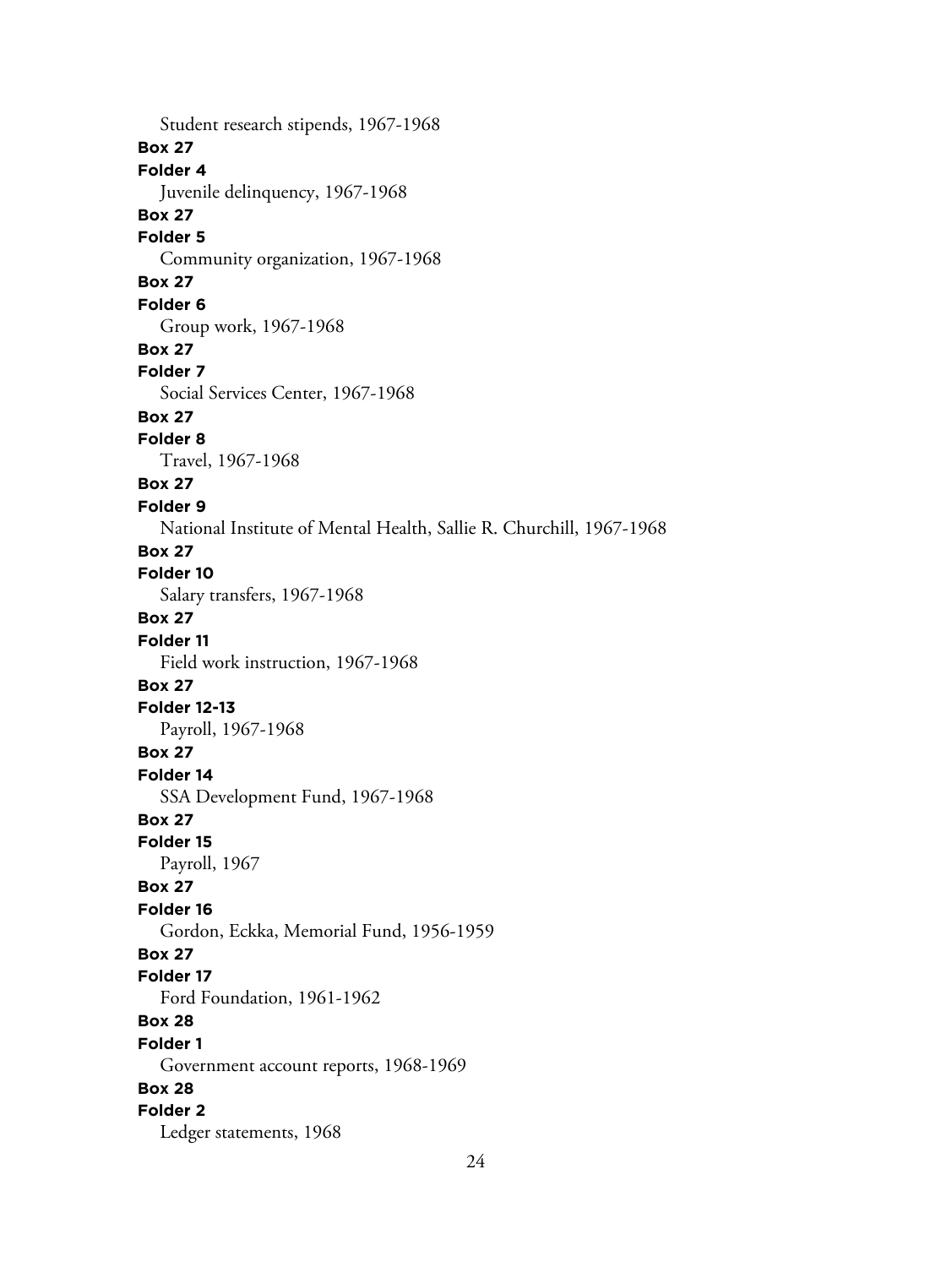**Box 28 Folder 3** Time and effort distribution, 1967-1968 **Box 28 Folder 4** Transfers, 1967 **Box 28 Folder 5** Time and effort distribution, 1965-1966 **Box 28 Folder 6** Grants, 1968-1969 **Box 28 Folder 7-8** Classroom instruction, 1967-1968 **Box 28 Folder 9** Field work instruction, 1967-1968 **Box 28 Folder 10** Monthly distribution registers, 1967-1968 **Box 28 Folder 11-13** Ford Foundation, Faculty-Community Agency Seminar, 1958-1962 **Box 29 Folder 1-3** SSA Three-Year Challenge Fund Drive, contributors, 1968 **Box 29 Folder 4** SSA Three-Year Challenge Fund Drive, alumni contributors, 1968 **Box 29 Folder 5** SSA Three-Year Challenge Fund Drive, faculty contributors, 1968 **Box 29 Folder 6-7** Alumni fund drives, 1964-1967 **Box 30 Folder 1** Alumni gifts, 1967 **Box 30 Folder 2** Honor Roll, 1967 **Box 30 Folder 3** Alumni Fund, 1965-1966 **Box 30**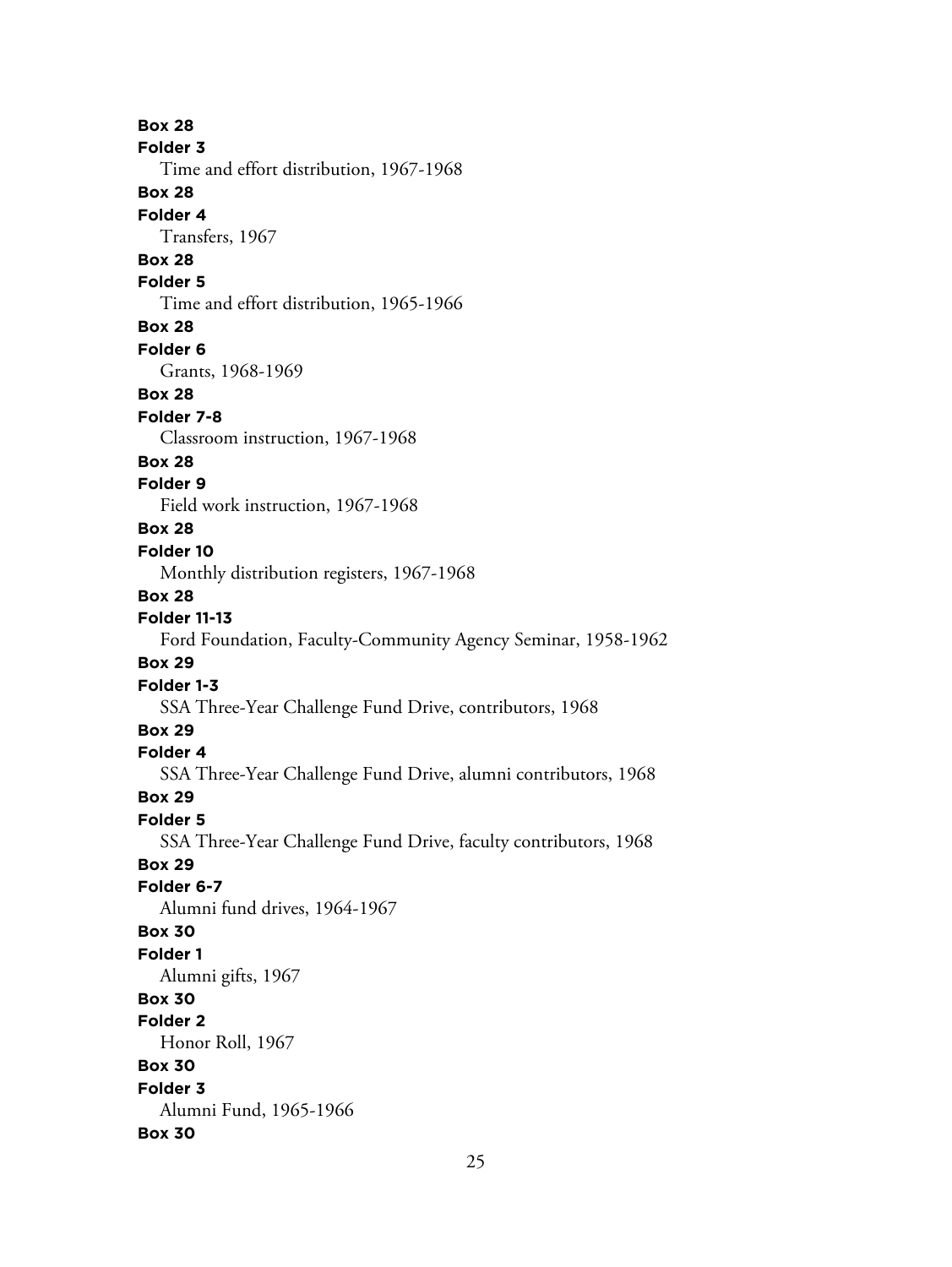**Folder 4** Alumni Fund contributors, 1960-1967 **Box 30 Folder 5** Special gifts, 1964-1967 **Box 30 Folder 6** Matching gifts, 1967-1968 **Box 30 Folder 7-8** SSA Three-Year Challenge Fund Drive, contributors, 1968 **Box 30 Folder 9** Gift register, 1969 **Box 30 Folder 10** Gift statistics, 1954-1962 **Box 30 Folder 11** Building Fund, 1963-1964 **Box 31 Folder 1** Building Fund, 1963-1964 **Box 31 Folder 2-3** Gift registers, 1958-1962 **Box 31 Folder 4** Alumni pledges, 1955-1964 **Box 31 Folder 5** Alumni contributions, 1960-1962 **Box 31 Folder 6** Prospective Teacher Fellowships, 1966 **Box 32 Folder 1** Experienced teacher training proposal, 1967-1968 **Box 32 Folder 2** Title IV fellowship program, 1964-1966 **Box 32 Folder 3** Career teacher program, 1953-1958 **Box 32 Folder 4**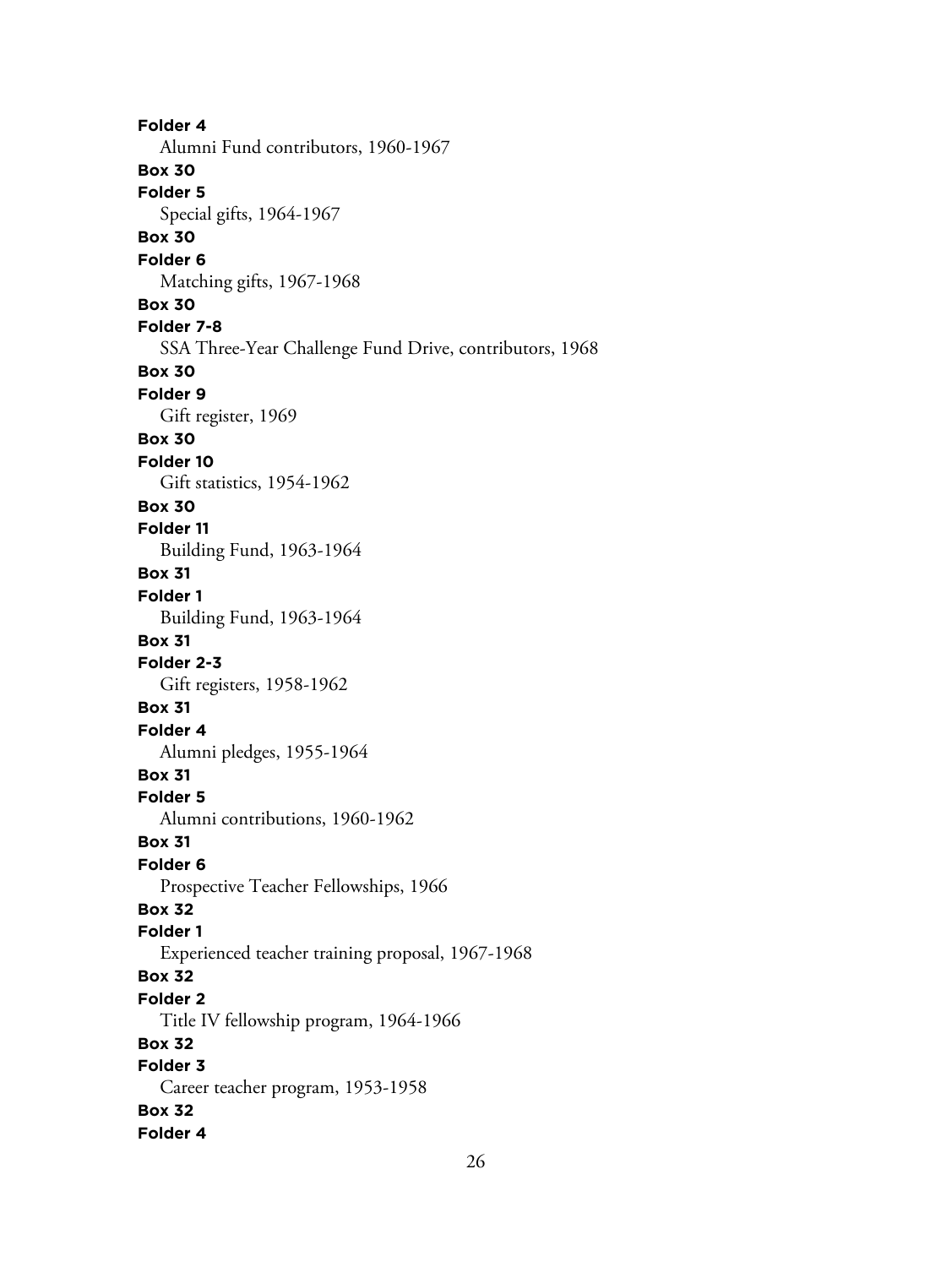SSA Alumni Loan Fund, 1935-1962 **Box 32 Folder 5** Scholarships, Jewish Community Centers of Chicago, 1957 **Box 32 Folder 6** Scholarships, Carson Pirie Scott & Co., 1961 **Box 32 Folder 7** Scholarships, Edith Abbott Fund, 1942-1960 **Box 32 Folder 8** Community development training programs, 1968 **Box 32 Folder 9-10** Alumni gifts, 1967-1969 **Box 32 Folder 11-12** Alumni Fund, 1967-1968 **Box 33 Folder 1** Alumni Fund, 1968-1969 **Box 33 Folder 2** SSA Development Fund, 1967-1968 **Box 33 Folder 3** Chicago Community Trust Fund, 1967-1968 **Box 33 Folder 4-6** Alumni Fund, 1968-1969 **Box 33 Folder 7** Child welfare training grant, 1964-1965 **Box 34 Folder 1** Child welfare traineeship, 1963-1964 **Box 34 Folder 2** Travel expenses, 1965 **Box 34 Folder 2** University of Chicago, Report of the Comptroller, 1962-1963 **Box 34 Folder 3** Field Foundation, SSA Doctoral Program, 1951-1959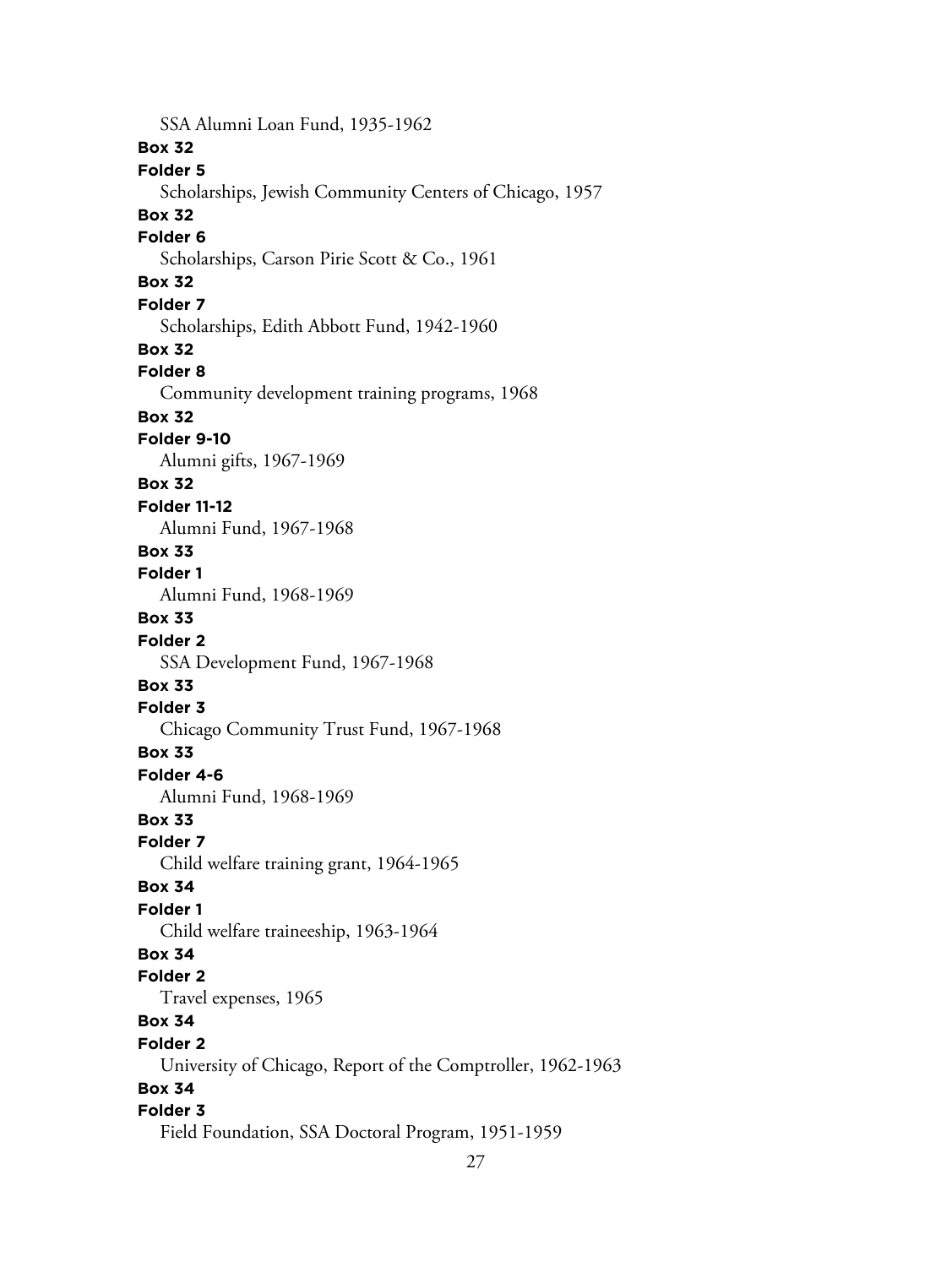**Box 34 Folder 4** Moss, Joseph, Memorial Scholarship Fund, 1955-1959 **Box 34 Folder 5** Goldstine, Dora, Memorial Lecture Fund, 1955-1961 **Box 34 Folder 6-7** National Institute of Mental Health, administration for aging grant, 1966-1968 **Box 34 Folder 8-10** Curriculum Development Project, Thomas Sherrard, 1963-1966 **Box 35 Folder 2** Welfare Administration, Children's Bureau, 1964-1966 **Box 35 Folder 3** Delinquency control project, 1962-1964 **Box 35 Folder 4** Development Fund, 1963-1964 **Box 35 Folder 5** Development Fund, Visiting Committee contributions, 1952-1963 **Box 35 Folder 6-10** Alumni Fund Drives, 1963-1969 **Box 36** Alumni Fund pledges, 1966 **Box 37** Alumni Fund pledges, 1967

# **Series III: Faculty, Students and Curriculum**

This series documents academic administration and teaching in the School of Social Service Administration. Represented are faculty research and teaching; committee work; courses and curricular programs; and student admissions, enrollment and registration. Materials span 1931-1969 but are heavily concentrated in the years 1956-1969. This series is organized into nine subseries.

Subseries 1: Faculty Meetings, spans 1952-1969 and contains meeting minutes and agendas, along with reports, proposals, administrative statements and other materials submitted for faculty review. The first part of this subseries consists of a set of meeting materials kept by faculty member Rachel Marks. The second part of the subseries is a general aggregation of meeting materials kept by Alton Linford and other faculty members.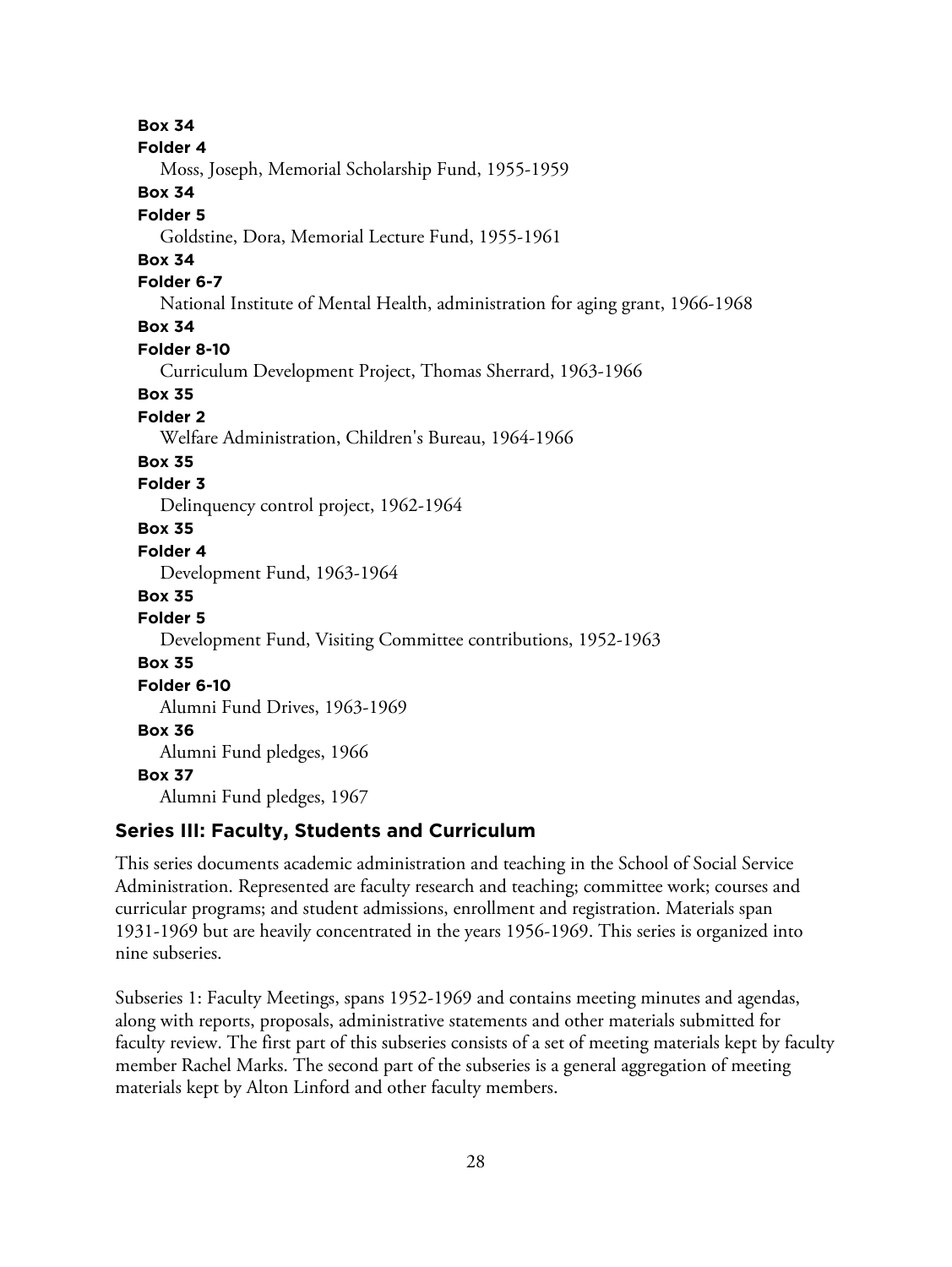Subseries 2: Committees, spans 1947-1969 and contains the records of faculty committees, as well as several student committees. Most committee material deals with SSA curriculum development. Other committees handled policy matters and student affairs. Materials in this subseries include meeting minutes, agendas, reports, proposals, administrative statements, and correspondence. Included are files kept by the Office of the Dean, as well as by several different faculty members and administrators. Files are organized alphabetically.

Subseries 3: Field Education, spans 1931-1969 and contains material related to the administration of SSA's field work curriculum. Included are files on field placements, performance standards, evaluations, and curriculum developments. Materials include proposals, reports, studies, course materials, agreements and correspondence. Much of the correspondence is among instructors, consultants, and administrators, and deals with negotiations to place students at agencies. Most files were kept by the Office of the Dean, or by field education administrators. Files are organized alphabetically.

Subseries 4: Case Records, consists of sample case materials used in teaching social casework courses. These files were kept by casework instructors, or by the SSA Library. Some records are bound together as casebooks for specific courses. The instructor and course number are identified on some of the records. Most materials are undated, but were used in classes taught in the 1950s-1960s.

Subseries 5: Course Readings, contains copies of articles, studies, reports, case records and other materials assigned for SSA courses. These files were kept by instructors, or by the SSA Library. Files are arranged by course number and span 1957-1968.

Subseries 6: Examinations, contains one volume of comprehensive and degree candidacy exams from 1946-1961, one volume of A.M. final exams from 1938-1959, and a file of examinations for SSA 360-361, Social Welfare Policy and Services, taught in 1966-1968. Files containing examination grade reports are restricted and have been transferred to Series VII.

Subseries 7: Curriculum Development, spans 1956-1969, with files arranged alphabetically. Included are proposals, reports, correspondence and studies. There are files on curriculum studies and surveys, fundraising for training programs, planning for Summer Institutes and special seminars, and the development of international programs. Most files were kept by the Office of the Dean.

Subseries 8: Statistics and Guides, contains a variety of cumulative and procedural information related to students, curriculum, faculty and personnel. Included are several versions of SSA's administrative manuals; admissions statistics from 1952-1966; statistics on course instructors and student enrollment from 1944-1959; registration statistics from 1956-1964; statistical publications on social work education; a student manual describing SSA's faculty, publications, curriculum, and degree requirements; and lists of students and staff. Files are arranged alphabetically.

Subseries 9: Faculty Files, consists of files from the Office of the Dean, as well as a small collection of administrative material kept by faculty member Dorothy Aikin. Material from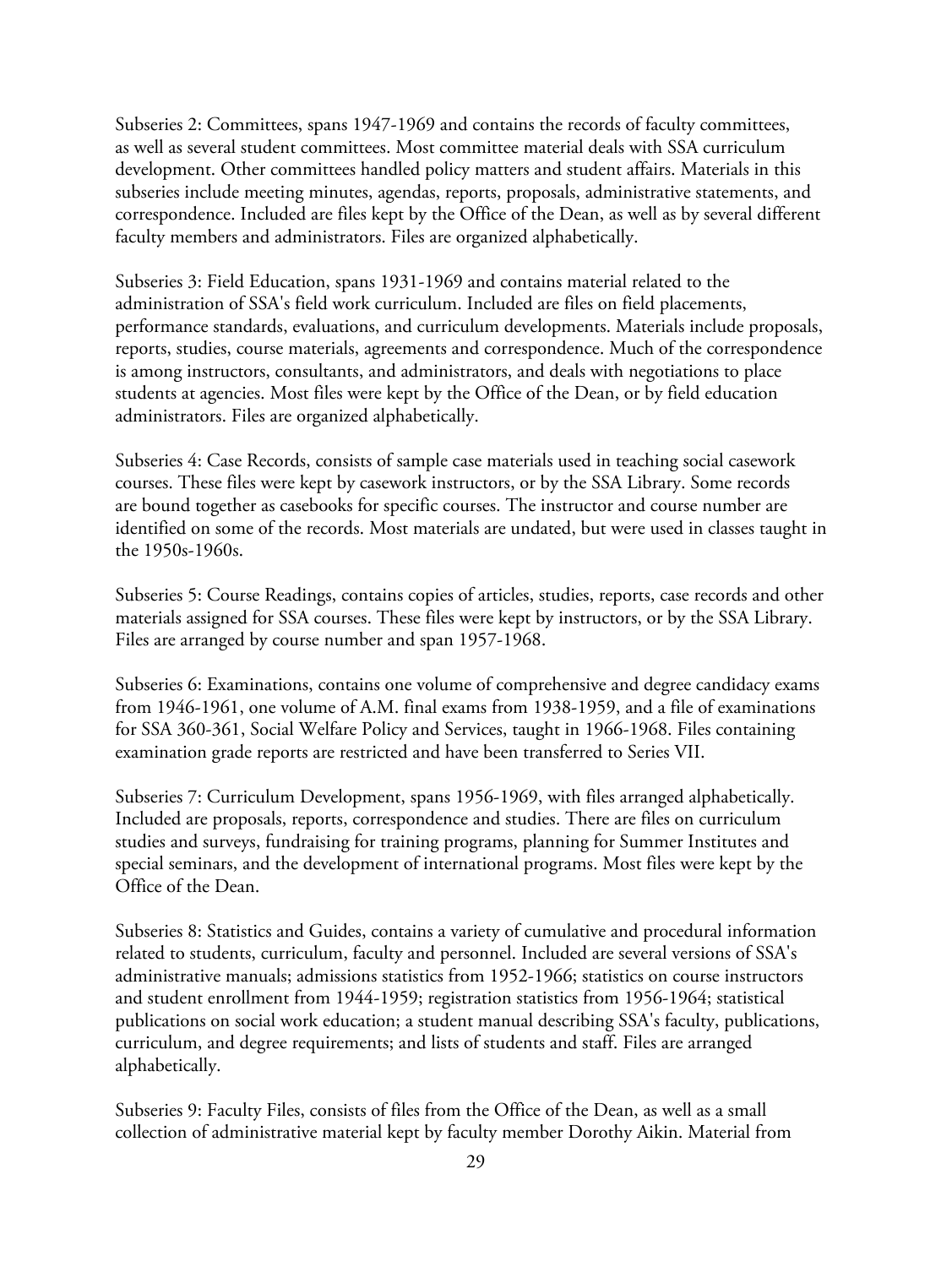the Office of the Dean includes files on faculty assignments, as well as material on individual faculty members. There are several files of correspondence and memorial materials on Charlotte Towle. There are also research articles, reports, and proposals produced by faculty of SSA in the 1950s-1960s.

Files related primarily to the financial administration of research and teaching are in Series II. Files on student and faculty events are in Series V. Series VI contains material on SSA's academic accreditation.

# **Subseries 1: Faculty Meetings**

**Box 38 Folder 1** Rachel Marks, meeting materials, 1952-1957 **Box 38 Folder 2** Rachel Marks, meeting materials, 1957-1959 **Box 38 Folder 3** Rachel Marks, meeting materials, 1959-1964 **Box 38 Folder 4** Rachel Marks, meeting materials, 1964-1968 **Box 38 Folder 5** Rachel Marks, meeting materials, 1965-1966 **Box 38 Folder 6** Rachel Marks, meeting materials, 1967-1968 **Box 39 Folder 1** Rachel Marks, meeting materials, 1969 **Box 39 Folder 2** General meeting materials, 1956-1957 **Box 39 Folder 3** General meeting materials, 1956-1957 **Box 39 Folder 4** General meeting materials, 1956-1959 **Box 39 Folder 5** General meeting materials, 1957-1960 **Box 39 Folder 6**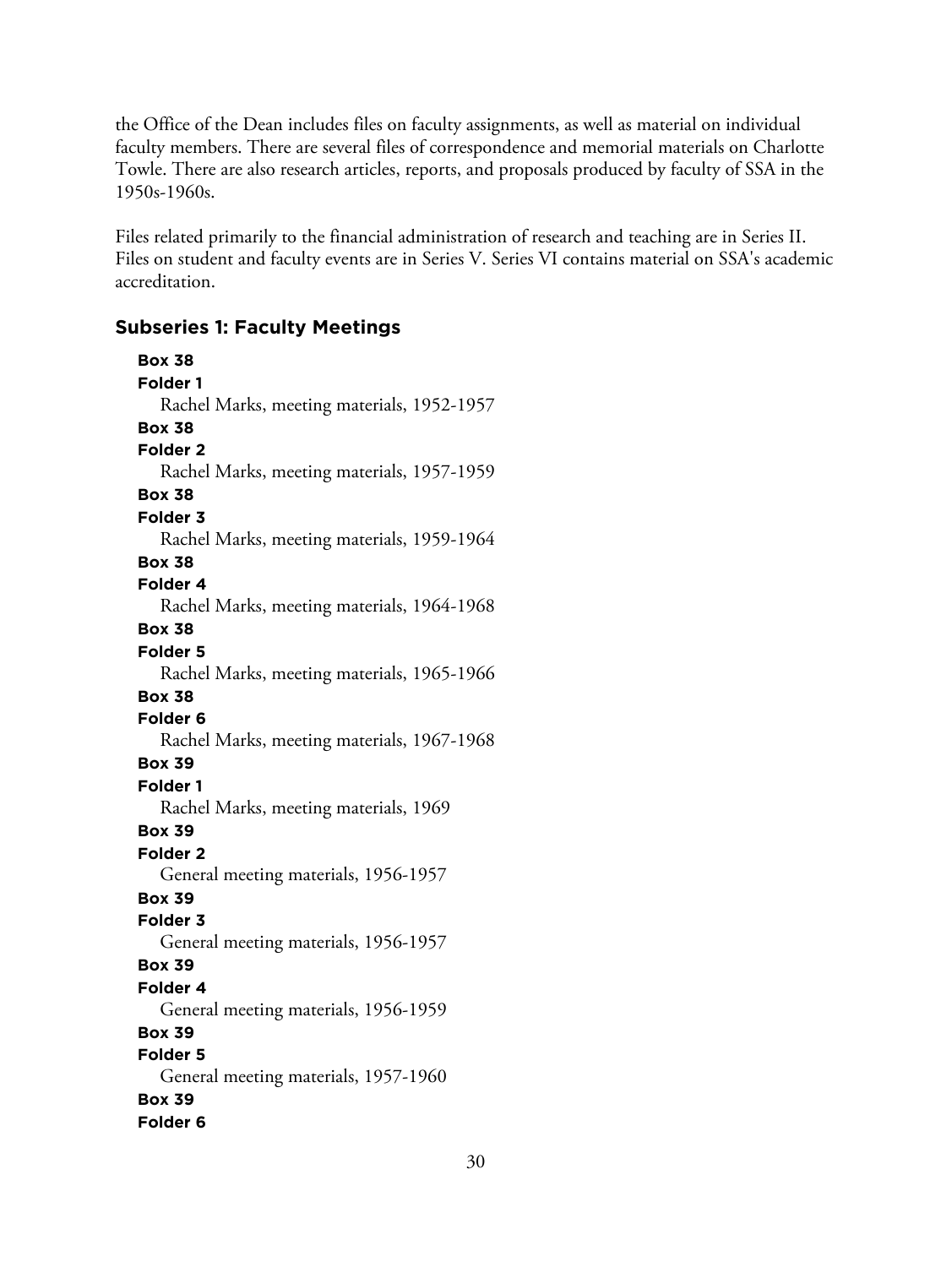General meeting materials, 1957-1960 **Box 39 Folder 7** General meeting materials, 1958-1959 **Box 40 Folder 1** General meeting materials, 1959-1962 **Box 40 Folder 2** General meeting materials, 1959-1962 **Box 40 Folder 3** General meeting materials, 1960-1962 **Box 40 Folder 4** General meeting materials, 1960-1962 **Box 40 Folder 5** General meeting materials, 1962-1963 **Box 40 Folder 6** General meeting materials, 1963-1964 **Box 40 Folder 7** General meeting materials, 1964 **Box 40 Folder 8** General meeting materials, 1964-1965 **Box 40 Folder 9** General meeting materials, 1966-1967 **Box 40 Folder 10** General meeting materials, 1967 **Box 40 Folder 11** General meeting materials, 1968-1969 **Subseries 2: Committees Box 41 Folder 1** Academic and Professional Standards, Committee on (CAPS), 1968

**Box 41 Folder 2**

Admissions Committee, 1957-1962

# **Box 41**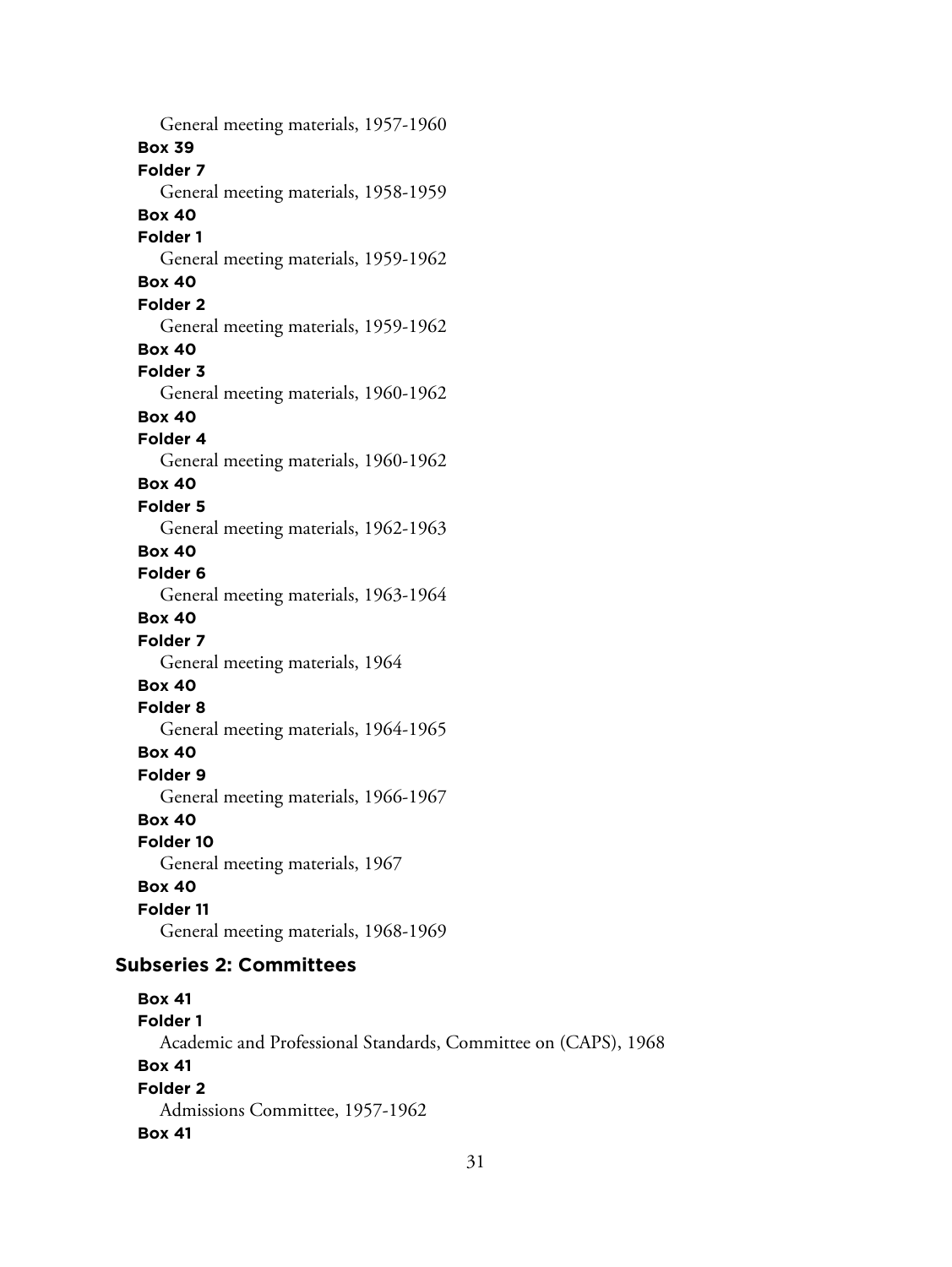**Folder 3** Admissions Committee, 1965 **Box 41 Folder 4** Admissions Committee, 1967 **Box 41 Folder 5** Continuing Education and Special Events Committee, 1966 **Box 41 Folder 6** Conference and Lecture Committee, 1969 **Box 41 Folder 7** Curriculum Committee, 1955-1959 **Box 41 Folder 8** Curriculum Committee, 1956-1958 **Box 41 Folder 9** Curriculum Committee, 1956-1959 **Box 41 Folder 10** Curriculum Committee, 1956-1960 **Box 41 Folder 11** Curriculum Committee, 1957-1959 **Box 41 Folder 12** Curriculum Committee, 1958-1959 **Box 41 Folder 13** Curriculum Committee, 1958-1961 **Box 41 Folder 14** Curriculum Committee, 1959-1960 **Box 42 Folder 1** Curriculum Committee, 1960-1961 **Box 42 Folder 2** Curriculum Committee, 1960-1964 **Box 42 Folder 3** Curriculum Committee, 1961-1962 **Box 42 Folder 4**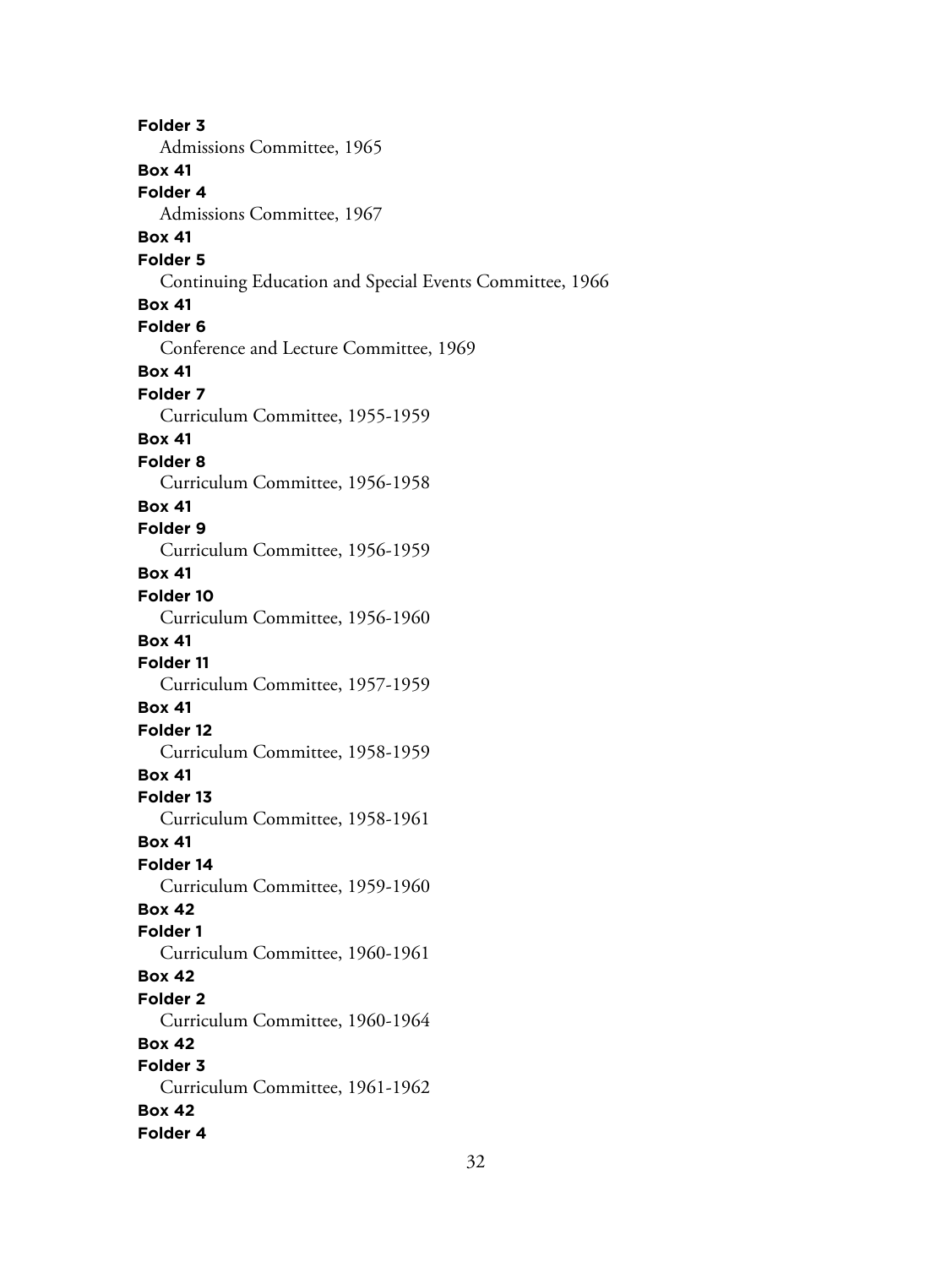Curriculum Committee, 1961-1963 **Box 42 Folder 5** Curriculum Committee, 1964-1965 **Box 42 Folder 6** Curriculum Committee, 1965-1967 **Box 42 Folder 7** Curriculum Committee, 1967 **Box 42 Folder 8** Curriculum Committee, 1967-1968 **Box 43 Folder 1** Curriculum Committee, 1968-1969 **Box 43 Folder 2** Curriculum Committee, 1968-1969 **Box 43 Folder 3** Curriculum Committee, 1968-1969 **Box 43 Folder 4** Curriculum Committee, 1968-1969 **Box 43 Folder 5** Curriculum Committee, 1969 **Box 43 Folder 6** Curriculum Committee, Administration, Subcommittee on, 1968 **Box 43 Folder 7** Curriculum Committee, casework faculty, 1955-1958 **Box 43 Folder 8** Curriculum Committee, casework faculty, 1959 **Box 44 Folder 1** Curriculum Committee, Casework Subcommittee, 1967 **Box 44 Folder 2** Curriculum Committee, Casework Subcommittee, 1967 **Box 44 Folder 3**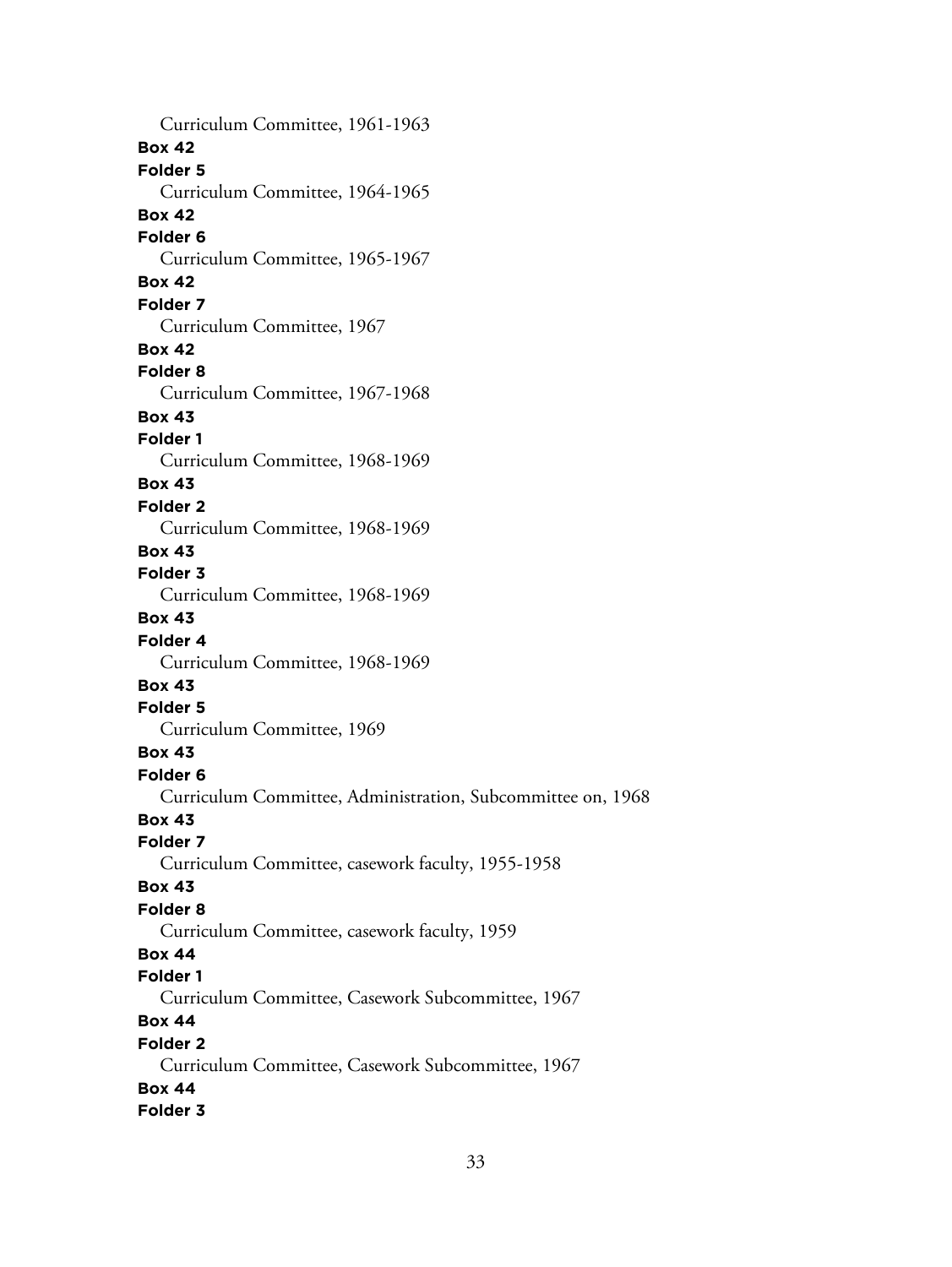Curriculum Committee, Community Organization-Administration Subcommittee, 1952-1959

## **Box 44**

#### **Folder 4**

Curriculum Committee, Community Organization-Administration Subcommittee, 1965

# **Box 44**

# **Folder 5**

Curriculum Committee, Community Organization-Administration Subcommittee, 1966

## **Box 44**

# **Folder 6**

Curriculum Committee, Community Organization-Administration Subcommittee, 1966

## **Box 44**

#### **Folder 7**

Curriculum Committee, Community Organization Sequence, 1962

## **Box 44**

## **Folder 8**

Curriculum Committee, Community Organization-Administration Subcommittee, 1966-1969

## **Box 44**

#### **Folder 9**

Curriculum Committee, curriculum study, 1965-1966

#### **Box 44**

## **Folder 10**

Curriculum Committee, field instruction, 1960-1963

#### **Box 44**

#### **Folder 11**

Curriculum Committee, group work, 1957

## **Box 44**

## **Folder 12**

Curriculum Committee, group work, 1958

#### **Box 44**

#### **Folder 13**

Curriculum Committee, Human Behavior and the Social Environment Subcommittee, 1968-1969

## **Box 44**

## **Folder 14**

Curriculum Committee, Human Growth and Development Subcommittee, 1960

#### **Box 45**

#### **Folder 1**

Curriculum Committee, Human Growth and Development Subcommittee, 1966-1969

# **Box 45**

#### **Folder 2**

Curriculum Committee, Research Subcommittee, 1957-1966

## **Box 45**

## **Folder 3**

Curriculum Committee, Research Subcommittee, 1957-1966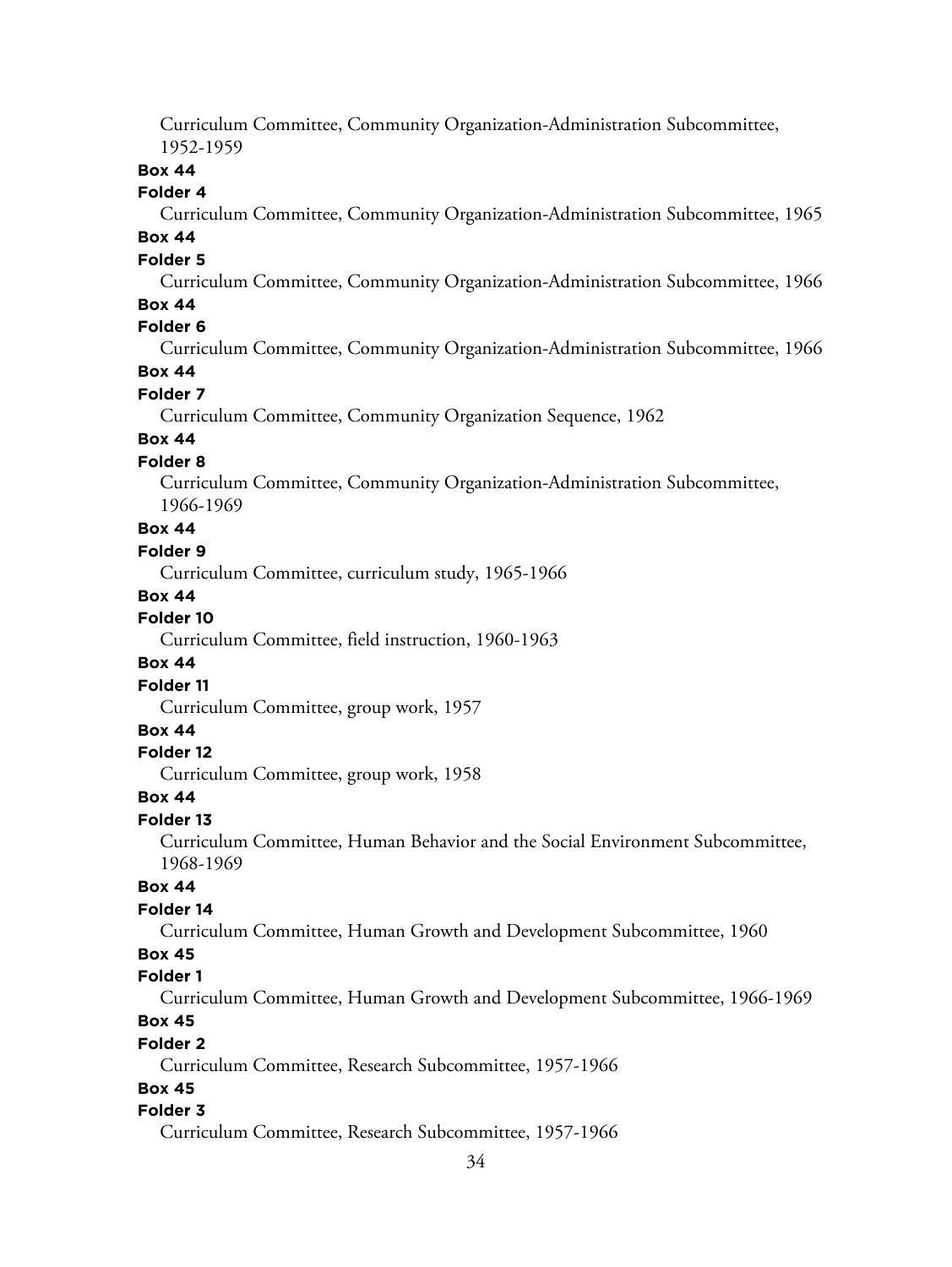35 **Box 45 Folder 4** Curriculum Committee, Research Subcommittee, 1966 **Box 45 Folder 5** Curriculum Committee, Social Casework, Subcommittee on, 1958- 1962 **Box 45 Folder 6** Curriculum Committee, Social Casework, Subcommittee on, 1958- 1962 **Box 46 Folder 1** Curriculum Committee, Social Casework, Subcommittee on, 1962- 1965 **Box 46 Folder 2** Curriculum Committee, Social Casework, Subcommittee on, 1958- 1959 **Box 46 Folder 3** Curriculum Committee, Social Casework, Subcommittee on, 1960- 1962 **Box 46 Folder 4** Curriculum Committee, Social Group Work Subcommittee, 1963- 1969 **Box 46 Folder 5** Curriculum Committee, Social Services Center, 1968 **Box 46 Folder 6** Curriculum Committee, Social Welfare Policy and Services Subcommittee, 1957-1966 **Box 46 Folder 7** Curriculum Committee, Social Welfare Policy and Services Subcommittee, 1962-1965 **Box 46 Folder 8** Curriculum Committee, task forces, 1967-1968 **Box 46 Folder 9** Development Committee, 1960-1962 **Box 46 Folder 10** Development Committee, 1961 **Box 46 Folder 11** Doctoral Committee, Social Treatment Subcommittee, 1968-1969 **Box 46 Folder 12** Entertainment Committee, 1951-1960 **Box 47**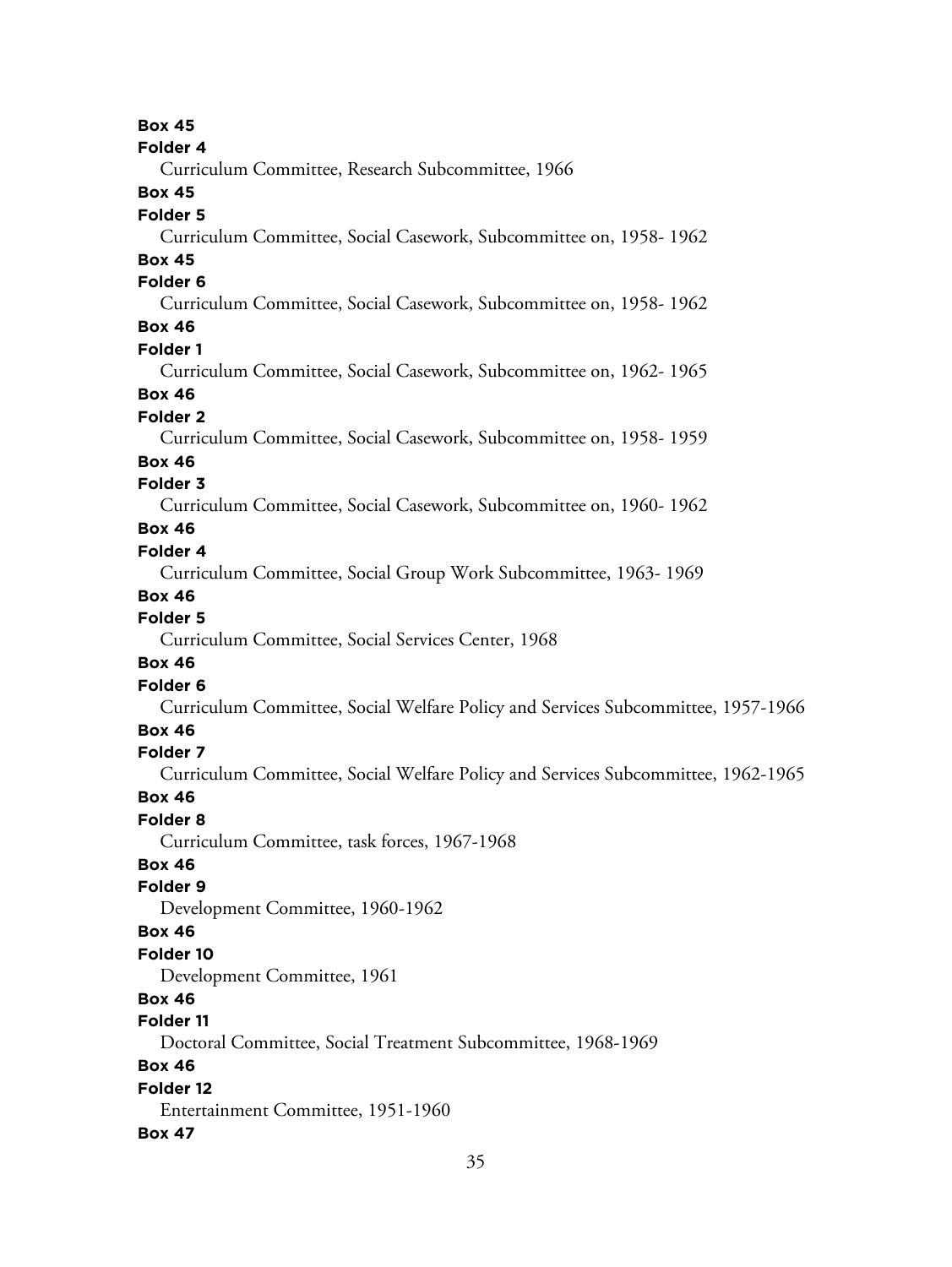**Folder 1** Examinations Committee, 1947-1957 **Box 47 Folder 2** Examinations Committee, 1964-1966 **Box 47 Folder 3** Examinations Committee, 1966 **Box 47 Folder 4** Faculty committee, 1965-1967 **Box 47 Folder 5** Field Work Committee, 1961-1963 **Box 47 Folder 6** Human Behavior and Social Environment Committee, 1968 **Box 47 Folder 7** Lecture Committee, 1960 **Box 47 Folder 8** Lecture Committee, 1960 **Box 47 Folder 9** Lewy, Jane L. Essay Committee, 1966 **Box 47 Folder 10** Library Committee, 1963-1968 **Box 47 Folder 11** Library Committee, 1969 **Box 47 Folder 12** Minority Group Student Problems, Committee on, 1968 **Box 47 Folder 13** Minority Group Student Problems, Committee on, 1968 **Box 47 Folder 14** Policy Committee, 1962-1964 **Box 47 Folder 15** Policy Committee, 1966 **Box 47 Folder 16**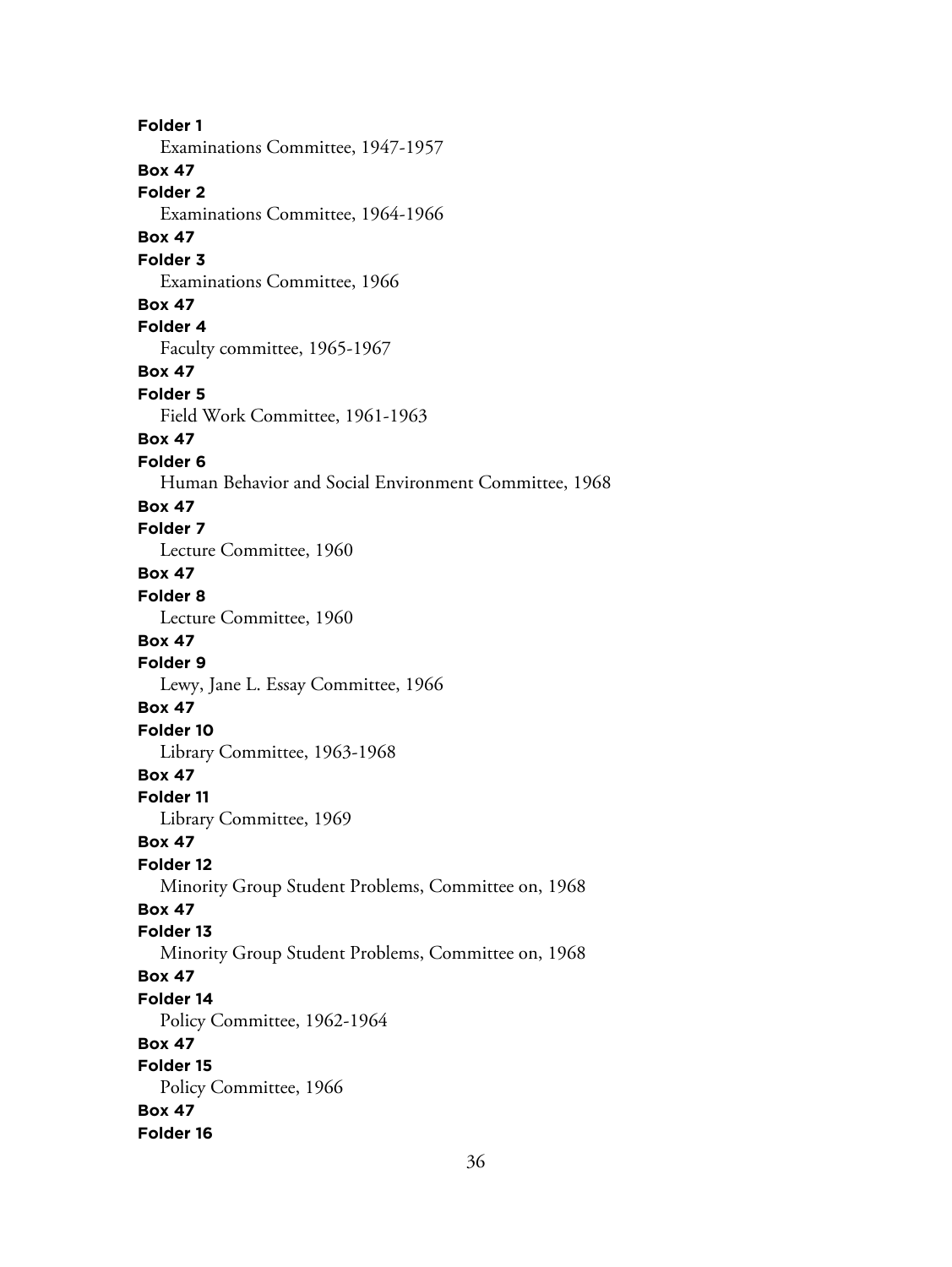Policy Committee, 1967-1968 **Box 47 Folder 17** Policy Committee, Agenda, Ad Hoc Committee on, 1966 **Box 48 Folder 1** Post-Master's Committee, 1948-1966 **Box 48 Folder 2** Post-Master's Committee, 1948-1966 **Box 48 Folder 3** Post-Master's Committee, circa 1959 **Box 48 Folder 4** Post-Master's Committee, 1960-1961 **Box 48 Folder 5** Post-Master's Committee, 1966-1968 **Box 48 Folder 6** Recruitment Committee, 1960-1962 **Box 48 Folder 7** Research Advisory Committee, 1963-1966 **Box 48 Folder 8** Research Advisory Committee, 1966 **Box 48 Folder 9** Research Center Policy Committee, 1953-1962 **Box 48 Folder 10** Research Committee, 1963 **Box 48 Folder 11** Research Committee, 1967 **Box 48 Folder 12** Research Grant Committee, 1961-1962 **Box 49 Folder 1** Social Service Review Editorial Board, 1952-1962 **Box 49 Folder 2** Social Services Center Faculty Committee, 1968-1969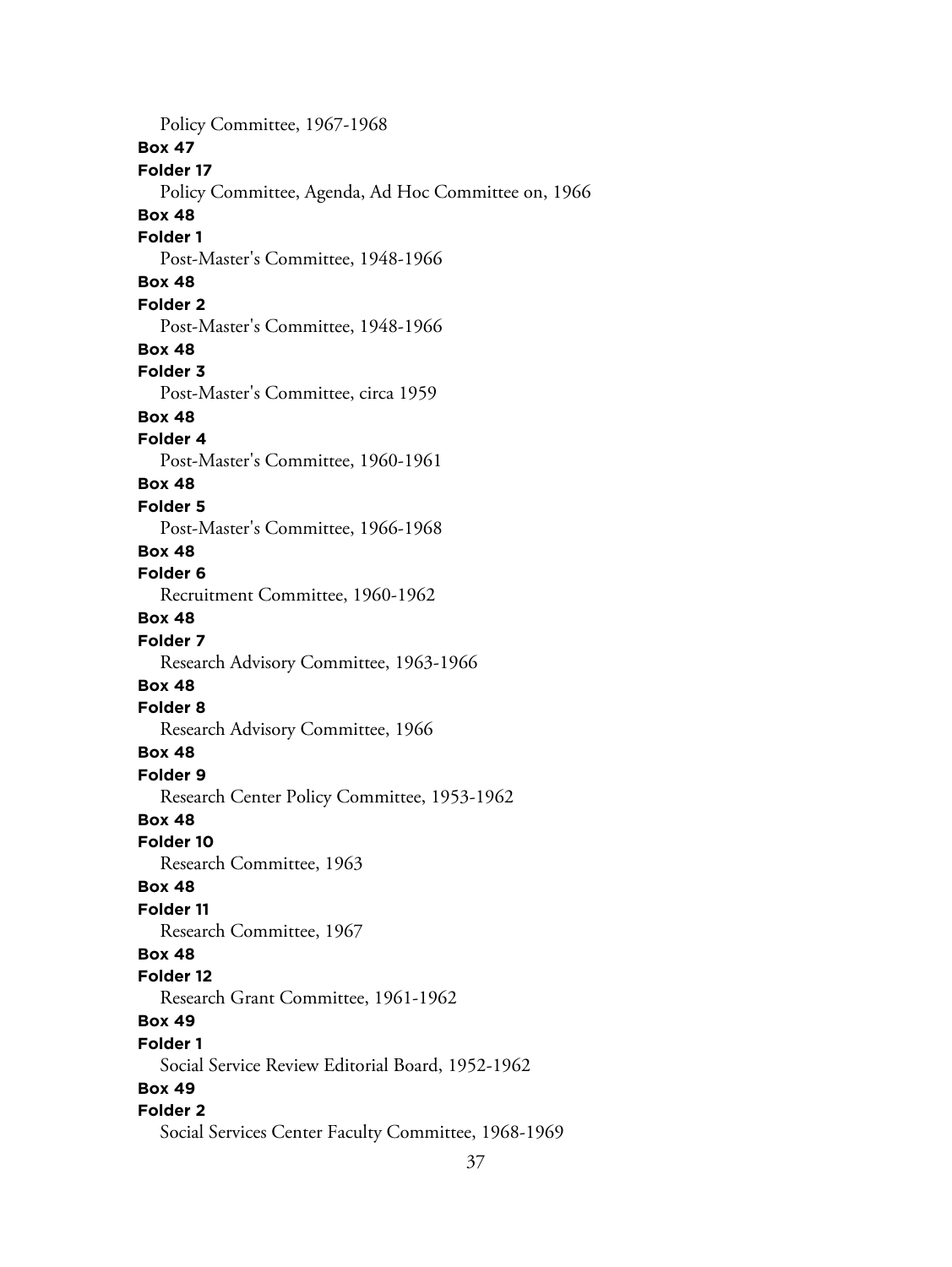**Box 49 Folder 3** Social Welfare Policy Sequence Committee, 1967 **Box 49 Folder 4** SPOA Committee, 1966 **Box 49 Folder 5** Student Curriculum Committee, 1966 **Box 49 Folder 6** Student Evaluation Committee, 1956 **Box 49 Folder 7** Student-faculty committees, 1957-1961 **Box 49 Folder 8** Student-Faculty Task Force, 1967 **Box 49 Folder 9** Student Review Committee, 1958-1964 **Box 49 Folder 10** Summer Institutes Committee, 1959-1964 **Box 49 Folder 11** Summer Institutes Committee, 1960 **Box 49 Folder 12** Task forces, 1966-1967 **Subseries 3: Field Education**

**Box 49 Folder 13-14** Administration, 1962-1966 **Box 49 Folder 15** Administration, meetings, 1967 **Box 49 Folder 16-17** Administration, office procedures, 1961-1967 **Box 49 Folder 18** Committee on Structure of Field Teaching, 1960-1961 **Box 50 Folder 1-4**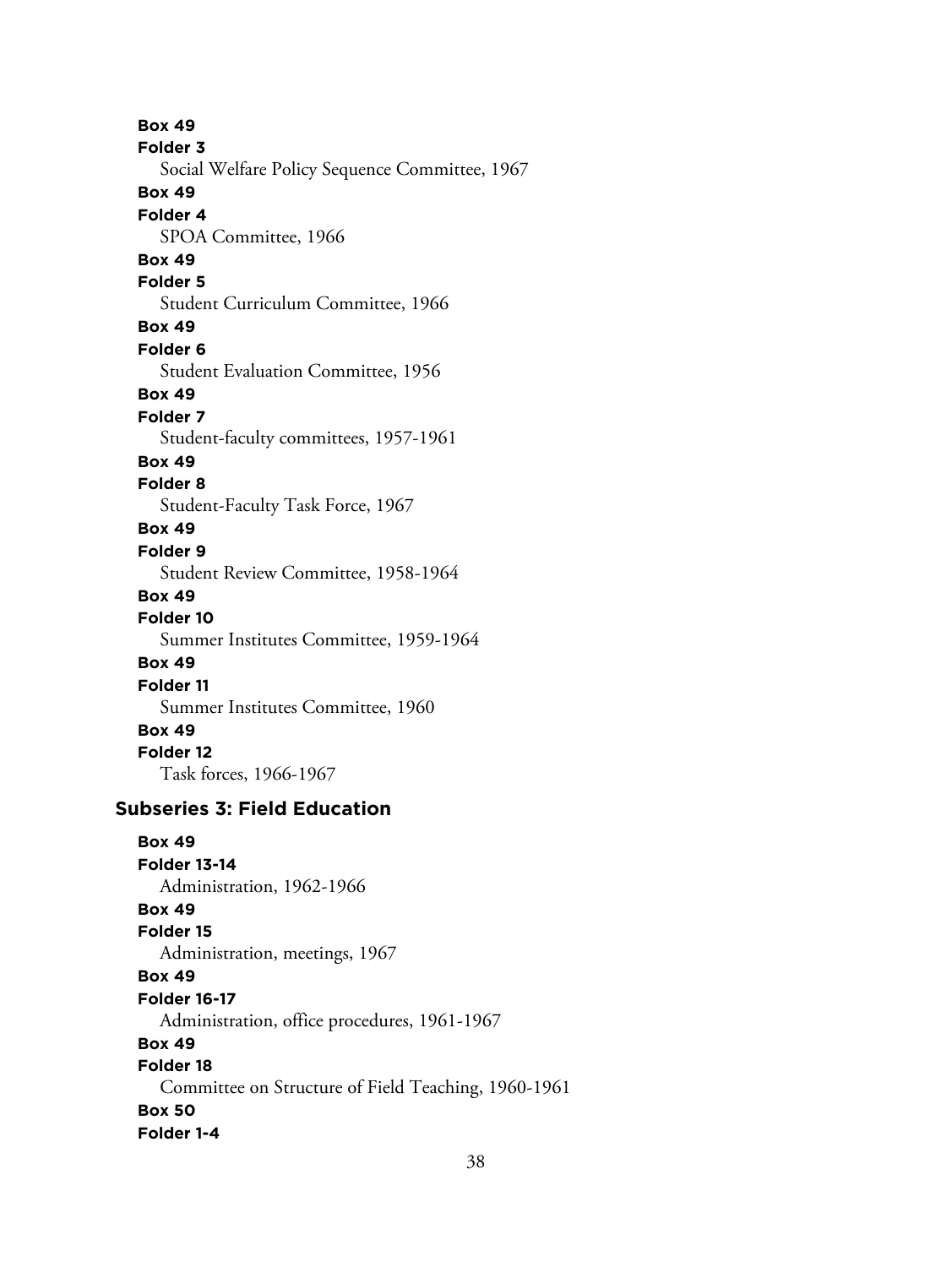Community organization, 1962-1969 **Box 50 Folder 5** Community organization, courses for first- and second-year students, 1964 **Box 50 Folder 6** Community work, 1966-1967 **Box 50 Folder 7-8** Consultants meetings, 1964-1965 **Box 50 Folder 9-14** Group work, 1962-1969 **Box 50 Folder 15-17** Group work, performance criteria, 1963-1964 **Box 50 Folder 18** Illinois Neuropsychiatric Institute, 1942-1961 **Box 50 Folder 19-20** Instructors, 1964-1966 **Box 51 Folder 1-2** Instructors, 1966-1967 **Box 51 Folder 3-5** Instructors manuals, 1960-1969 **Box 51 Folder 6** Instructors, study of foreign students, 1966-1967 **Box 51 Folder 7** Junior League of Chicago, 1962 **Box 51 Folder 8** Mental retardation, 1963 **Box 51 Folder 9** Michael Reese Hospital, 1931-1958 **Box 51 Folder 10** National Institute of Mental Health, 1963 **Box 51 Folder 11-12** Placements, 1957-1959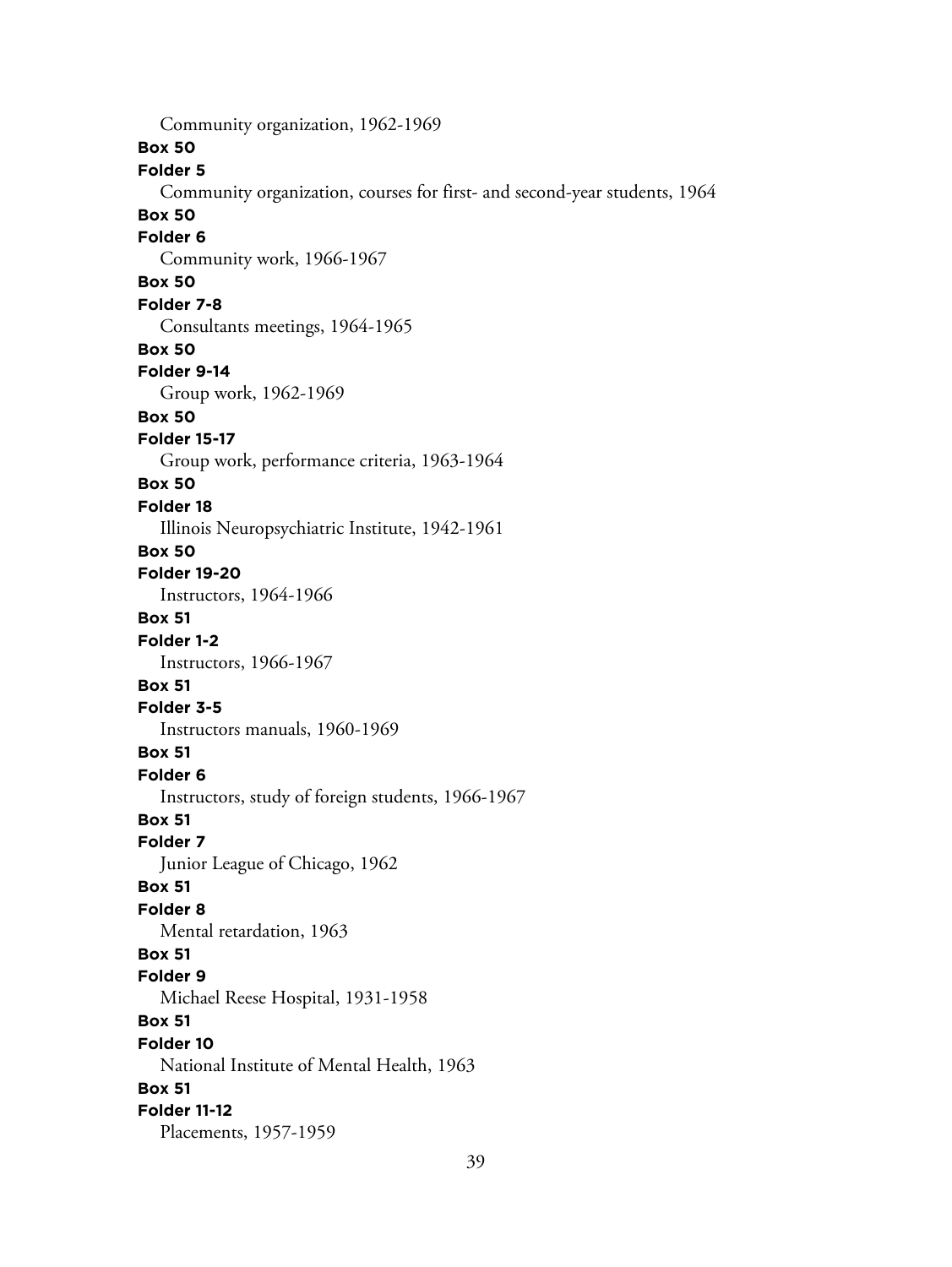#### **Box 52**

**Folder 1-3**

Placements, 1959-1966

#### **Box 52**

**Folder 4-5**

#### Placements, indexes, 1958-1959

**Box 52**

# **Folder 6**

Proposals, 1969

# **Box 52**

**Folder 7**

## Proposal, five-year training plan in group work, 1963

**Box 52**

## **Folder 8**

Statistics, 1955-1959

## **Box 52**

**Folder 9**

University Clinics, 1930-1958

# **Subseries 4: Case Records**

**Box 52 Folder 10** SSA 584, Seminar in Social Casework Theory, casebook, 1969 **Box 53 Folder 1-7** Case records, circa 1950s-1960s **Box 54 Folder 1-7** Case records, circa 1950s-1960s **Box 55 Folder 1** SSA 325, Generalist sequence, casebook, circa 1952 **Box 55 Folder 2-7** Case records, circa 1950s-1960s **Box 56 Folder 1-7** Case records, circa 1950s-1960s **Box 57 Folder 1** Case records, circa 1961 **Box 57 Folder 2** Case records, 1962 **Box 57 Folder 3-4**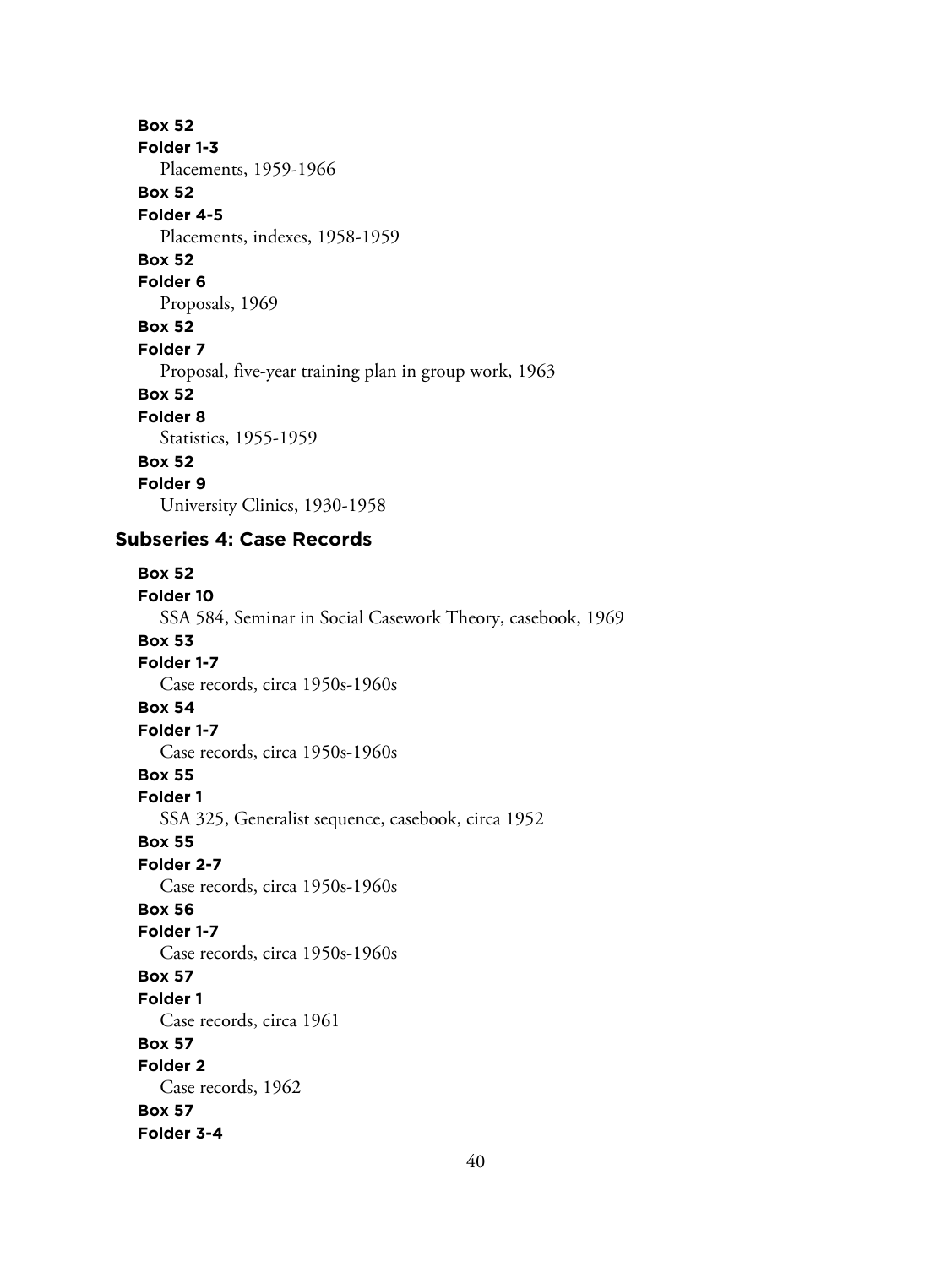Case records, circa 1963 **Box 57 Folder 5** SSA 300, Social Casework I-III, casebook, 1963 **Box 57 Folder 6** Case records, 1963-1964 **Box 57 Folder 7** SSA 512, case record, 1963 **Box 57 Folder 8** Case records, 1963-1964 **Box 57 Folder 9** Case records, 1965 **Box 58 Folder 1-4** Case records, 1966 **Box 58 Folder 5** Case records, 1968

# **Subseries 5: Course Readings**

**Box 58 Folder 6** SSA 310-312, Social Group Work I, circa 1966 **Box 58 Folder 7-8** SSA 360, Social Welfare Policy Services I, Margaret Rosenheim, 1965 **Box 59 Folder 1** SSA 360, Social Welfare Policy Services, 1967 **Box 59 Folder 2-3** SSA 400, Advanced Social Casework, circa 1960-1965 **Box 59 Folder 4** SSA 402, Advanced Social Treatment, undated **Box 59 Folder 5** SSA 402, Casework with Children, circa 1966 **Box 59 Folder 6** SSA 430-432, Community Organization, Irving Spergel, 1966 **Box 60**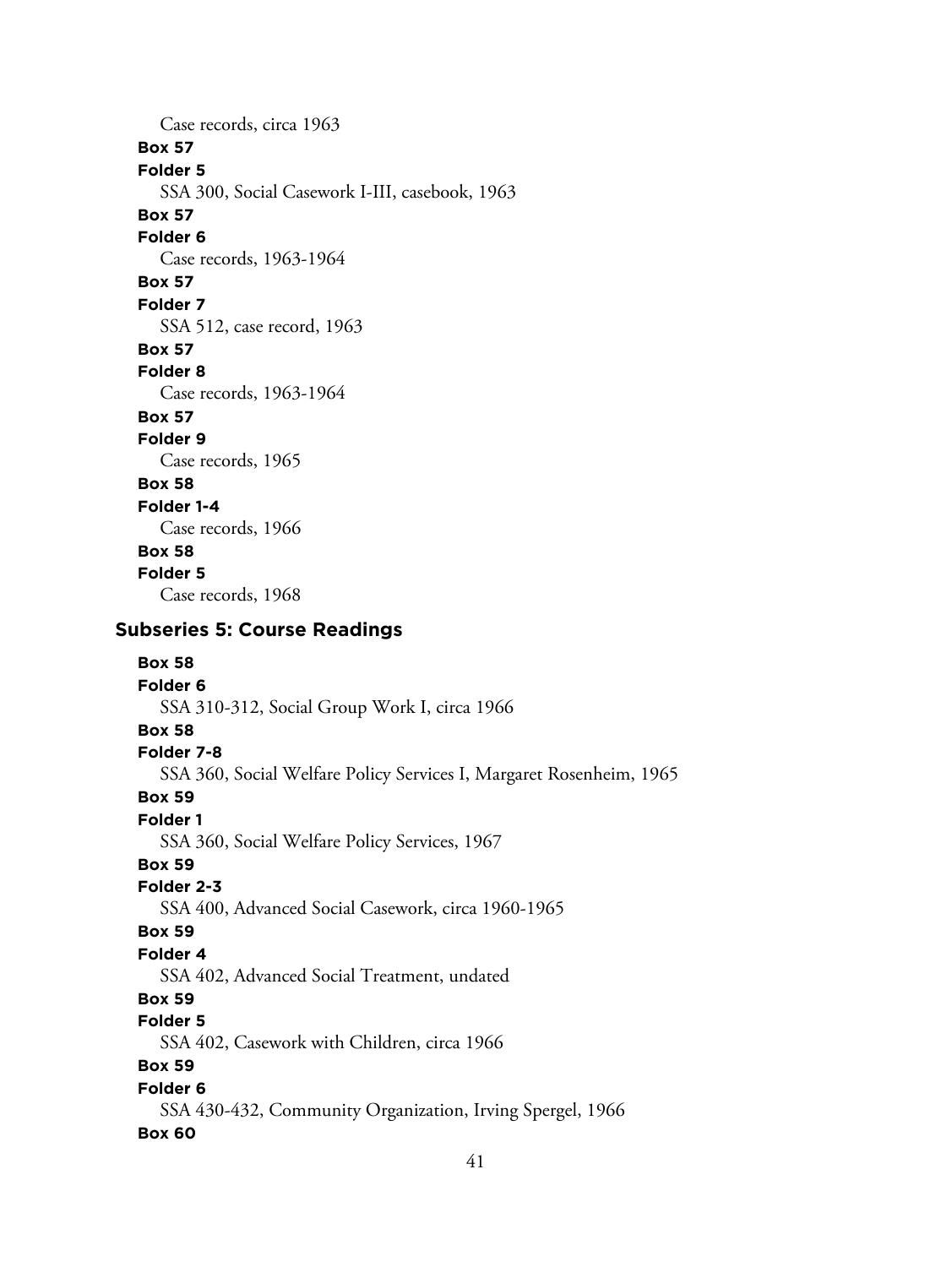#### **Folder 1**

SSA 430-432, Community Organization, Irving Spergel, 1966

## **Box 60**

# **Folder 2**

SSA 431, Basic Behavior Concepts in Professional Learning, Charlotte Towle, 1957

#### **Box 60**

#### **Folder 3**

SSA 510-511, Advanced Casework, 1957-1966

#### **Box 60**

## **Folder 4**

SSA 550, Administration of Social Welfare, E.E. Schwartz, circa 1968

#### **Box 60**

#### **Folder 5-7**

SSA 581, Supervision, circa 1960-1965

## **Box 61**

## **Folder 1**

SSA 584, Seminar in Social Casework Theory, Bernece Simon, 1967

## **Subseries 6: Examinations**

#### **Box 61**

#### **Folder 2**

Comprehensive examinations and degree candidacy examinations, 1946-1961

## **Box 61**

## **Folder 3**

A.M. final examinations, 1938-1959

## **Box 61**

#### **Folder 4**

Ph.D. candidate examination question, 1957

#### **Box 61**

## **Folder 5**

Degree candidacy examinations, 1959

#### **Box 61**

#### **Folder 6**

SSA 360-361, Social Welfare Policy and Services examinations, 1966-1968

## **Subseries 7: Curriculum Development**

## **Box 62**

## **Folder 1**

Beadle, George, curriculum meeting, 1961

# **Box 62**

# **Folder 2**

Center for the Study of Welfare Policy, proposal, 1968-1969

# **Box 62**

#### **Folder 3-6**

Chicago International Programs for Youth Leaders and Social Workers, 1962-1967 **Box 62**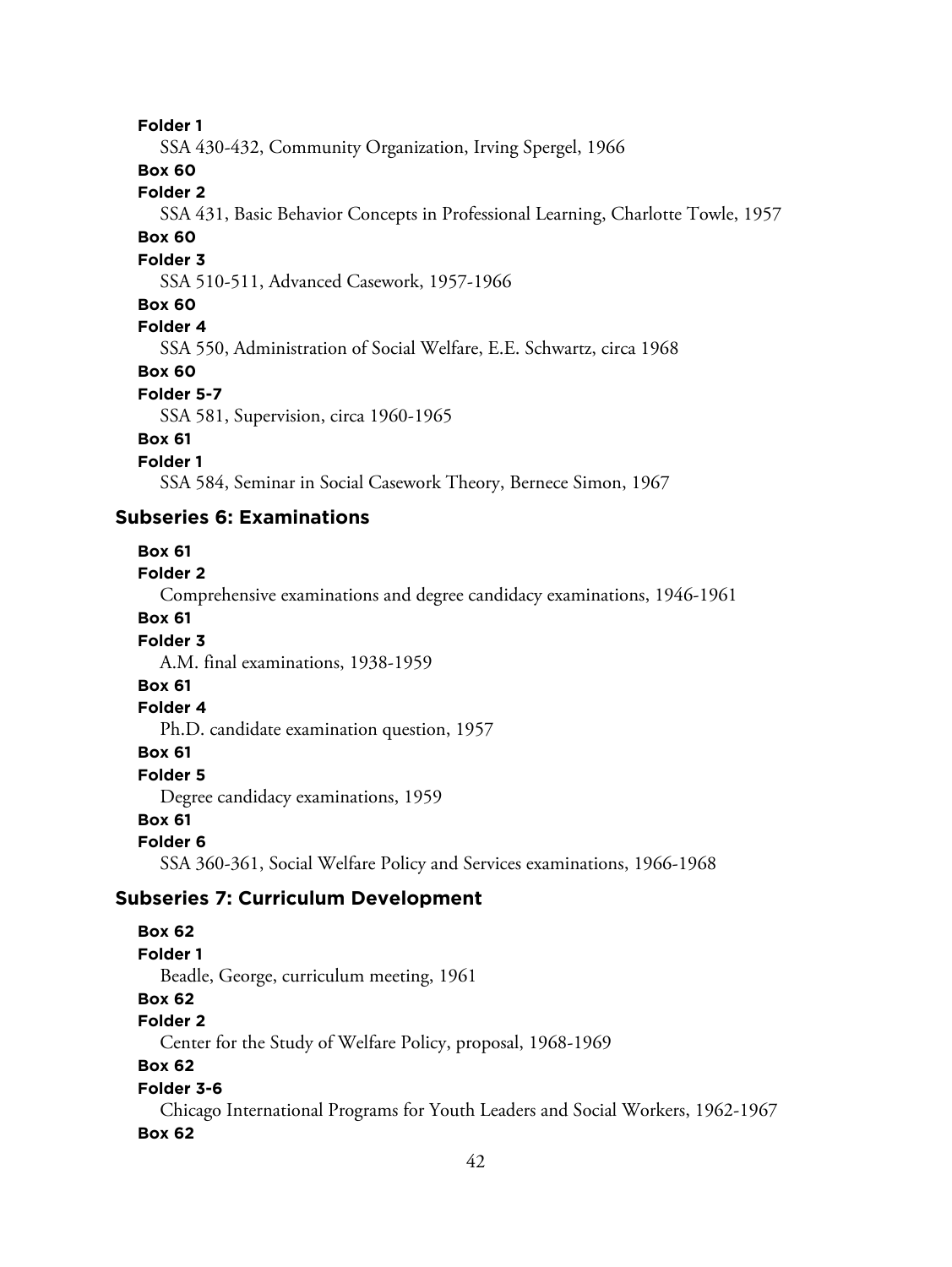#### **Folder 7**

Chicago International Programs for Youth Leaders and Social Workers, board meetings, 1966-1967

## **Box 62**

#### **Folder 8**

Child welfare programs, 1966

# **Box 62**

# **Folder 9**

Community organization meeting, 1969

## **Box 62**

#### **Folder 10**

Council of International Programs for Youth Leaders and Social Workers, fellowships, 1968

#### **Box 62**

#### **Folder 11**

Curriculum study, 1966-1967

#### **Box 62**

#### **Folder 12**

Department of Health, Education and Welfare, Curriculum Development Project, 1964

#### **Box 62**

#### **Folder 13-14**

Department of Health, Education and Welfare, Experienced Teacher Fellowship Program, 1966-1967

# **Box 63**

#### **Folder 1**

Department of Health, Education and Welfare, Training Grant for School Social Workers in the Group Work and Community Work Methods for Work with Disadvantaged Children in the Urban Area, 1967

#### **Box 63**

**Folder 2**

Dissertation committees, 1958

#### **Box 63**

#### **Folder 3**

Doctoral program, 1967-1968

#### **Box 63**

#### **Folder 4**

Ford Foundation grant, 1966-1967

#### **Box 63**

#### **Folder 5**

Jones, Robin Huws, seminar, 1968-1969

## **Box 63**

#### **Folder 6**

Police and social services seminar, 1968

## **Box 63**

## **Folder 7**

Public health training program, 1956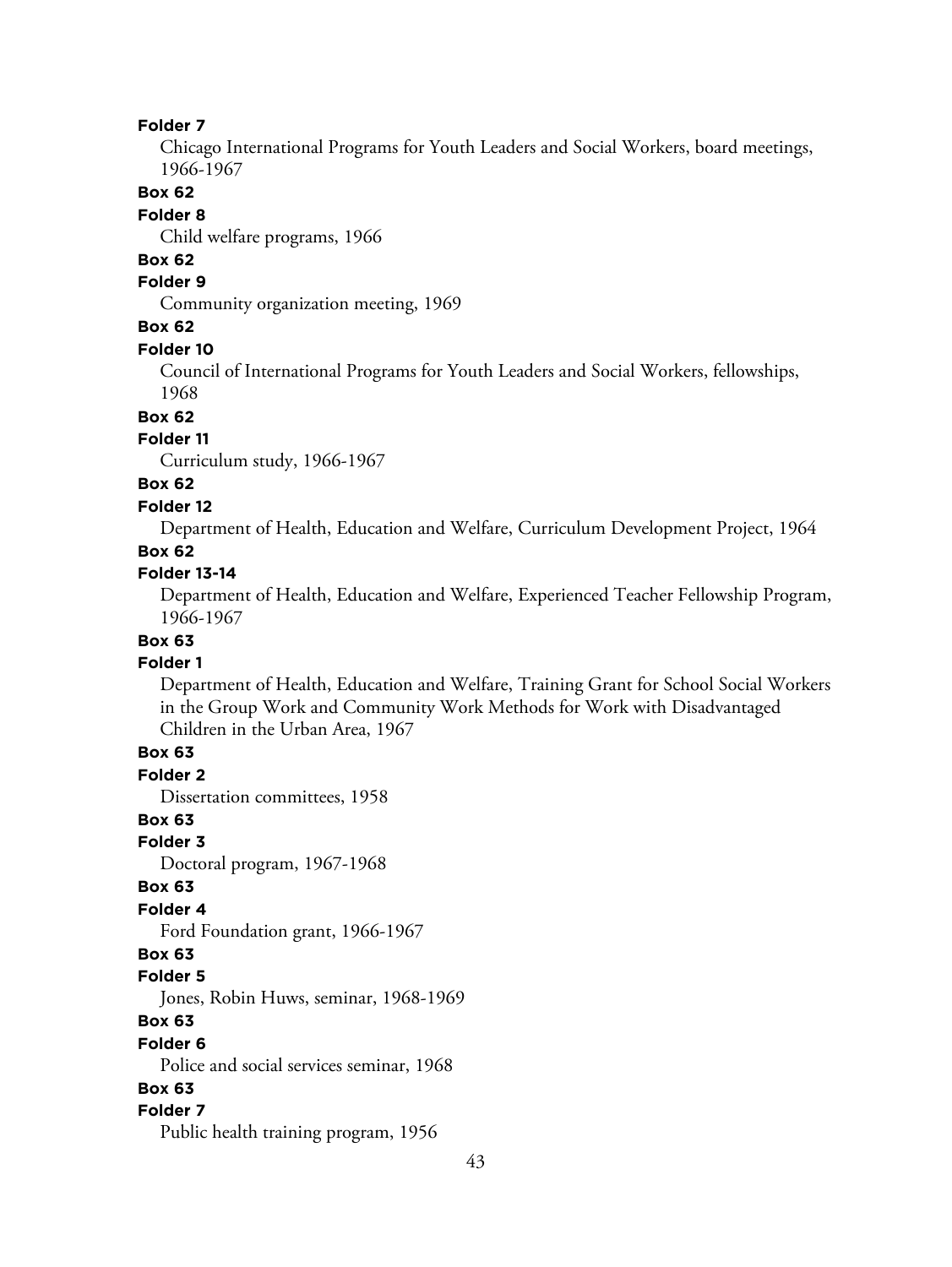#### **Box 63**

#### **Folder 8**

Student opinions on curriculum, 1965-1967

#### **Box 63**

#### **Folder 9-10**

Summer Institutes, 1963-1965

# **Box 63**

#### **Folder 11**

Summer Institute, Social Group Work Method for Caseworkers, Irving Spergel, 1962

## **Box 63**

#### **Folder 12-13**

Summer Institutes, reports, 1960-1968

#### **Box 64**

#### **Folder 1**

Veterans Administration, hospital and medical training programs, 1968

#### **Box 64**

## **Folder 2**

Woodlawn social service training programs, report to trustees, 1969

# **Subseries 8: Statistics and Guides**

# **Box 64 Folder 3-8** Administrative policies and procedures manuals, 1955-1966 **Box 64 Folder 9-10** Admissions policies and procedures manuals, 1961 **Box 64 Folder 11** Admissions reports, 1958-1963 **Box 65 Folder 1-3** Admissions statistics, 1952-1966 **Box 65 Folder 4** Course instruction and enrollment statistics, 1944-1959 **Box 65 Folder 5-7** Registration statistics, 1956-1964 **Box 65 Folder 8** Social work education statistics, 1950-1964 **Box 66 Folder 1-3** Student manual, circa 1950s-1960s **Box 66 Folder 4**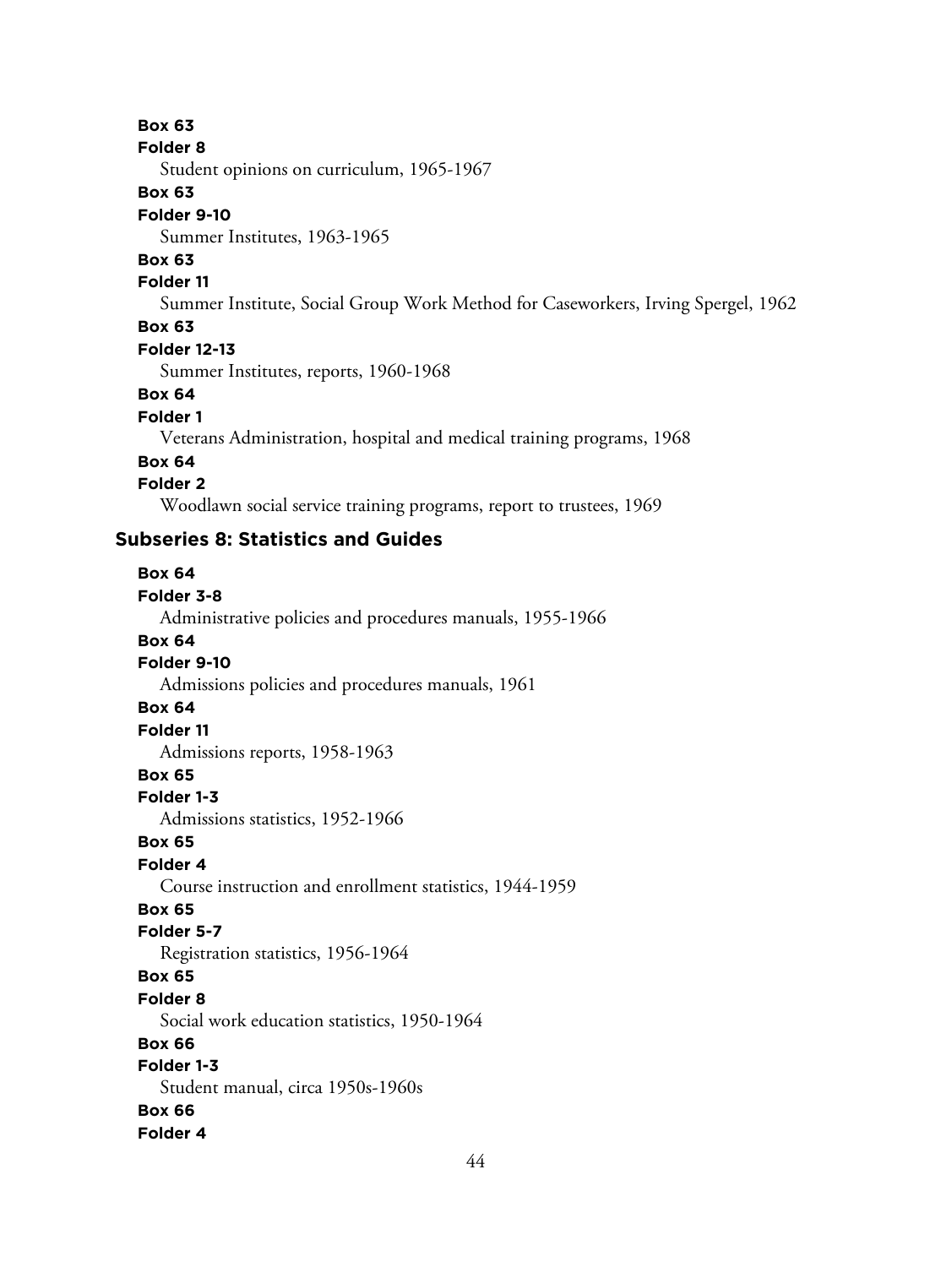Student roster, 1955-1959

#### **Box 66**

#### **Folder 5**

University of Chicago Extension staff directory, 1963

#### **Subseries 9: Faculty Files**

#### **Box 66**

#### **Folder 6**

Assignments, 1966-1967

#### **Box 66**

**Folder 7**

Assignments, committees, 1965-1965

#### **Box 66**

#### **Folder 8**

Assignments, student advisors, circa 1960s

#### **Box 66**

## **Folder 9**

Assignments, teaching, 1968-1969

## **Box 66**

#### **Folder 10**

Aikin, Dorothy, correspondence, reports and notes, 1965-1967

#### **Box 66**

## **Folder 11**

Aikin, Dorothy, correspondence, reports and meeting materials, 1953

#### **Box 67**

#### **Folder 1**

Aikin, Dorothy, reports and proposals, 1965

# **Box 67**

## **Folder 2**

Aikin, Dorothy, correspondence, 1967

#### **Box 67**

#### **Folder 3**

Aikin, Dorothy, Social Services Center Committee, correspondence, reports and notes, 1967

## **Box 67**

## **Folder 4**

Aikin, Dorothy, Social Work Research Group, correspondence and notes, 1967

## **Box 67**

#### **Folder 5**

Aikin, Dorothy, Post-Master's Committee, correspondence, minutes and notes, 1965-1969

## **Box 67**

# **Folder 6**

Breul, Frank A., unemployment studies, 1961-1962

# **Box 67**

#### **Folder 7**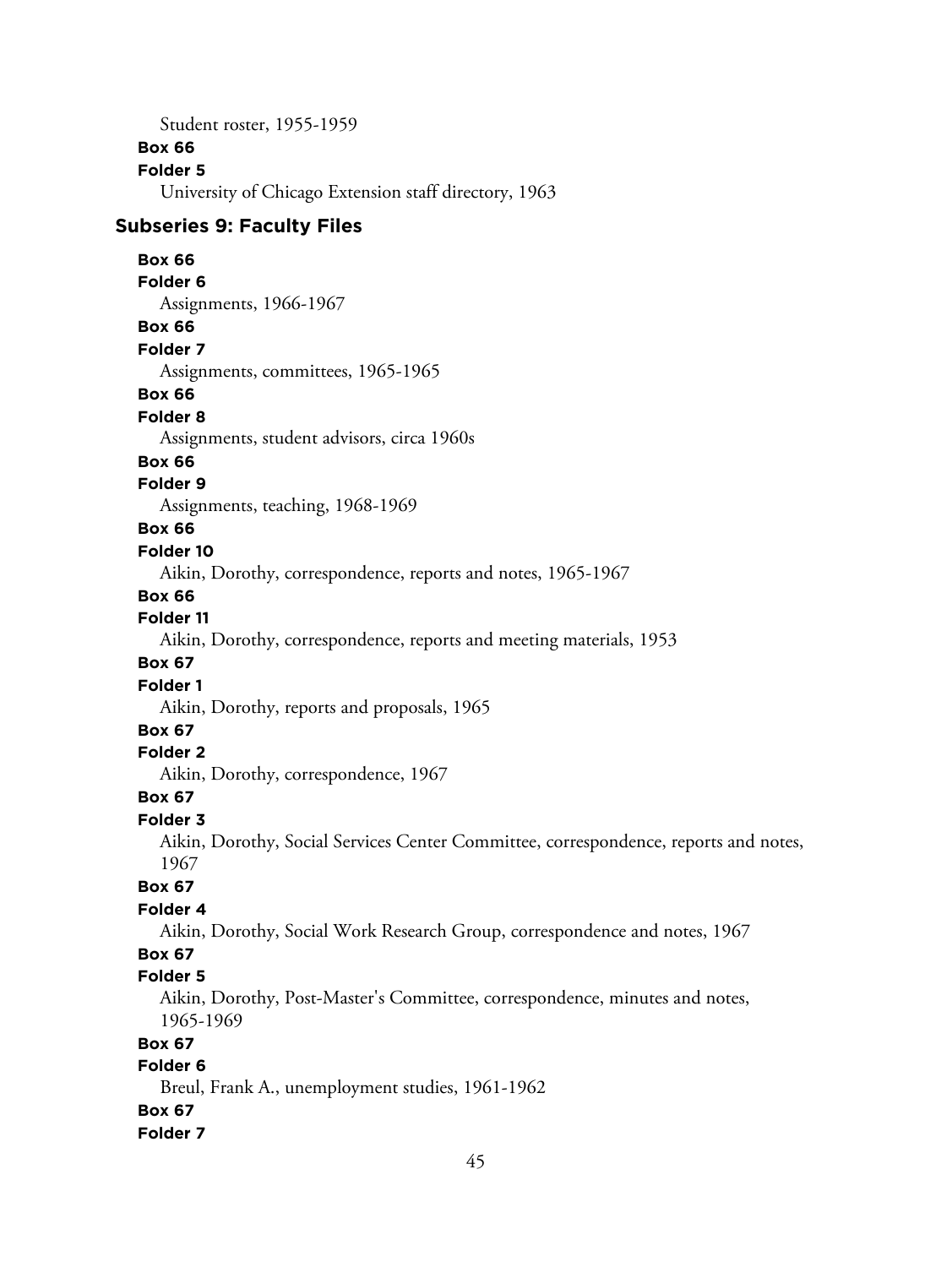Marks, Rachel, Samuel Deutsch Professorship, correspondence, 1967

## **Box 67**

## **Folder 8**

Richman, Harold, lecture notes, circa 1960s

#### **Box 67**

## **Folder 9**

Richman, Leon, child welfare report, 1968

# **Box 67**

## **Folder 10**

Sherrard, Paul, "The Study of Planned Community Change under Voluntary and Governmental Auspices," draft, 1964

#### **Box 67**

#### **Folder 11**

Spergel, Irving, article drafts, 1962

# **Box 67**

## **Folder 12**

Spergel, Irving, "The Nature of Street Club Work in Chicago," research proposal, 1963

#### **Box 67**

## **Folder 13**

Towle, Charlotte, family correspondence, 1966-1967

# **Box 67**

## **Folder 14-15**

Towle, Charlotte, memorial service, correspondence and notes, 1966

#### **Box 67**

#### **Folder 16-17**

Towle, Charlotte, memorial materials, 1966-1967

## **Box 68**

## **Folder 1**

Towle, Charlotte, sympathy letters, 1966-1967

#### **Box 68**

#### **Folder 2**

Towle, Charlotte, Younghusband, Eileen, correspondence, 1966

## **Box 68**

#### **Folder 3**

Wade, Alan D., "Social Work, Political Action, and the 1962 Public Aid Crisis in Illinois," draft, circa 1962

## **Box 68**

#### **Folder 4**

Wright, Helen R., biographical articles and curriculum vitae, 1954- 1958

## **Series IV: SSA Building**

This series contains records documenting the School of Social Service Administration's building at 969 E. 60th Street. This series also contains materials related to SSA's struggles with previous facilities in Cobb Hall, and funding for the Social Service Research Center. Files are organized to reflect the activities of planning, funding, design and construction, groundbreaking, dedication, and facilities use. Material in this series consists primarily of correspondence between Dean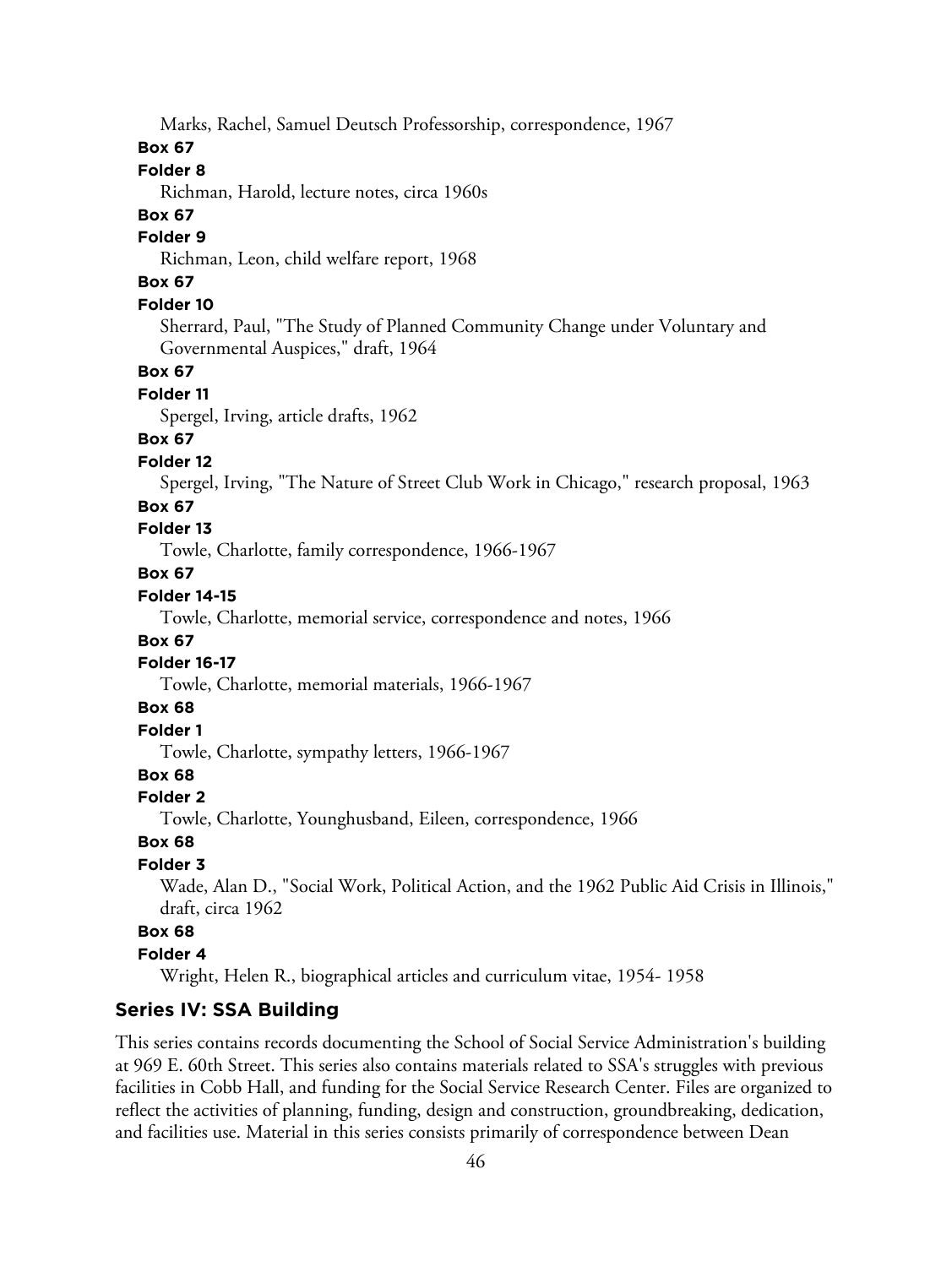Alton Linford, SSA faculty and administrators, donors, and university administrators. There are also architectural renderings and plans, as well as financial records, publicity materials and photographs. Oversize material, including architectural plans, photographs and newspaper clippings, are at the end of this series. Correspondence, architectural renderings and technical specifications documenting the work of Mies van der Rohe are included with files on design and construction. Materials in this series span 1952-1966.

**Box 68 Folder 5** Planning, space and facilities needs, 1958-1960 **Box 68 Folder 6** Planning, Visiting Committee, Building Sub-committee, 1961-1963 **Box 68 Folder 7** Planning, space and facilities needs, 1962 **Box 68 Folder 8** Planning, proposal to Trustees, 1962 **Box 68 Folder 9** Planning, space and facilities needs, 1962-1963 **Box 68 Folder 10-11** Planning, publicity and preliminary development, 1962-1963 **Box 68 Folder 12** Planning, library facilities, 1963-1965 **Box 68 Folder 13** Planning, temporary housing, 1964 **Box 68 Folder 14-15** Funding, proposal to Department of Health, Education and Welfare for Social Service Research Center, 1952-1963 **Box 69 Folder 1** Funding, SSA Building Fund, 1958 **Box 69 Folder 2-5** Funding, SSA Building Fund solicitations and responses, 1962- 1963 **Box 69 Folder 6** Funding, Woods Charitable Fund, 1962-1963 **Box 69 Folder 7**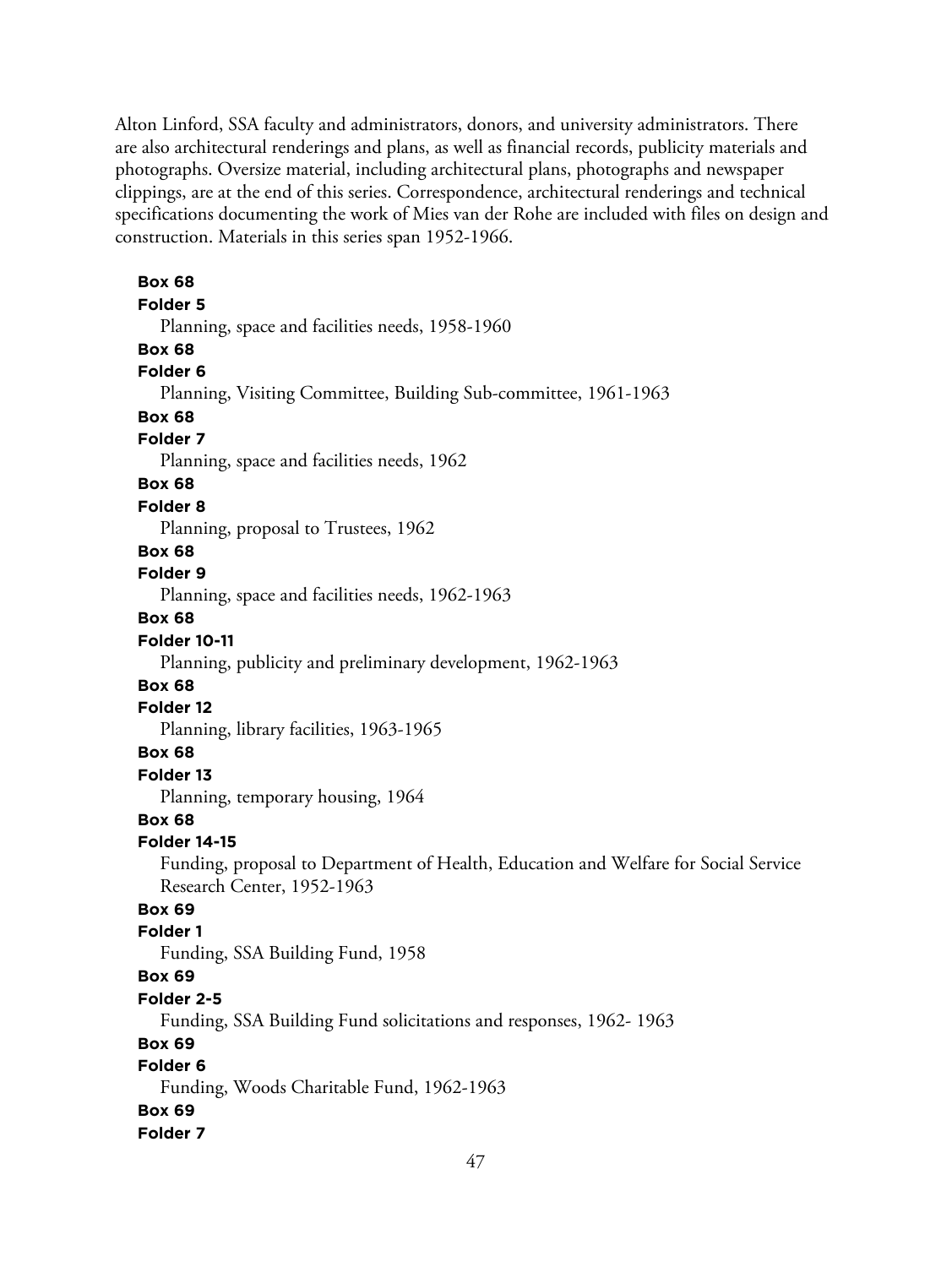Funding, Inland Steel Company, 1962-1964 **Box 69 Folder 8** Funding, Schwab Memorial Foundation, 1962-1964 **Box 69 Folder 9** Funding, faculty and alumni contributions, 1963 **Box 69 Folder 10** Funding, SSA Building Fund, 1963 **Box 70 Folder 1** Funding, gifts, 1963-1964 **Box 70 Folder 2-3** Funding, SSA Building Fund, solicitations and responses, 1964 **Box 70 Folder 4-5** Design and construction, preliminary planning, 1958-1963 **Box 70 Folder 6** Design and construction, site plans and renderings, 1959 **Box 70 Folder 7** Design and construction, Mies van der Rohe, 1962 **Box 70 Folder 8** Design and construction, groundbreaking, 1963 **Box 70 Folder 9** Design and construction, building and furnishings specifications, 1963 **Box 71 Folder 1-2** Design and construction, furnishings and facilities, 1965-1966 **Box 71 Folder 3** Dedication, building arrangements, 1964-1966 **Box 71 Folder 4-9** Dedication, events, 1964-1966 **Box 71 Folder 10-11** Dedication, Faculty Dedication Committee, 1964-1965 **Box 71 Folder 12** Dedication, Faculty Dedication Committee, conferences, 1964-1965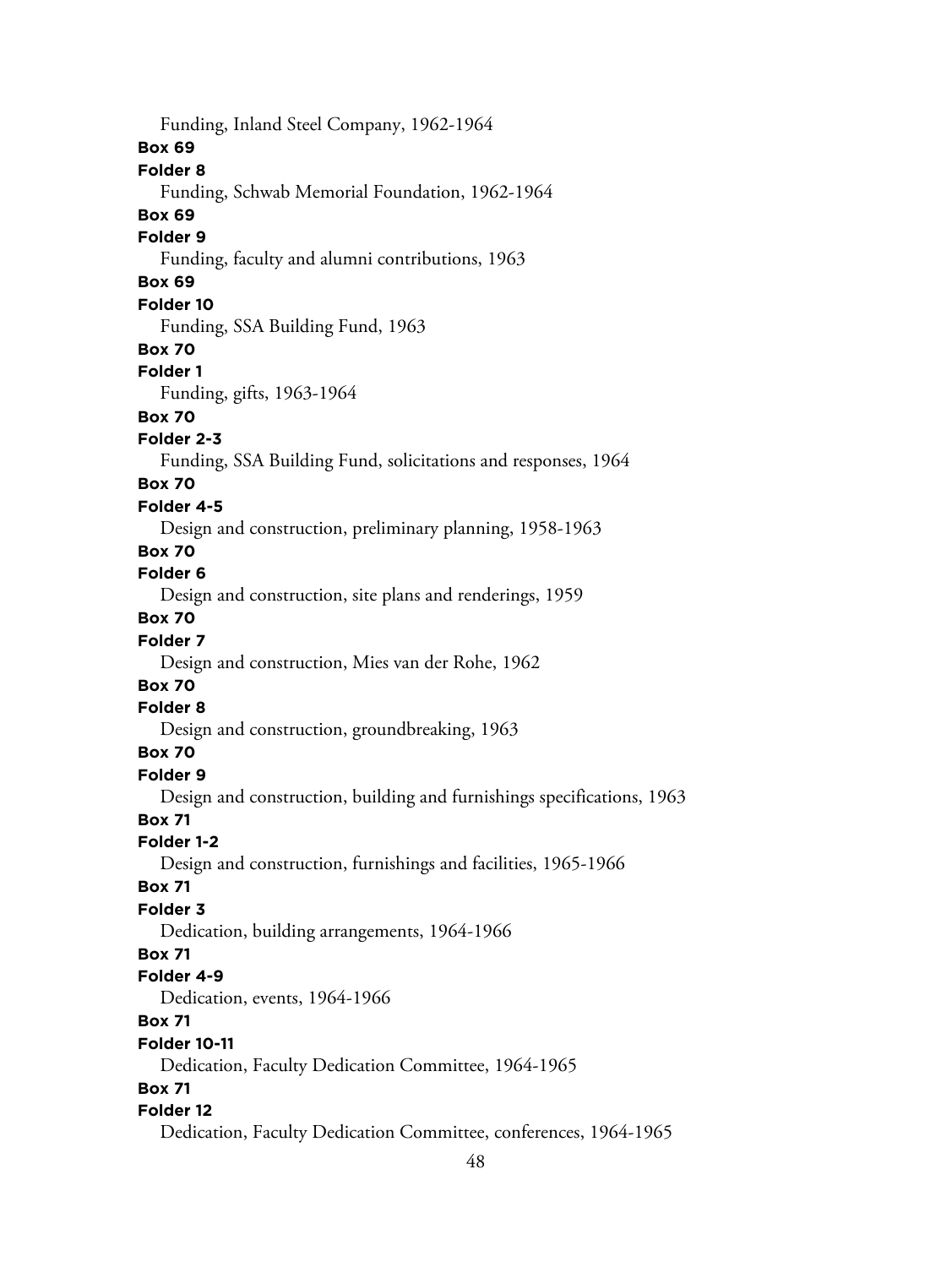## **Box 71**

#### **Folder 13-15**

Dedication, Faculty Dedication Committee, Manpower for Social Welfare Symposium, 1965

# **Box 72**

# **Folder 1**

Dedication, Faculty Dedication Committee, Manpower for Social Welfare Symposium, 1965-1966

# **Box 72**

# **Folder 2**

Dedication, Faculty Dedication Committee, conference on community psychiatry and social work, 1965-1967

#### **Box 72**

#### **Folder 3**

Dedication Year, Abel-Smith, Brian, 1965

#### **Box 72**

#### **Folder 4**

Dedication Year, alumni, 1964

## **Box 72**

# **Folder 5**

Dedication Year, Aves, Geraldine, 1964-1965

#### **Box 72**

**Folder 6**

Dedication Year, events, 1965

#### **Box 72**

#### **Folder 7**

Dedication Year, historical exhibit, 1964-1965

# **Box 72**

## **Folder 8**

Dedication Year, Lecture Committee, 1961-1963

#### **Box 72**

**Folder 9-11**

Dedication Year, lectures, 1964-1965

## **Box 72**

## **Folder 12**

Dedication Year, students, 1964-1965

#### **Box 72**

# **Folder 13**

Dedication Year, Visiting Committees, 1960-1965

## **Box 72**

## **Folder 14**

Facilities use, administrative staff meetings, 1965-1966

## **Box 72**

#### **Folder 15** Facilities use, exhibits, 1965

#### **Box 73**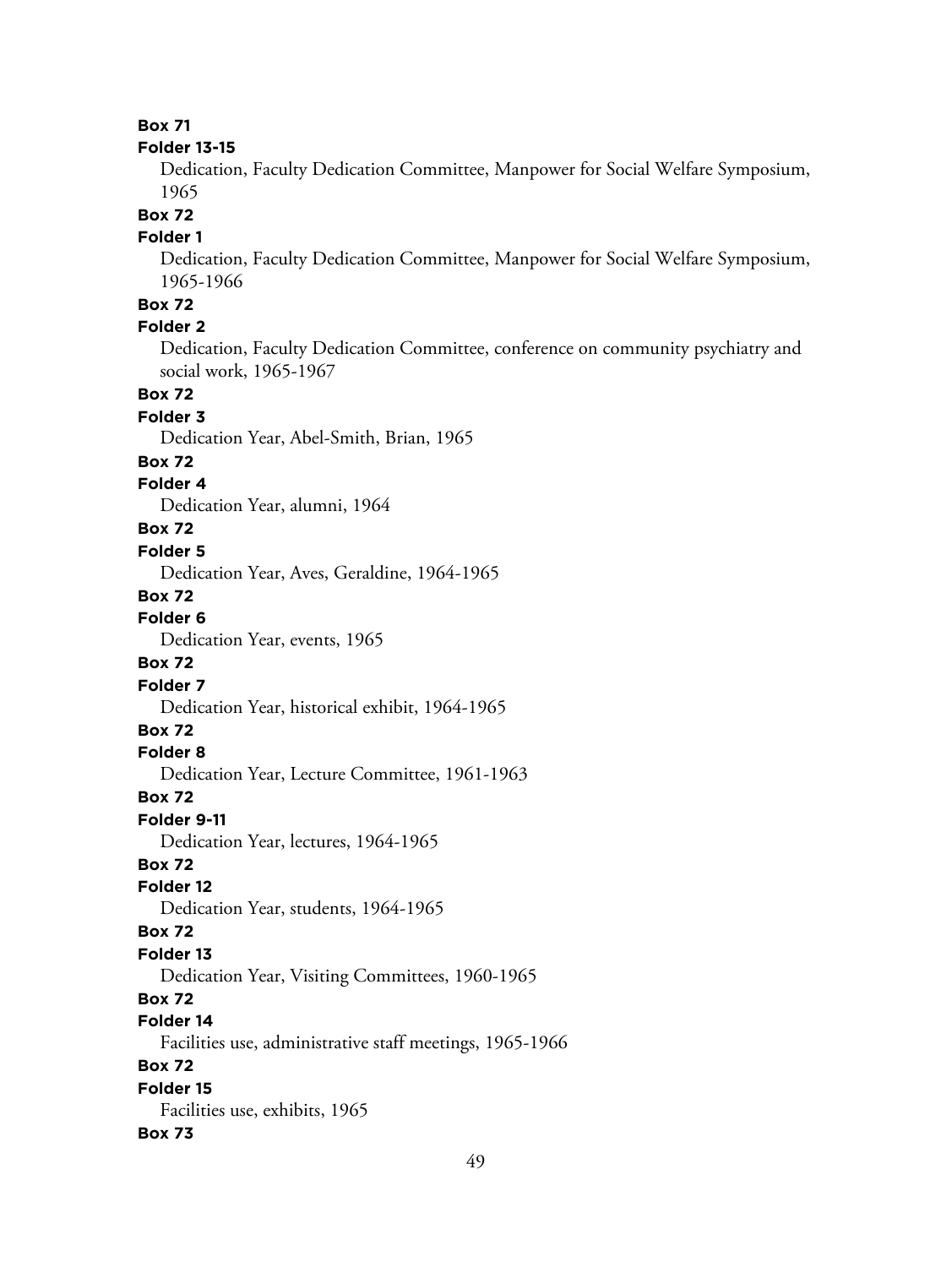**Folder 1** Design and construction, architectural planning, 1963-1965 **Box 73 Folder 2** Design and construction, Mies van der Rohe, furniture, 1964-1966 **Box 73 Folder 3** Design and construction, site plan, 1965 **Box 73 Folder 4** Dedication, events, 1965

# **Series V: Events**

This series consists of administrative records of SSA and university events. Most of the files in this series were kept by the Office of the Dean; also included are files kept by Margaret Rosenheim, who led some faculty initiatives related to SSA events, and copies of speeches retained by the SSA Library.

Subseries 1: Student Demonstrations, contains the records of administrative committees charged with handling the aftermath of the 1969 occupation of the university's Administration Building following the dismissal of professor Marlene Dixon. Also included are memoranda and reports discussing an event at the Center for Urban Studies, at which demonstrators protested the university's expansion into the Woodlawn neighborhood. Materials date from 1969.

Subseries 2: Convocations, contains convocation programs, lists of students receiving degrees, and related press releases. Materials span 1957-1967 but are not present for all years.

Subseries 3: Anniversaries, consists of material related to the fiftieth anniversary of SSA (1959) and the seventy-fifth anniversary of the University of Chicago (1966). SSA's fiftieth anniversary materials include several files on an exhibit that showcased the history of the school: In these files are pamphlets, historical outlines, and biographical materials on faculty and other important figures in the history of SSA. Also included are correspondence, reports, event programs, statements, addresses, and financial records. Materials related to the seventy-fifth anniversary of the university mainly focus on SSA's involvement in anniversary events. Included here are correspondence, broadsides, and financial records.

Subseries 4: Speeches and Lectures, contains material related to special lectures held at SSA, as well as lectures and speeches given by Alton Linford as Dean of SSA. Included are drafts of speeches and lectures, correspondence, publicity material, and biographical material spanning 1942-1969.

Subseries 5: Dinners and Luncheons, consists of a file on a faculty-staff dinner held at the Quadrangle Club, a file on an honorary dinner held for Alton Linford when he stepped down as Dean of SSA, and a file of general material on event planning and expenses. Materials span 1965-1969 and include correspondence, invitations, programs, and financial records.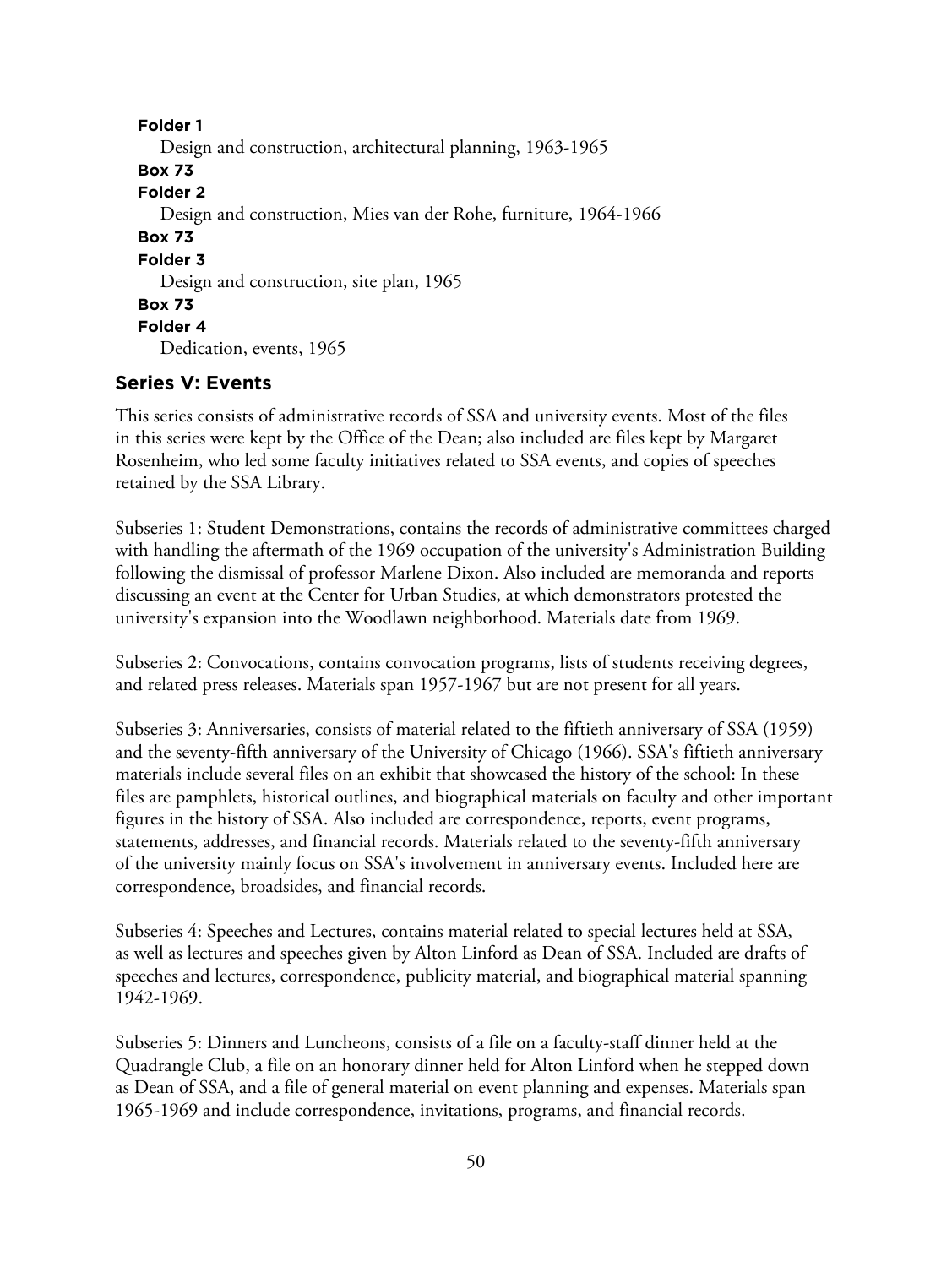Materials related to the groundbreaking and dedication of the SSA Building are in Series IV.

# **Subseries 1: Student Demonstrations**

**Box 74**

#### **Folder 1**

Faculty Committee to Review the Decision with Regard to the Reappointment of Assistant Professor Marlene Dixon, report, 1969

## **Box 74**

## **Folder 2**

Faculty Committee to Review the Decision with Regard to the Reappointment of Assistant Professor Marlene Dixon, announcements and memoranda, 1969

# **Box 74**

## **Folder 4**

Committee of the Council of the University Senate, reports, announcements and memoranda, 1969

# **Box 74**

## **Folder 5**

Center for Urban Studies demonstration, reports, broadsides and memoranda, 1969

## **Subseries 2: Convocations**

**Box 74 Folder 6** Program, spring 1957 **Box 74 Folder 7** Programs and degree list, 1962 **Box 74 Folder 8** Programs, degree lists and press releases, 1965 **Box 74 Folder 9** Programs and degree lists, 1965-1966 **Box 75 Folder 1** Program and degree lists, spring 1966 **Box 75 Folder 2** Programs and degree lists, 1967 **Subseries 3: Anniversaries**

# **Box 75 Folder 3** Fiftieth Anniversary Committee, reports, statements and correspondence, 1958-1959 **Box 75 Folder 4**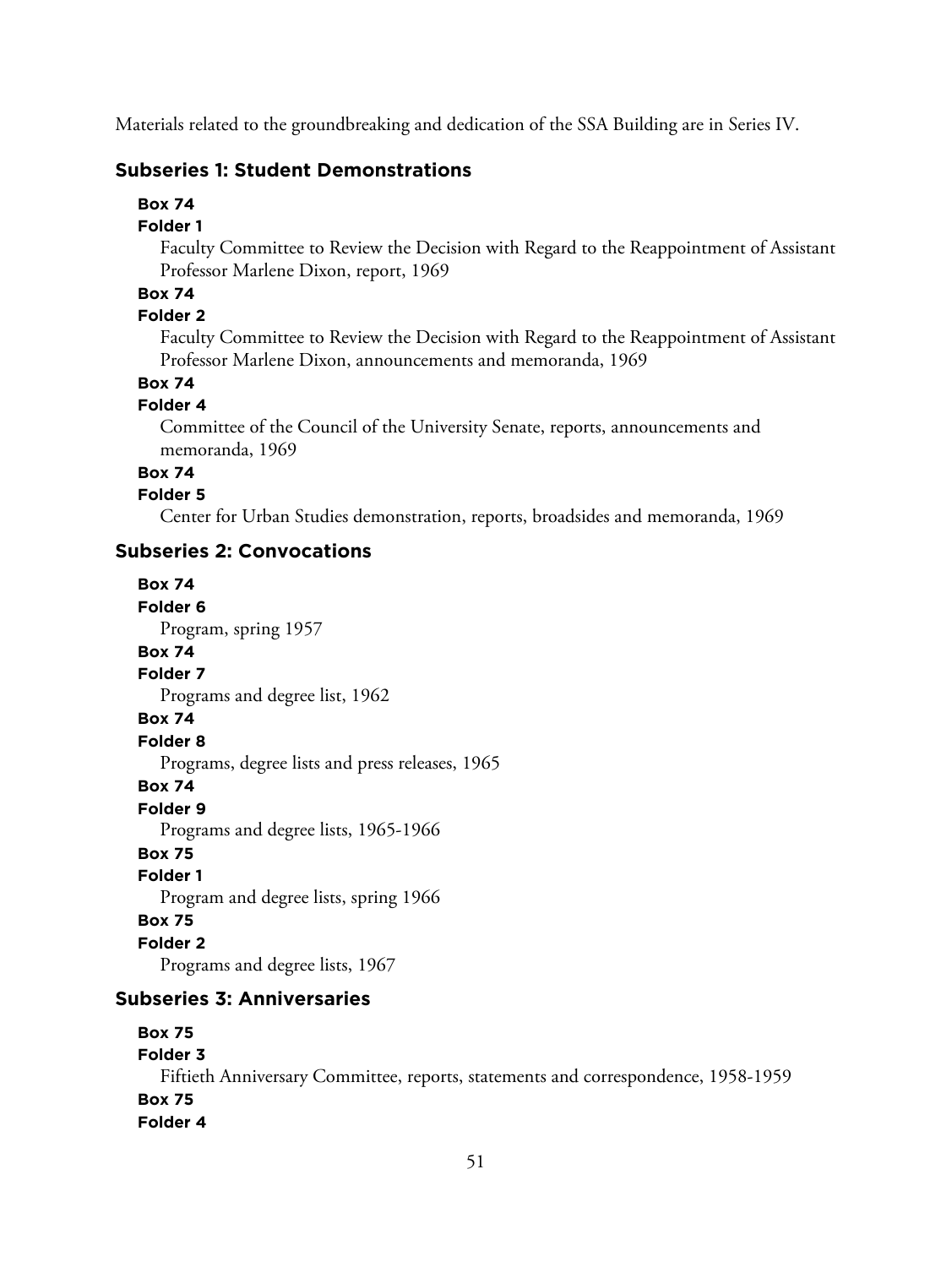Fiftieth Anniversary Committee, statements, addresses, correspondence and financial records, 1958-1959

## **Box 75**

## **Folder 5**

Fiftieth Anniversary Conference on Field Work, correspondence, reports, and grant proposal, 1958

# **Box 75**

## **Folder 6**

Fiftieth Anniversary Dinner, guest list and report, 1958-1959

## **Box 75**

#### **Folder 7**

Fiftieth Anniversary Dinner, correspondence, reports and programs, 1958-1959

#### **Box 75**

## **Folder 8**

Fiftieth Anniversary Dinner, program, 1959

#### **Box 75**

#### **Folder 9**

Fiftieth Anniversary exhibit, notes, historical outlines and correspondence, circa 1958-1959

## **Box 76**

## **Folder 1**

Fiftieth Anniversary exhibit, pamphlets, circa 1940s-1959

## **Box 76**

#### **Folder 2**

Fiftieth Anniversary exhibit, correspondence, historical outlines, and biographical materials, 1933-1959

# **Box 76**

# **Folder 3**

Fiftieth Anniversary exhibit, correspondence, pamphlets and reports, 1953-1959

# **Box 76**

## **Folder 4**

Fiftieth Anniversary, Visiting Committee, correspondence, minutes, and reports, 1958

#### **Box 76**

# **Folder 5**

Fiftieth Anniversary, Visiting Committee, correspondence, minutes, and reports, 1958

# **Box 76**

## **Folder 6**

Seventy-fifth anniversary of the University of Chicago, newsletter, broadsides and memoranda, 1966

# **Box 76**

# **Folder 7**

Seventy-fifth anniversary of the University of Chicago, correspondence and financial records, 1966

# **Box 76**

#### **Folder 8**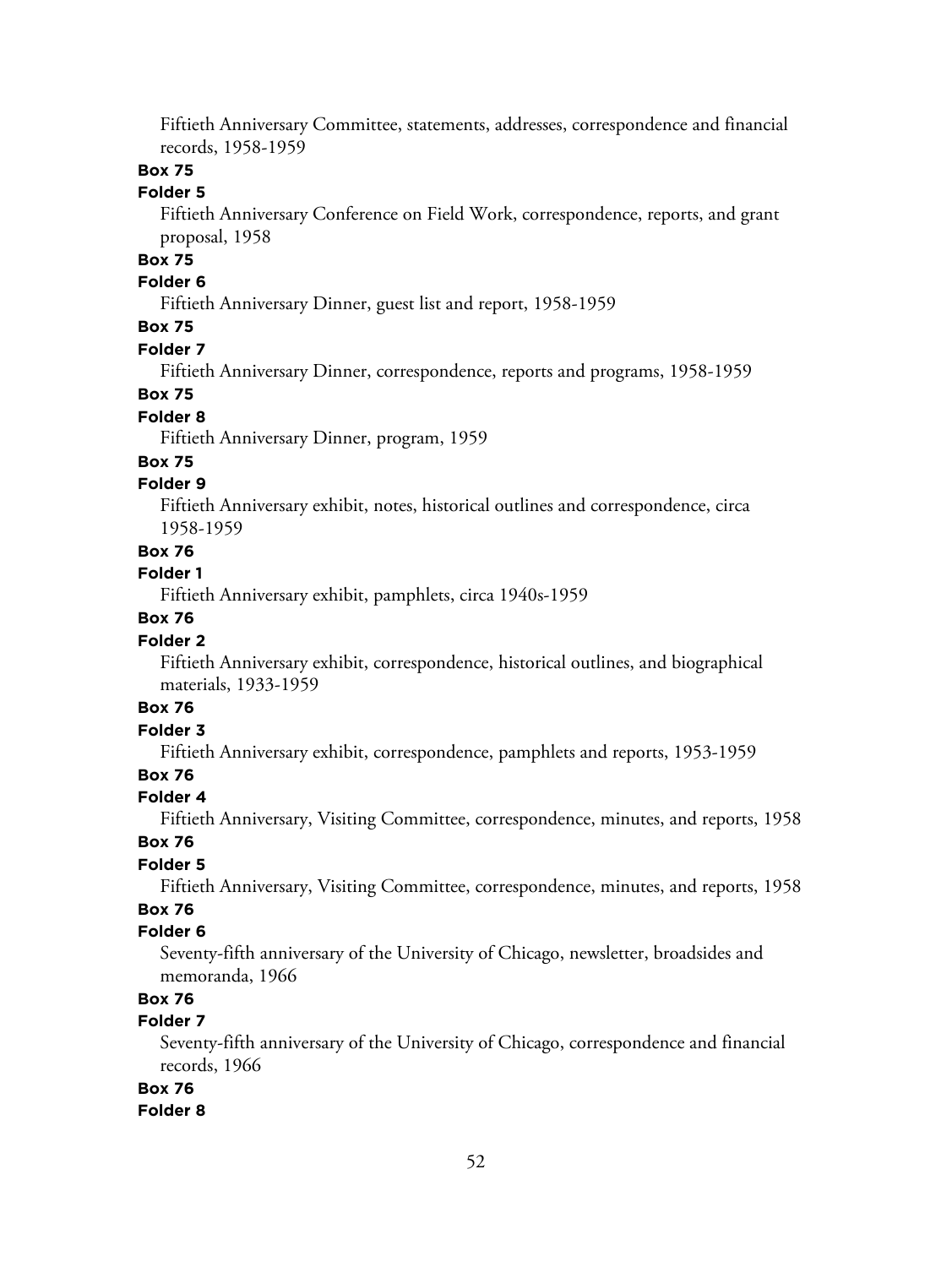Seventy-fifth anniversary of the University of Chicago, Visiting Committee dinner, correspondence, guest list and financial records, 1966

# **Subseries 4: Speeches and Lectures**

**Box 76**

## **Folder 9**

Sidney A. Teller Lectures, correspondence, 1942-1963

# **Box 76**

# **Folder 10**

Sidney A. Teller Lectures, biographical publications, 1957

## **Box 77**

# **Folder 1**

Special lectures, correspondence and guest list, 1957-1961

## **Box 77**

# **Folder 2**

Alton A. Linford, "The Future of Social Work Education," Fiftieth Anniversary Colloquium Luncheon Address, Carola Woerishoeffer Graduate Department of Social Work and Social Research, Bryn Mawr College, draft, 1965

# **Box 77**

# **Folder 3**

Alton A. Linford, "Toward Responsible Entry," University of Chicago convocation address, draft, 1966

# **Box 77**

# **Folder 4**

Elizabeth McBroom, "Social Workers as Agents of Socialization," Student-Alumni Meeting, School of Social Service Administration, draft, 1968

# **Box 77**

# **Folder 5**

Alton A. Linford, remarks, dedication of Professional Library of the Spence-Chapin Adoption Service to the memory of Charlotte Towle, 1967

# **Box 77**

## **Folder 6**

Charlotte Towle Lectures, correspondence, 1967

# **Box 77**

# **Folder 7**

Charlotte Towle Lectures, correspondence and publicity material, 1967-1969

# **Subseries 5: Dinners and Luncheons**

# **Box 77**

# **Folder 8**

Faculty-staff dinner at Quadrangle Club, invitations and program, 1966

# **Box 77**

# **Folder 9**

Alton A. Linford honorary dinner, correspondence, 1969 **Box 77 Folder 10-11**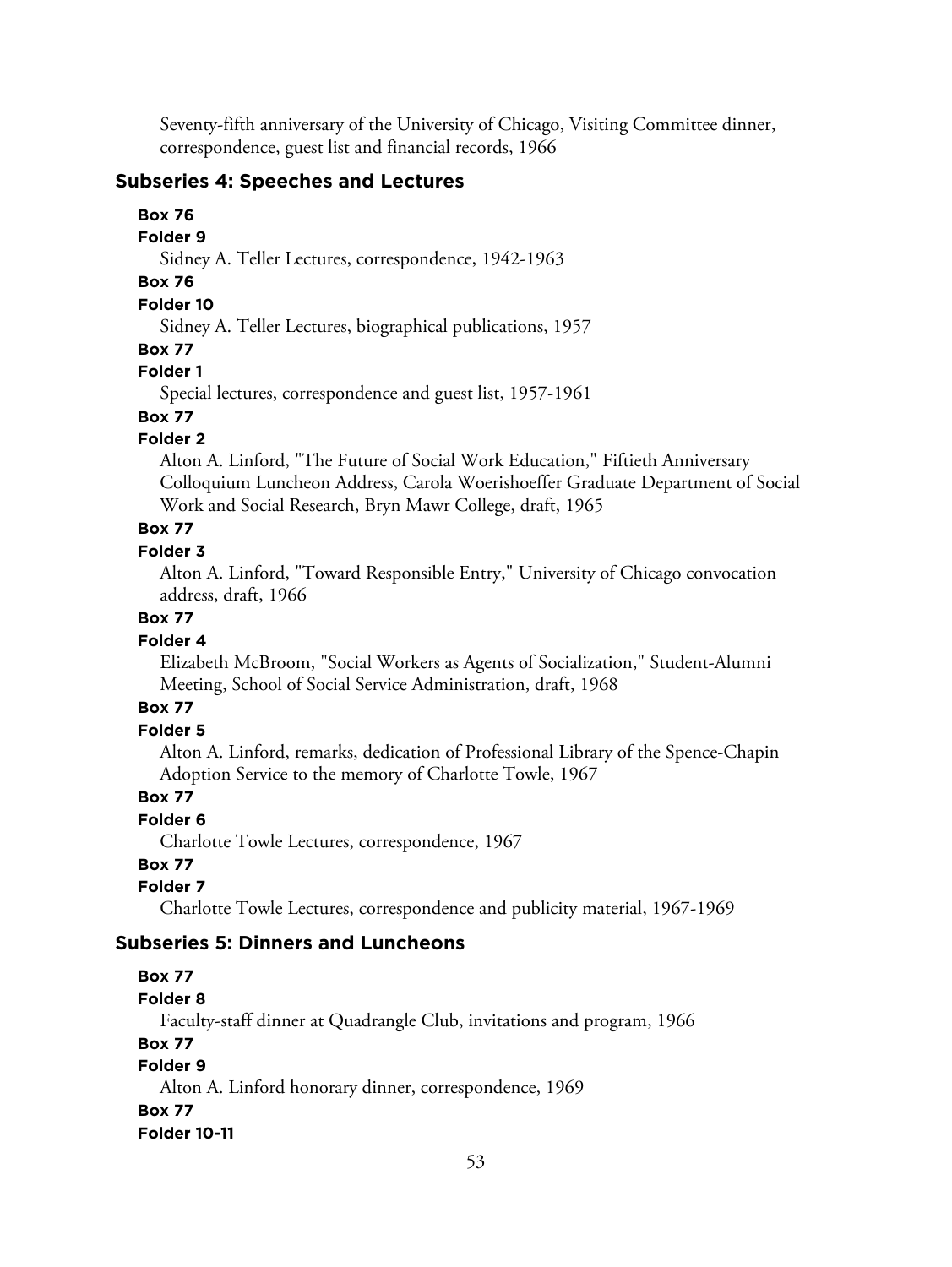Dinner and luncheon events, correspondence and financial records, 1965-1969

# **Series VI: Council on Social Work Education**

This series documents SSA's relations with the Council on Social Work Education, a national association of social work educators, professionals, and organizations. Much of the material in this series relates to CSWE's accreditation of SSA and other social work education programs. There are also files on CSWE's annual meetings, its Board of Directors, and SSA annual reporting of statistics to the council.

The majority of material in this series is correspondence between Alton Linford and CSWE administrators. Also included are meeting minutes, reports, programs and publications. Materials span 1948-1968, with files arranged alphabetically.

**Box 77 Folder 12** Accreditation data, 1961 **Box 77 Folder 13** Accreditation questionnaire, 1961 **Box 77 Folder 14** Accreditation team, 1961 **Box 78 Folder 1-6** Annual meetings, 1958-1963 **Box 79 Folder 1-8** Annual meetings, 1963-1967 **Box 80 Folder 1-4** Board of Directors, 1957-1965 **Box 80 Folder 5-6** Commission on Accreditation, 1958 **Box 81 Folder 1-10** Commission on Accreditation, 1959-1963 **Box 82 Folder 1** Commission on Accreditation, 1965 **Box 82 Folder 2** Curriculum study, 1956 **Box 82 Folder 3** Curriculum study, 1958-1959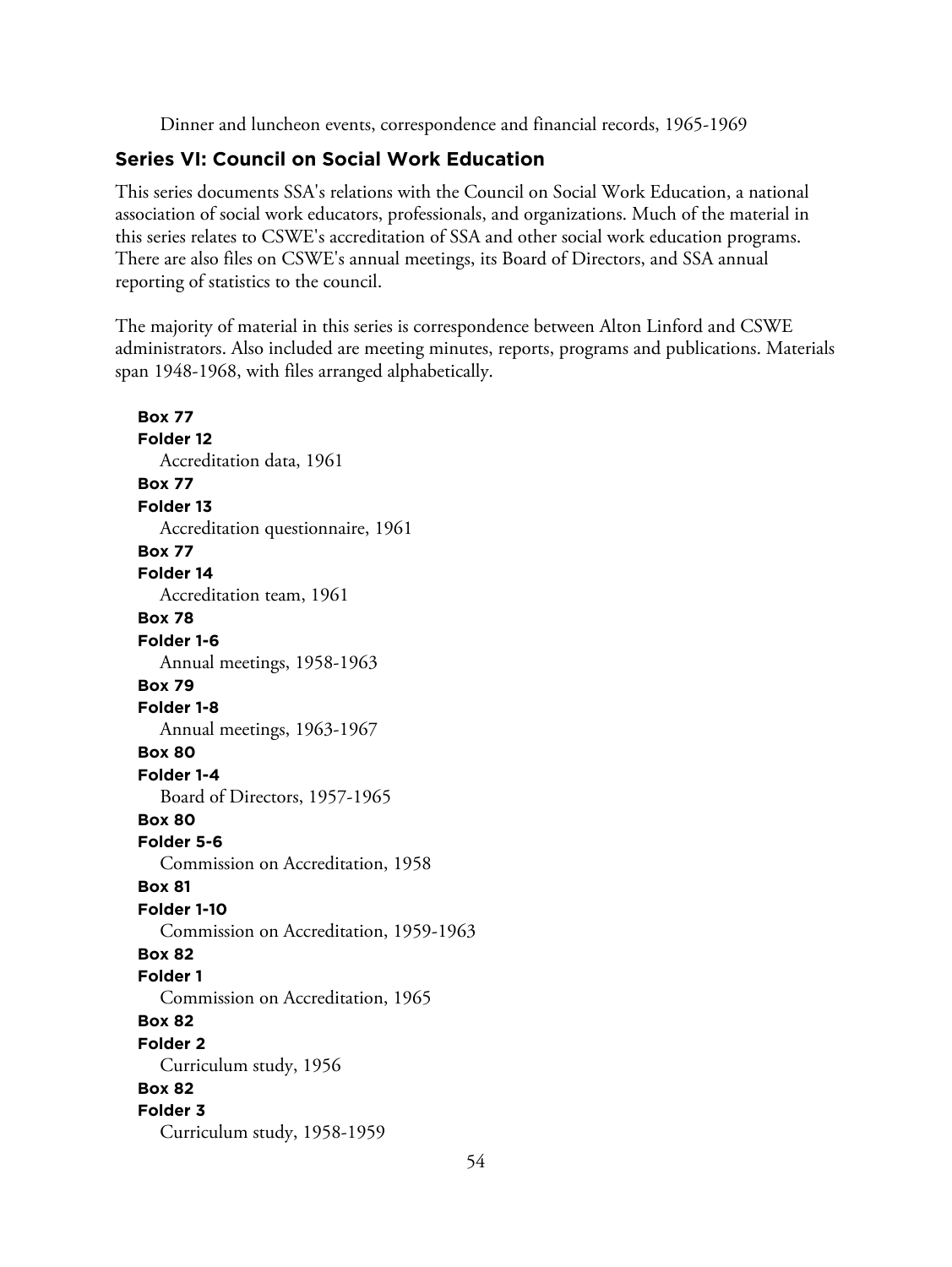**Box 82 Folder 4** Deans Committee, 1962 **Box 82 Folder 5** Directives, 1962 **Box 82 Folder 6** Executive Committee, 1956 **Box 82 Folder 7** Exhibit, 1965-1966 **Box 82 Folder 8** Faculty training, 1959 **Box 83 Folder 1-4** General, 1962-1968 **Box 83 Folder 5** Interviewers, 1963 **Box 83 Folder 6-9** Newsletters, 1959-1967 **Box 84 Folder 1-4** On-campus reviews, 1959-1962 **Box 84 Folder 5** Publications, 1960 **Box 84 Folder 6** Scholarships, 1963-1965 **Box 84 Folder 7** Standards, 1964 **Box 84 Folder 8-10** Statistics, 1948-1966 **Box 85 Folder 1-9** Statistics, 1964-1968 **Box 85 Folder 10** Survey of faculty of graduate schools of social welfare, 1965 **Box 85**